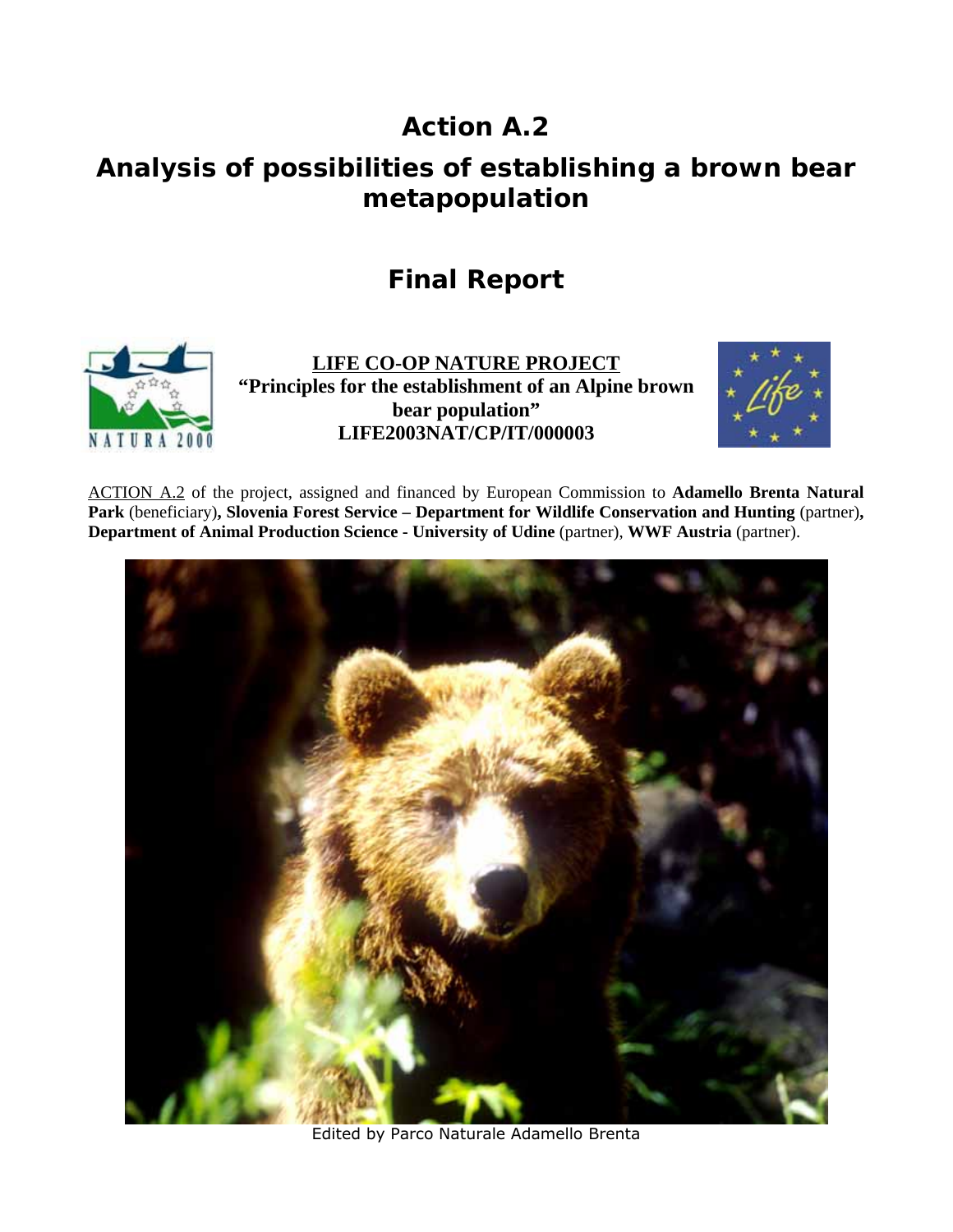# **Preface**

The present document was realized thanks to EU contribution in the framework of a LIFE Co-op project aimed at assessing the possibilities of a steady establishment of bears on Central-eastern Alps ("*Principles for the establishment of an Alpine brown bear metapopulation*").

This report represents the realization of Action A.2 (*"Analysis of possibilities of establishing a brown bear metapopulation"*) of the project, which has been conducted by Adamello Brenta Natural Park (beneficiary), Slovenia Forest Service – Department for Wildlife Conservation and Hunting (partner), Department of Animal Production Science - University of Udine (partner), WWF Austria (partner). The present action was realized thanks also to the Environment-Health-Security Department of Insubria University (Natural Resources Analysis and Management Unit), which performed all the analysis for the realization of the presented Environmental Valuation Model. The experience developed, in the last years, by this University Research Institute about environmental models referred to alpine mammals populations appeared as a guarantee for project success.

The goal of this work is to identify and apply a modelling procedure useful to recognize suitable areas for bears on the Alpine territories of Austria, Italy and Slovenia.

Every modelling process phase has been planned and realized in order to produce a tool which can be of help in supporting decisions for planning strategies and interventions for brown bear conservation.

Action A.2 outcome is a predictive model, in cartographic form (maps), which allows to identify suitable areas for bear expansion in the near future.

But first of all, the "pictures" of the bear suitable habitat are intended as a tool to evaluate the possibility of creation of an alpine metapopulation (i.e. a set of bear "core areas" which can periodically exchange individuals one with the other, promoting in this way a genetic flow).

This situation would be undoubtedly essential for the conservation of a species like brown bear, referred to as "priority species" in the environmental politics of European Union (Habitats Directive 92/43 CEE).

For this reason, the present report is not addressed only to technicians but also to stakeholders and to anybody who is involved in planning and policy-making.

We tried to be as concise as possible in the part of the text regarding the analysis techniques which permitted the elaboration of the Environmental Evaluation Model, in order to leave more room to the description of its outcomes. This choice comes from the wish that this document may be a useful instrument for the sensitization of territory stakeholders towards possible bear arrival in their administrative competence areas.

The model has assumed the existence of bear potential "movement paths" (corridors) going from present occupation areas to the areas assumed to be suitable for bear presence according to the territorial analysis realized.

This work was realized thanks to a preliminary sharing of datasets collected in last years by beneficiary and partners of the project.

In order to find the adequate criteria for data harmonization and analysis, two meetings and a forum on-line were necessary.

Notwithstanding these initial agreements, in the last phase of the work some criticisms about methodology and modeling results were brought. In particular, WWF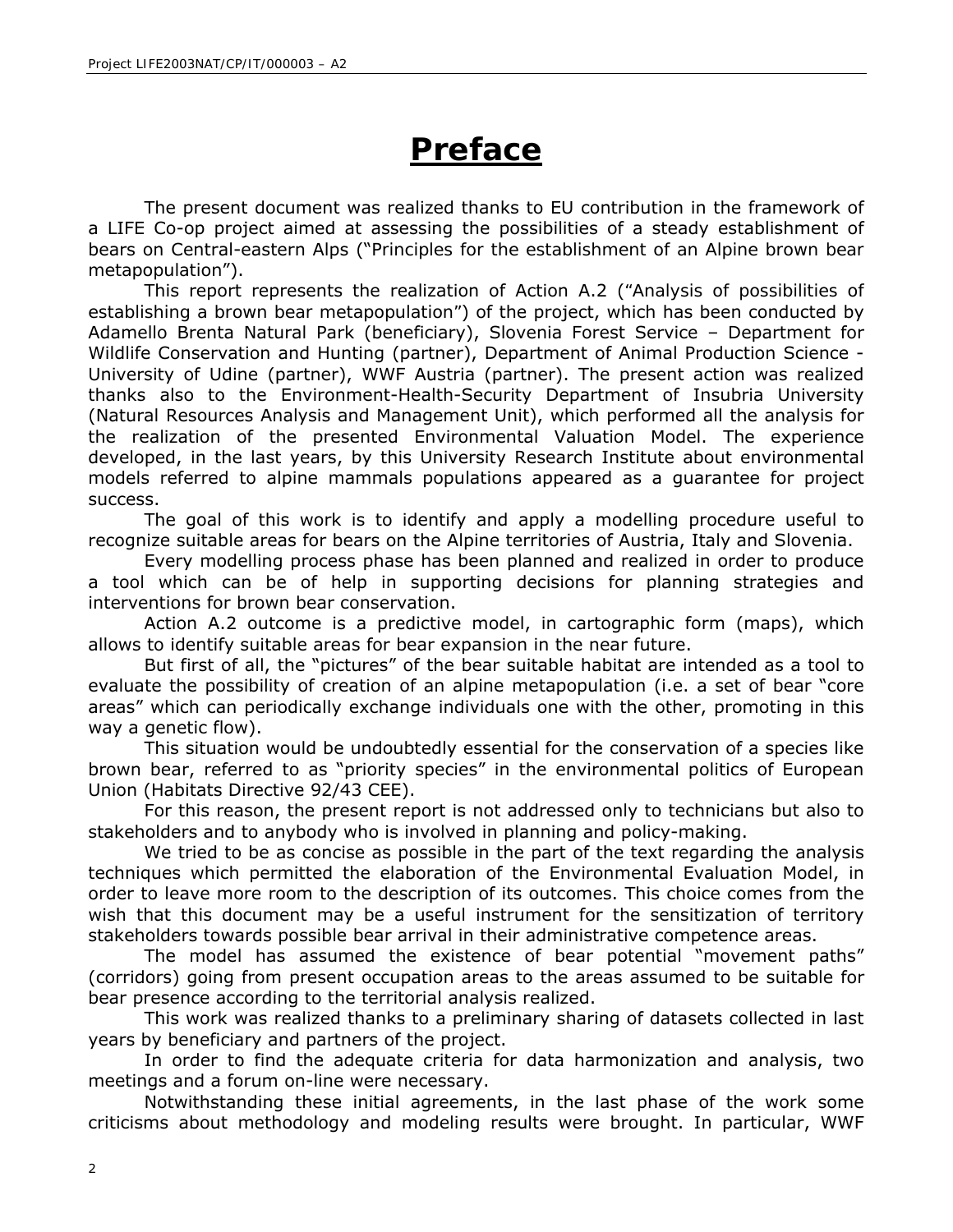Austria manifestly and evidently criticized some technical steps that have been used to realize the Environmental Evaluation Model that is here presented.

On the contrary, Slovenian (Slovenia Forest Service) and Italian (Adamello Brenta Natural Park and University of Udine) participants to the project agreed with the most relevant steps of the technical work realized by Insubria University.

In any case, it must be underlined that, thanks to the constructive contribution of WWF Austria, an intense technical debate was carried on: this has permitted to evidence that, at European level, more "schools of thought" about applied research for modelling purposes exist.

In the conviction that also such a debate can be considered a useful output of the present LIFE Co-op project, in Annexes A.2 of the "Technical final report" of the project all the emails useful to better comprehend the technical argumentations that took place among the partners during and after the elaboration of the models are collected.

Unfortunately, as better explained in the conclusions of present document, the Environmental Evaluation Model realized has not been subscribed by WWF Austria, as WWF Austria notices a low correspondence between the model and brown bear distribution in Austria.

On the contrary, the Model seems to be precise enough in describing brown bear environmental suitability for Slovenian territory and for north-eastern Italy.

In order to better understand such a discrepancy, after the elaboration of the first model, other technical possibilities have been considered and consequent maps of environmental suitability have been realized. The outputs of these new analyses, which by the way evidence similar scenarios, are reported in the following section of the present document, realized by Insubria University. In the conclusions of the present document some more details about the results of the technical work realized are given, together with hypotheses about the above mentioned problems encountered.

It is important, moreover, to consider that elaborating statistical models of species potential distribution is often a difficult task, especially when such models are realized on a wide and heterogeneous territorial scale as in the present project.

It cannot be excluded also that the environmental characteristics of the different areas where data were collected have caused different criteria of collection of the data of bear presences on which the model is based.

Besides these territorial problems, we have to consider that, in order to obtain a working and reliable model, a good knowledge of habitat preferences of the studied species is essential. The task is even harder if, as in the present work, the model aims to valuate the possibilities of expansion into areas of potential future occupation: in this case, in fact, also detailed information on the investigated population dynamic is necessary. For brown bear, a species greatly capable to modulate its environmental preferences according to ecological characteristics of different areas frequented, this information is probably not enough known.

In this context, a lack of knowledge about brown bear population dynamics has especially been evidenced. This also because in bibliography few data, often discordant, are available.

The hope is thus that, in the next future, specific scientific researches will be promoted in order to deepen the knowledge about the ecology of this species, which is definitely scarcely known if compared to other "big" alpine mammals such as ibex, roedeer, etc.

In summary, concerning the main goal of the present LIFE Co-op project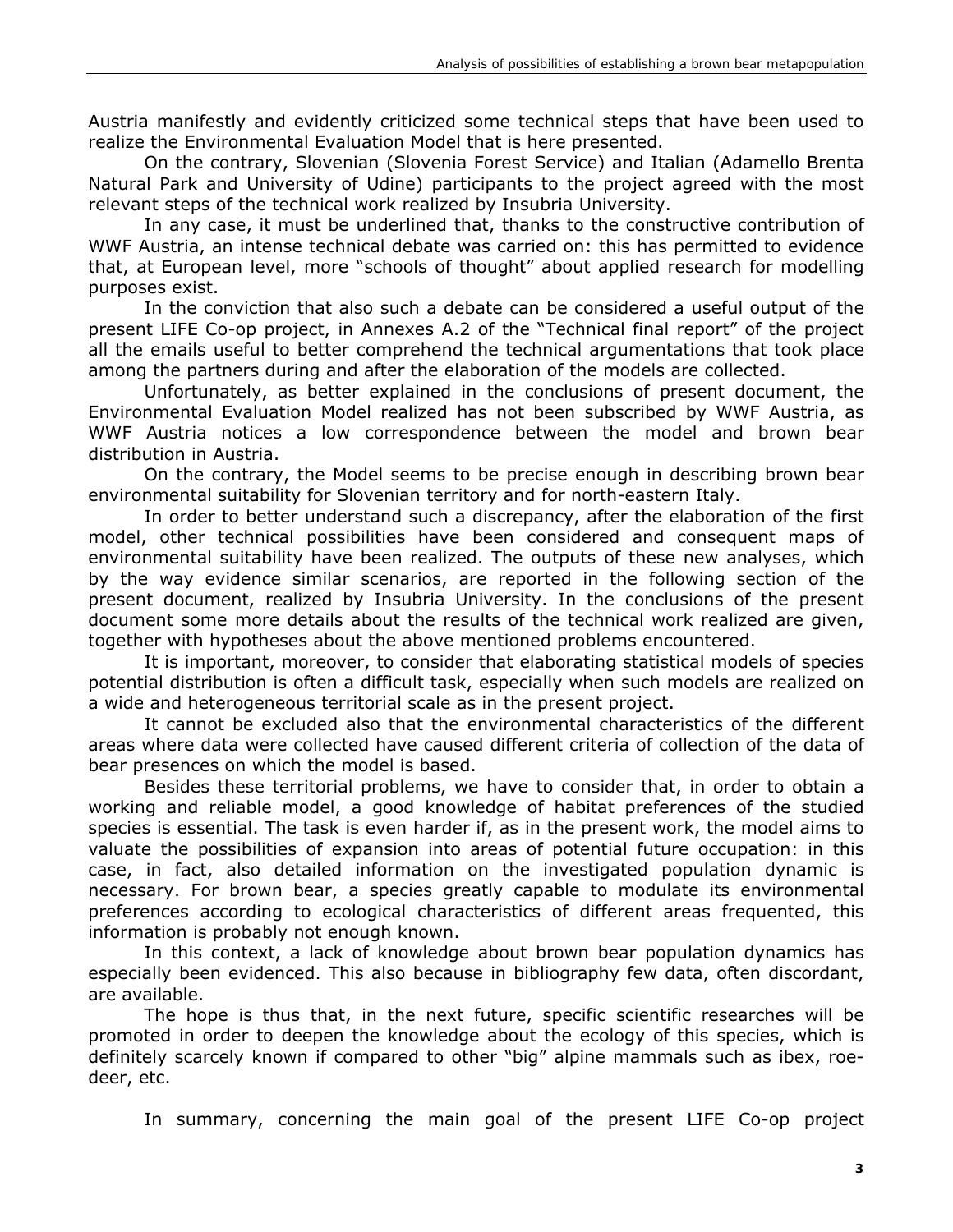("*Principles for the establishment of an Alpine brown bear metapopulation*"), it can be stated that, besides the above mentioned difficulties and technical discussions, the project reached its finality which is to show that the possibility to create a metapopulation of brown bears on the study area exists.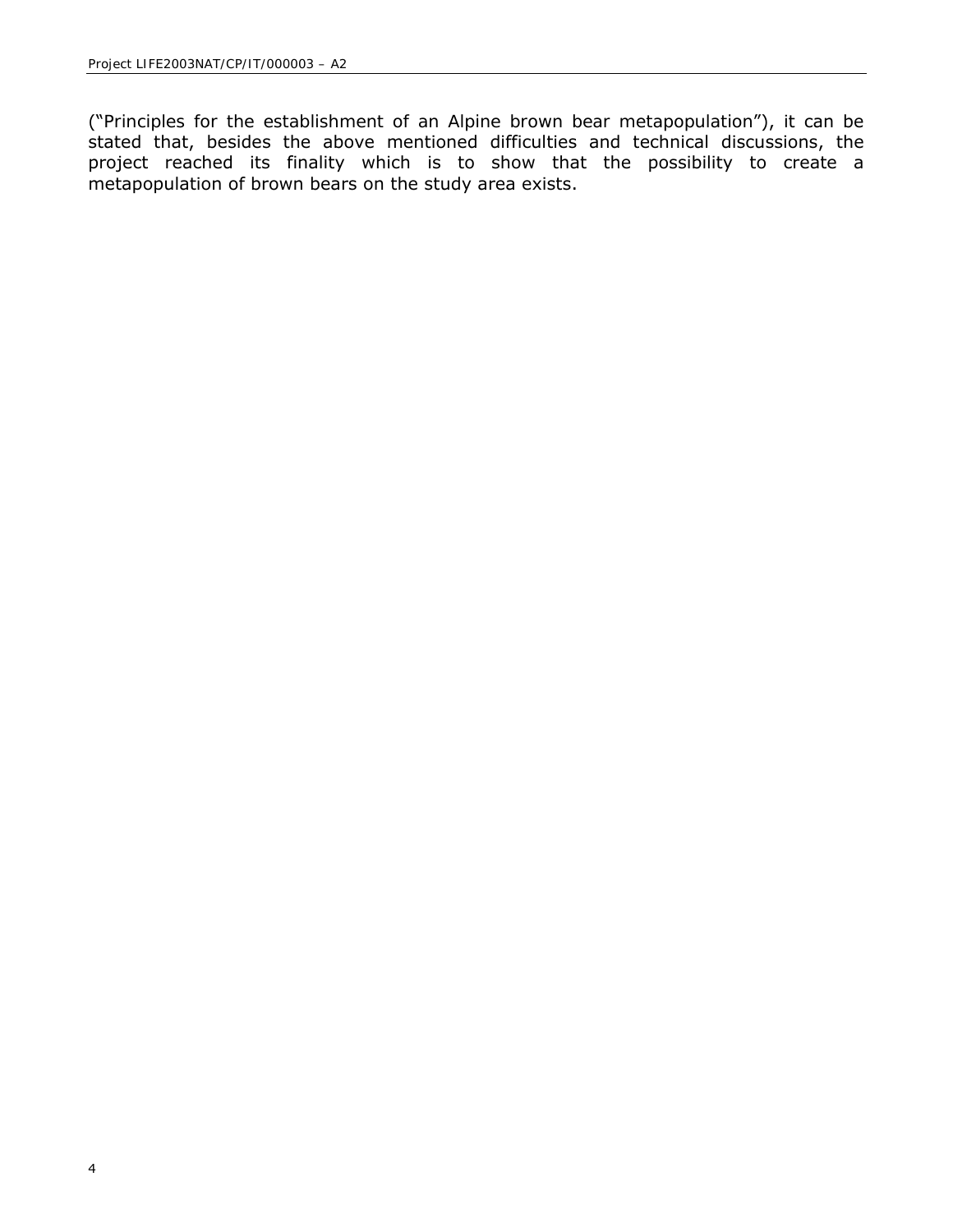# Analysis of possibilities of establishing a brown bear metapopulation



Università degli Studi dell'Insubria Dipartimento AmbienteSaluteSicurezza Unità di Analisi e Gestione delle Risorse Naturali Damiano G. Preatoni, Clara Tattoni

This report is written by Insubria University (Varese - Italia) on the basis of the convention between the beneficiary and the Research Institute stipulated on May 25<sup>th</sup>, 2005 with a mandate to realize an "Analysis of possibilities of establishing a brown bear metapopulation in the study area of the project".

| 1              |  |
|----------------|--|
| 2              |  |
| 3              |  |
| 3.1            |  |
| 3.2            |  |
| 3.2.1          |  |
| 3.2.2          |  |
| 3.2.3          |  |
| 3.3            |  |
| 3.4            |  |
| 3.4.1          |  |
| 3.4.2          |  |
|                |  |
| 3.5.1          |  |
| 3.5.2          |  |
| 3.5.3          |  |
| 3.6            |  |
| 3.6.1          |  |
| 3.6.2          |  |
| $\overline{4}$ |  |
| 4.1            |  |
| 4.1.1          |  |
| 4.1.2          |  |
| 4.1.3          |  |
| 4.1.4          |  |
| 4.1.5          |  |
| 4.2            |  |
| 4.2.1          |  |
| 4.3            |  |
| 5              |  |
|                |  |
|                |  |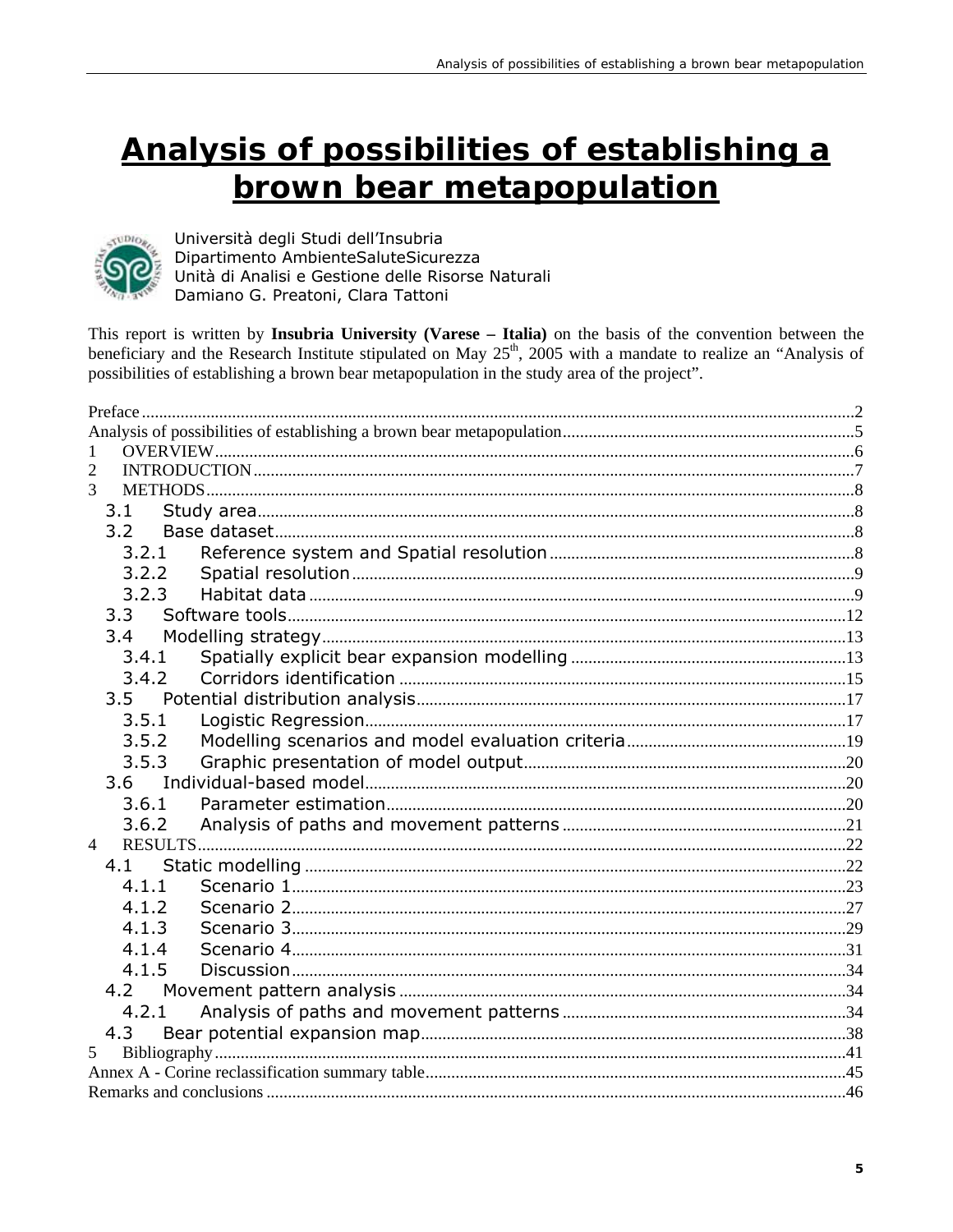## **1 OVERVIEW**

The present document was compiled thanks to EU contribution in the framework of a LIFE Co-op project aimed at assessing the possibilities of a steady estabilishment of bears on Central-oriental Alps: its goal is to identify and apply a modelling procedure to identify areas suitable for bears on the Alpine territories of Austria, Italy and Slovenia.

The outcomes of the model produced will allow to identify areas suitable for bear metapopulation expansion in the near future.

This report is thus addressed to all technicians interested in habitat suitability evaluation and to non-technical persons interested in predicting the development of the Central-oriental Alpine brown bear populations.

The present document was compiled on behalf of argumentations shared by all partners of present LIFE Co-op project —Adamello Brenta Natural Park, Slovenia Forest Service – Department for Wildlife Conservation and Hunting, Department of Animal Production Science - University of Udine, WWF Austria — who have acquired experience in bear conservation and management in the last decade.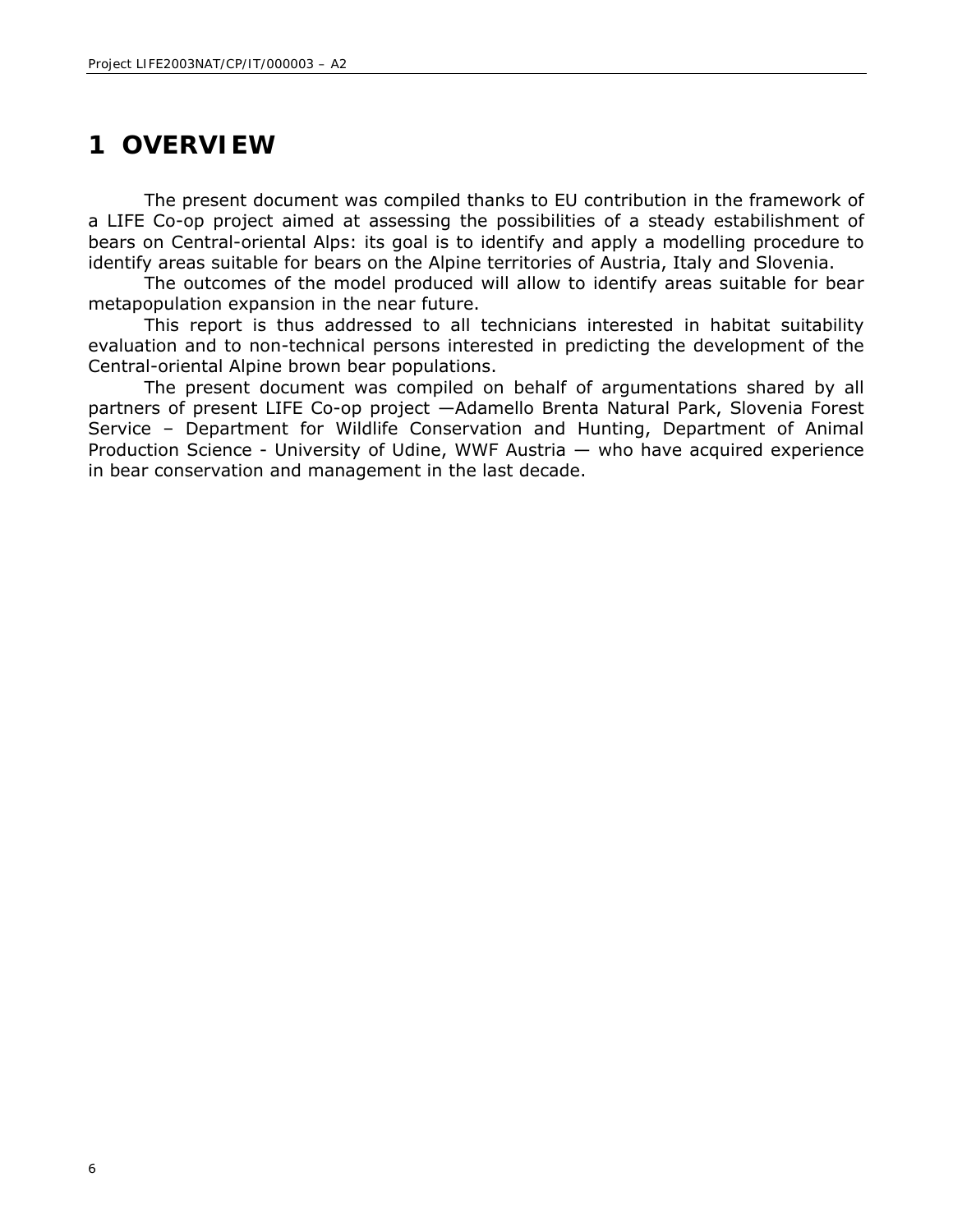## **2 INTRODUCTION**

Modelling potential species distribution is a daunting task: in fact, to implement a working model, a sound knowledge of species population dynamics and habitat preferences is mandatory.

Unfortunately, this is just an ideal situation, beacuse often some vital information is missing or still unknown, even in the case of "well-known" species, such as the brown bear.

On the other hand, if a modelling effort is required, model outputs should be reliable at the decision and policy-making level, given the constraints determined by information and knowledge availability.

The expected result of Action A.2 is the production of a predictive model, in the form of a map, useful both to identify suitable areas for brown bear in the Centraleastern Alps, and to identify where the re-introduced populations will probably expand in the next years.

To achieve this goal, we decided to use Spatially Explicit Population Dynamics Models (SEPMs) (Rushton et al., 1997), a methodology based on an integrated approach between GIS and numerical simulation of population dynamics. The following chapters present the methodology used, dealing with all the necessary steps and data needed to obtain a working model, and discuss the results obtained.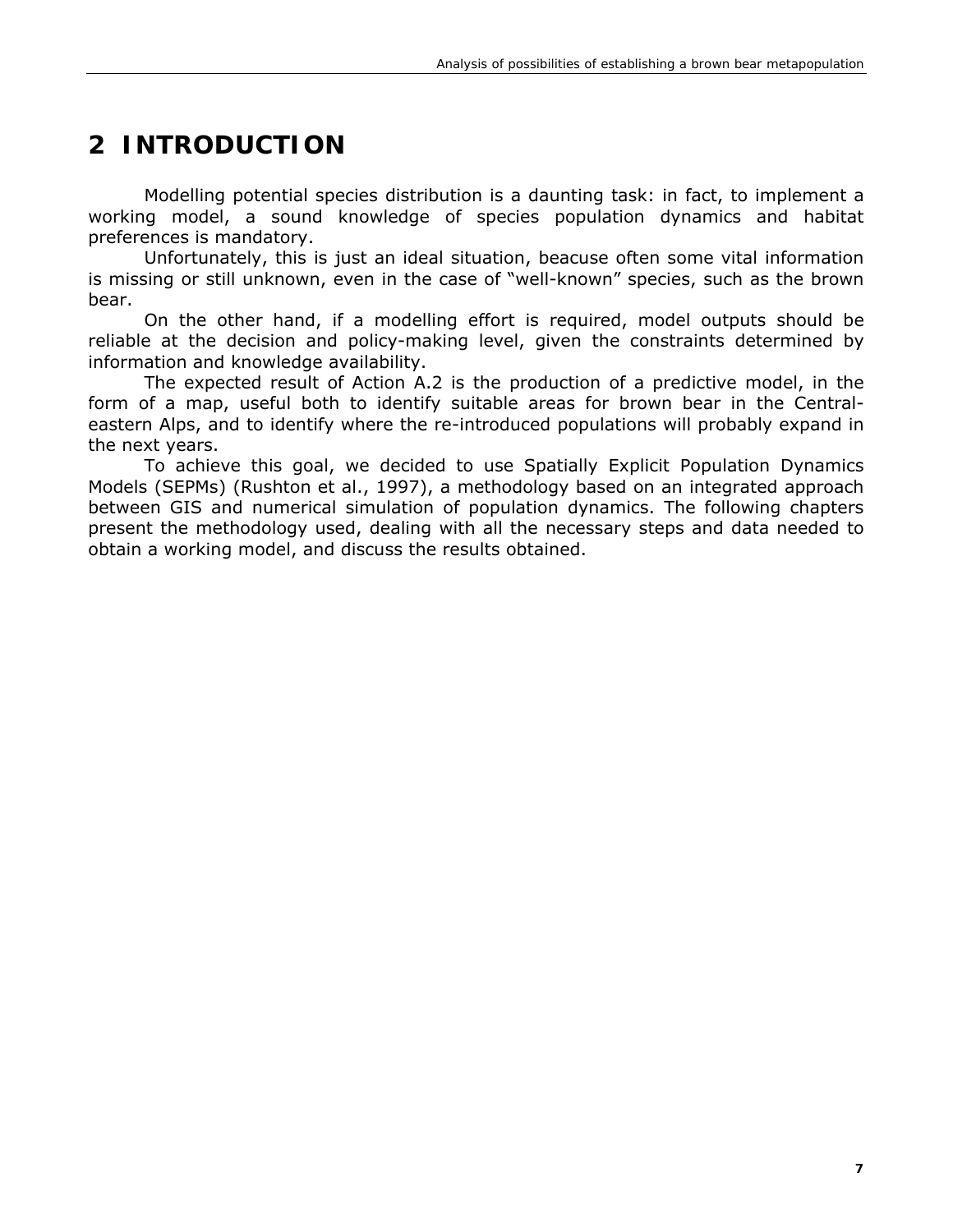## **3 METHODS**

#### **3.1 Study area**



**Figure 1 - Study area geographic position.** 

The area chosen as modelling arena includes completely the national boundaries of Austria and Slovenia, and encompasses the entire Alpine part of Italy (Figure 1). Its approximate extent is from 4°E to 18°E and from 43°N to 50°N. Due to geographical coverage of available data, all the modelling effort has been concentrated on a smaller area, containing the entire Austrian and Slovenian territory, and only the Alpine and pre-Alpine part of the Italian territory.

#### *3.2 Base dataset*

#### **3.2.1Reference system and Spatial resolution**

Due to the wide dimensions of the proposed study area, it was almost impossible to fit everything into a single national coordinate system (CRS) without substantial distortions.

Anyway, it was expected that geographical data were supplied by each partner in their own national CRS. To deal with these two constraints, we decided to use a common CRS, choosing among those proposed by the EU, and to reproject all geographic data from their original national CRS into the common CRS. This solution made it possible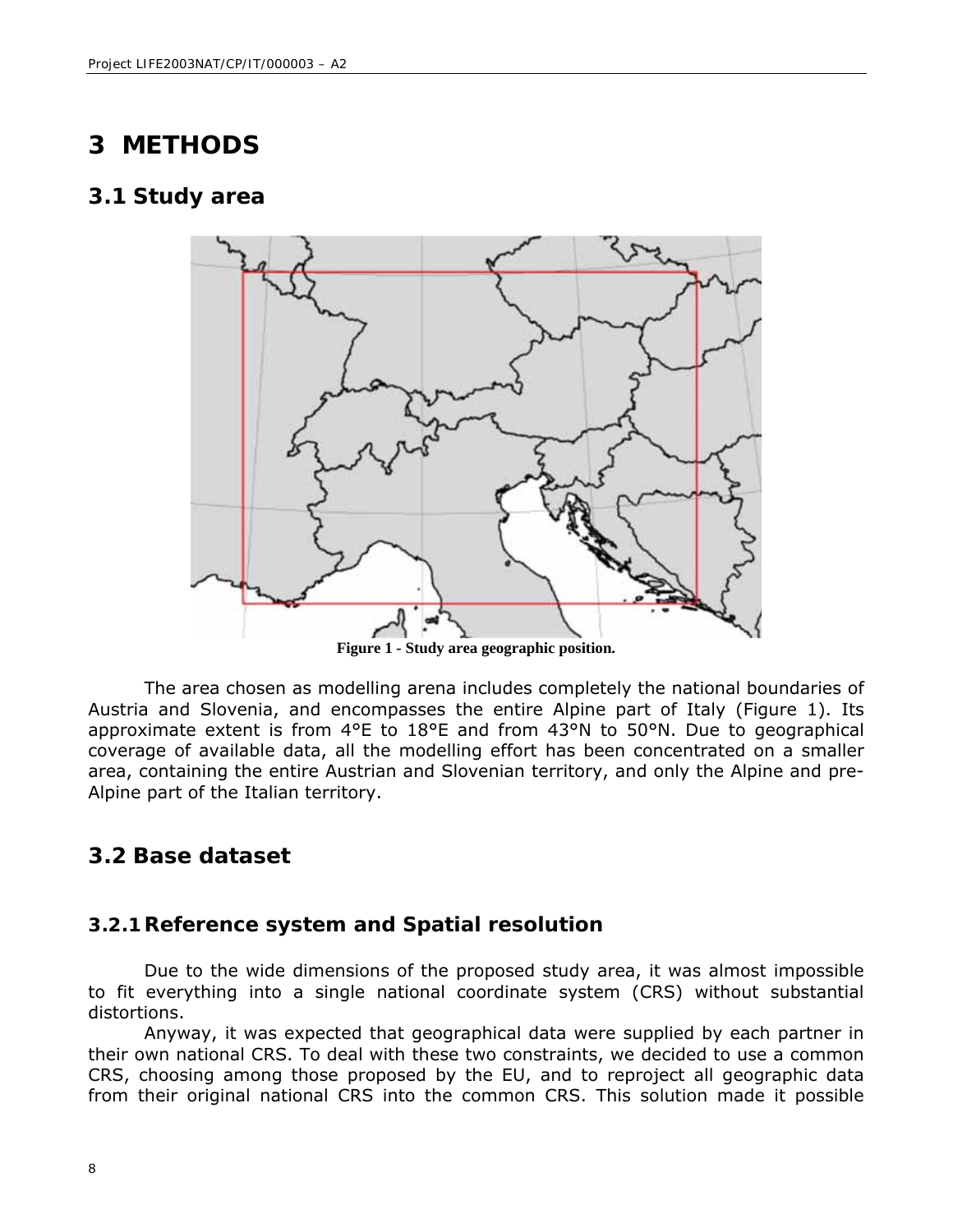both to work in a common CRS, and to export data in any projected system (included national CRSs for each Co-op partner) with minimum effort.

Table 1.: ETRS-LCC Coordinate Reference System parameters.

| Datum:            | GRS80                                         |
|-------------------|-----------------------------------------------|
| Projection:       | Lambert conformal conic, 2 standard parallels |
| Lower parallel:   | 35 N                                          |
| Upper parallel:   | 65 N                                          |
| Origin latitude:  | 52 N                                          |
| Origin longitude: | 10 E                                          |
| False northing:   | 2 800 000 m                                   |
| False Easting:    | 4 000 000 m                                   |

The selected CRS, chosen among those recommended by the EU, ETRS-LCC (CRS-EU, 2005a), whose specifications are reported in Table 1.

All national geographic data sets and coverages have been prepared by each partner according to its own national CRS, according to the proper specifications listed in CRS-EU (2005b). Six ARC/INFO projection files have been prepared in order to simplify the process of data conversion from and to ETRS-LCC and each one of the national CRS.

#### **3.2.2 Spatial resolution**

We decided to operate at a minimum spatial resolution of 250 m, that is all the data describing study area as well as model outcomes are referred to a minimum square unit (called grid cell) with 250 m side length.

Considering the extent of the study area, this can be accounted as a fine-grained resolution.

Several other models have been produced to predict bear distribution in Europe, but they cover small areas, or use a coarser spatial resolution (Posillico et al., 2004; Jerina et al., 2003; Wiegand et al., 2004). We thought useful to discriminate at a local scale which areas can be potentially used by bears, both in terms of suitable areas and in terms of non-habitat corridor areas, so we set the spatial resolution at a 250 m, the same as CORINE Land Cover (Commission of the European Communities, 1993).

#### **3.2.3Habitat data**

l

Geographical data used as environmental variables in the Logistic Regression modelling (outlined in Section 3.5.1) can be attributed to the following categories:

**morphology:** mosaic of Digital Elevation Models (DEM) for Austria, Italy and Slovenia;

**land cover:** CORINE Land Cover (CLC90 dataset, version 12/2000)<sup>1</sup>;

 $<sup>1</sup>$  Proper permission to use CLC90 datasets has been granted from the European Environment Agency -</sup> Information Centre.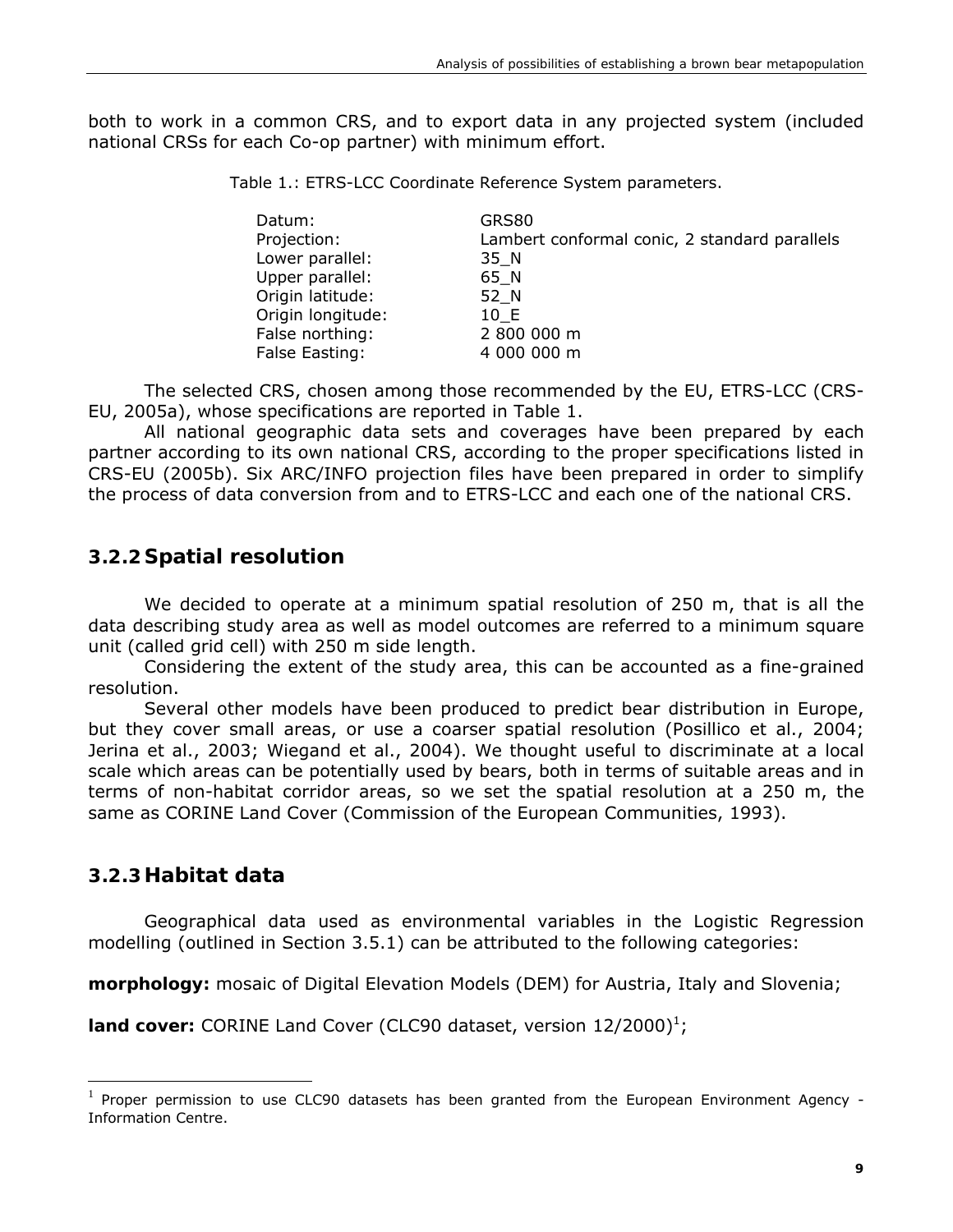- **human pressure:** road network, limited to main roads down to the provincial i.e. NUTS 3 level (Council of the European Communities, 2003); railways; inhabited areas (derived from CORINE Land Cover dataset).
- **geographic position:** latitude and longitude, taking into account their e\_ect up to the third order, that is using squared and cubed values; distance from Slovenian core area.

From the geographic data summarized above, 87 derived habitat descriptors have been calculated, and used as input data in the GLM + LR process. A complete list of variables is reported in Table 2.

#### **Conversion of vector data to raster format**

All variables cited in Table 2 as expressed as percentage of presence in a given grid cell — such as aspect or each one of the reclassified CORINE Land Cover classes have been calculated in ARC/INFO Workstation GRID over two different moving window of about 2 and 10  $km^2$ , to take into account short- and medium-scale habitat perception by the species.

DEM-derived descriptors — such as aspect and percentage of presence for each different aspect class — have been calculated using ArcInfo Workstation Arc and GRID standard procedures (McCoy, 2004).

#### **Reclassification of CORINE Land Cover data**

The 50 original CORINE Land Cover classes have been grouped in a superset functional to known brown bear ecology, with the agreement of the partners, in a participative fashion, discussing alternatives on the collaborative World Wide Web portal and perfecting class grouping in technical meetings. CORINE Land Cover reclassification has been done with the aim of reducing the number of variables to be used in the models, grouping them according to the relevance of difference among classes, based on knowledge on brown bear ecology and biology. A comprehensive list of orignial CORINE Land Cover classes and their correspondance with the classes used in this work is reported in Annex A.

#### **Evaluation of habitat fragmentation**

As forests are considered the primary habitat for bears (see Kobler and Adamic 2000; Zajec et al. 2005 among others), we hypothesized that shape, extent and distance of forested areas could influence brown bear presence. As a consequence, we grouped together all the three CORINE Land Cover forest classes ("Mixed", "Broad-leaf" and "Coniferous") and calculated five di\_ernet landscape metrics for the new general "forest" class. For each clump of continuous forested area, we calculated the following landscape features: size, patch size relative to all available forests, perimeter/area ratio, contiguity index, and shape index. Contiguity is an index of spatial connection based on patch boundary configuration, shape index gives a value to the complexity of patch shape compared to a square and perimeter/area ratio is a measure of patch fragmentation. All the cited landscape metrics have been evaulated according to McGarigal and Marks (1995).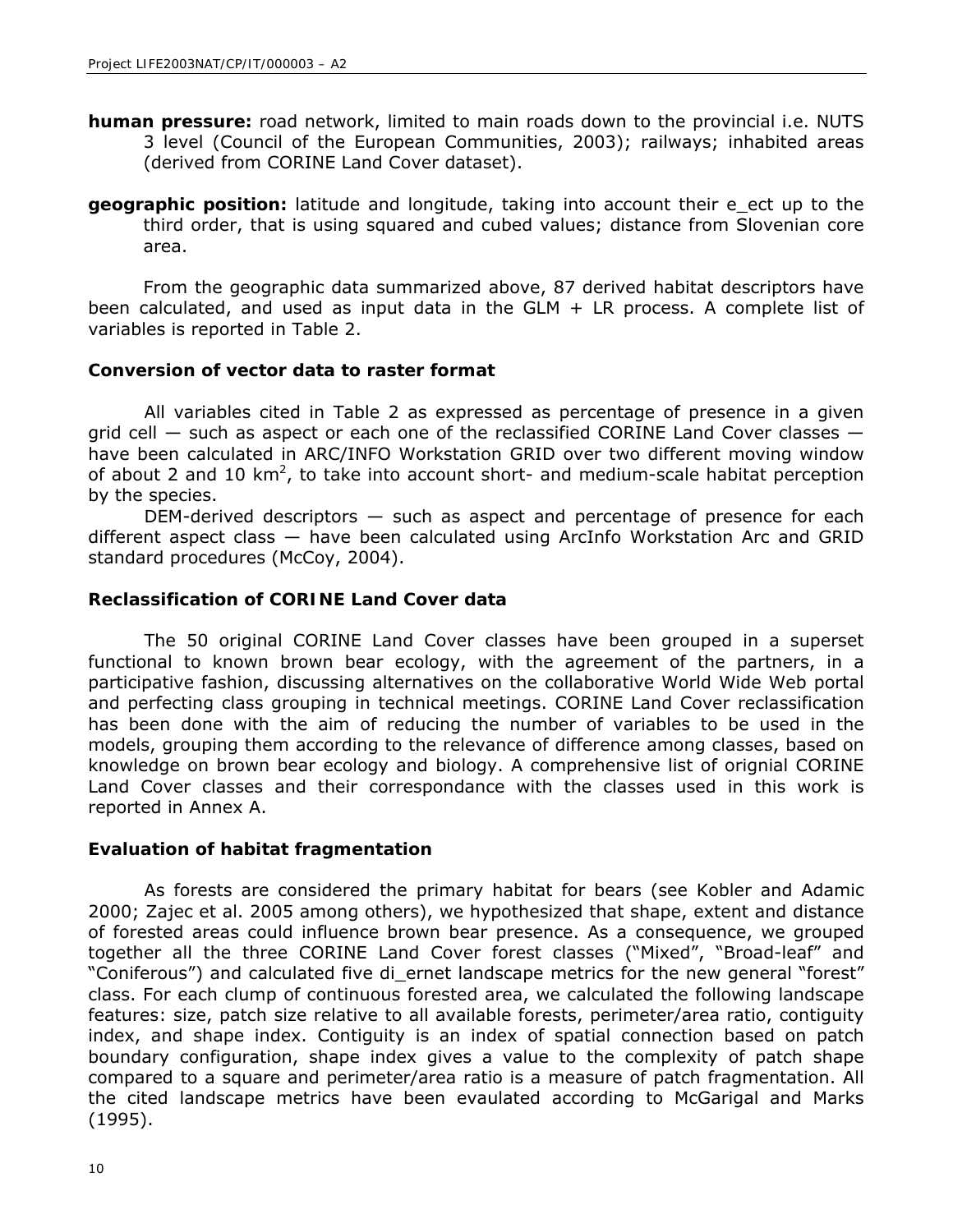#### **Evaluation of geographic trend and distance from core areas**

Spatial correlation is an issue, especially when dealing with wide study areas (Legendre, 1993), as it is in the present case, where the area of interest is characterised by an n extent greter in longitude than latitude, see Figure 1. Therefore, we introduced geographic coordinates (i.e. the "geographic trend") as variables in the model.

The geographic trend is commonly represented with the three roots of a cubic equation containing both East and North coordinates, i.e. as the roots of (*Longitude +*  Latitude)<sup>3</sup>, in order to test positional effects up to the third order (Rondinini, 2003). We found more convenient to express geographic position in decimal degrees (geographic coordinates) instead of ETRS-LCC metric coordinates to represent the geographic trend, in order to reduce collinearity.

Table 2.: List of all the variables used to describe habitat. The sum is less than 87 because all variables expressed as a percentage have been calculated on two different neighbourhood, but are listed only once. See text for details.

| <b>Class</b>   | Parameter                                    |  |  |  |
|----------------|----------------------------------------------|--|--|--|
| Morphology     | Elevation (m a.s.l)                          |  |  |  |
|                | Aspect (degrees)                             |  |  |  |
|                | Percentage of cell with East aspect          |  |  |  |
|                | Percentage of cell with North aspect         |  |  |  |
|                | Percentage of cell with North-East aspect    |  |  |  |
|                | Percentage of cell with North-West aspect    |  |  |  |
|                | Percentage of cell with South aspect         |  |  |  |
|                | Percentage of cell with South-East aspect    |  |  |  |
|                | Percentage of cell with South-West aspect    |  |  |  |
|                | Percentage of cell with West aspect          |  |  |  |
|                | Percentage of cell with no aspect (flat)     |  |  |  |
|                | Solar radiation (MJ cm-2 year-1)             |  |  |  |
| Land cover $2$ | Percentage of urban areas [100]              |  |  |  |
|                | Percentage of sparsely urbanised [121]       |  |  |  |
|                | Percentage of road railways [122]            |  |  |  |
|                | Percentage of green urban areas [140         |  |  |  |
|                | Percentage of Irrigated land [210]           |  |  |  |
|                | Percentage of Arable land [211]              |  |  |  |
|                | Percentage of irrigated land [212]           |  |  |  |
|                | Percentage of Orchards [220]                 |  |  |  |
|                | Percentage of Pastures [231]                 |  |  |  |
|                | Percentage of Agricultural mosaic [240]      |  |  |  |
|                | Percentage of Agricultural seminatural [250] |  |  |  |
|                | Percentage of Broad-leaf forest [311]        |  |  |  |
|                | Percentage of Coniferous forest [312]        |  |  |  |
|                | Percentage of Mixed forest [313]             |  |  |  |
|                | Percentage of Grasslands [321]               |  |  |  |
|                | Percentage of Heat-lands [322]               |  |  |  |
|                | Percentage of Sclerophyllous [323]           |  |  |  |
|                | Percentage of Shrub-land [324]               |  |  |  |
|                | Percentage of Beaches [331]                  |  |  |  |
|                |                                              |  |  |  |

<sup>&</sup>lt;sup>2</sup> Numbers in square brackets indicates reclassified CORINE Land Cover code.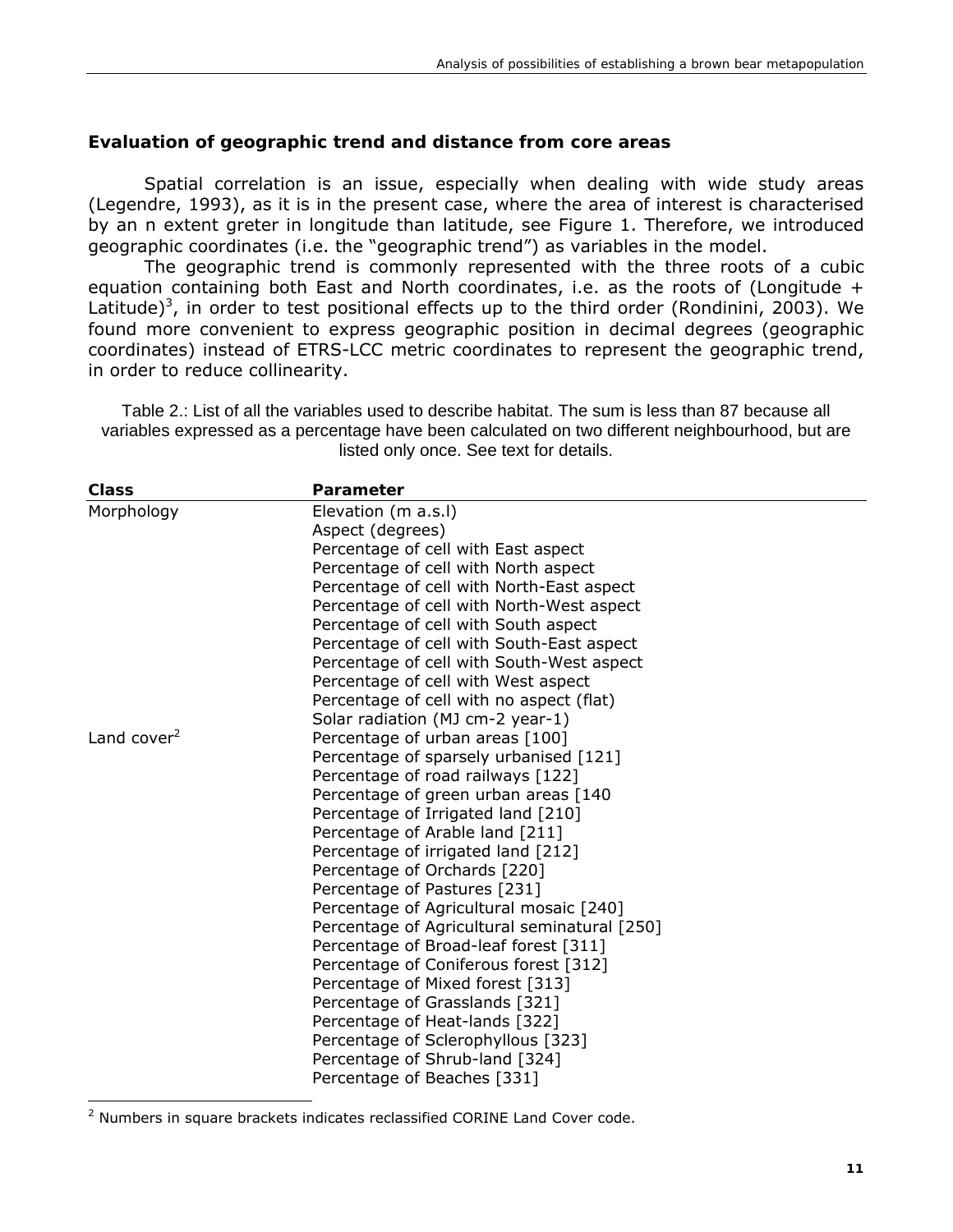|                   | Percentage of Rock [332]                                          |
|-------------------|-------------------------------------------------------------------|
|                   | Percentage of Sparsely vegetated [333]                            |
|                   | Percentage of Burnt areas [334]                                   |
|                   | Percentage of Glaciers and snow [335]                             |
|                   | Percentage of Marshes [410]                                       |
|                   | Percentage of Coastal areas [420]                                 |
|                   | Percentage of Inland waters [510]                                 |
|                   | Percentage of Sea [530]                                           |
| Human pressure    | Distance from populated places                                    |
|                   | Distance from railways                                            |
|                   | Distance from any kind of road                                    |
|                   | Distance from highways and other high-traffic roads               |
|                   | Distance from federal and regional roads (medium-traffic roads)   |
|                   | Distance from local and other low-traffic roads                   |
| Landscape metrics | Size of contiguous forested areas ( $km^2$ )                      |
|                   | Forest patch shape index                                          |
|                   | Forest patch contiguity index: $0 <$ index < 100                  |
|                   | Forest patch ratio: perimeter/area                                |
|                   | Forest patch relative size: clump size/total forested area x 1000 |
| Geographic trend  | Longitude                                                         |
|                   | Latitude                                                          |
|                   | (Second and third order effects)                                  |
|                   | Distance from Slovenian core area                                 |
|                   | Distance from nearest bear core area <sup>3</sup>                 |

#### 3.2.4. Bear data

Each Co-op partner contributed with its own bear location data to the creation of an uniform bear location dataset, counting 10582 bear locations obtained by radio tracking on a total of 42 animals. A second dataset related to bear presence has been set up as well, composed by bear sightings locations (bear tracks or other presence signs, bear damage data etc.). In a technical meeting, all partners agreed on not to use this data in modelling, since sightings and easy recognizable tracks are most often found in open areas, or anyway in areas not properly definable as "intensely used by bears".

Space-use and home range analysis conducted on the radio tracking dataset allowed us to better understand not only home range size and seasonal variation, but also to estimate some movement parameters needed by the simulator software.

### **3.3 Software tools**

All processes involving GIS data harmonisation and manipulation have been performed in the ESRI ArcGIS ARC/INFO Workstation and ArcMap environments, version 9.0 (McCoy, 2004) and in ESRI ArcView GIS version 3.2 (ESRI, 1996); landscape metrics have been calculated using FRAGSTATS version 3.3 build 4 (McGarigal and Marks, 1995), a dedicated application for for quantifying landscape structures. Further statistical data analysis has been performed using SPSS SYSTAT statistical package, version 7.0 (Wilkinson, 1999). Dynamic model has been produced in the C++ language (Stroustrup,

l

 $3$  Either Slovenian core area or reintroduction areas in Austria and Italy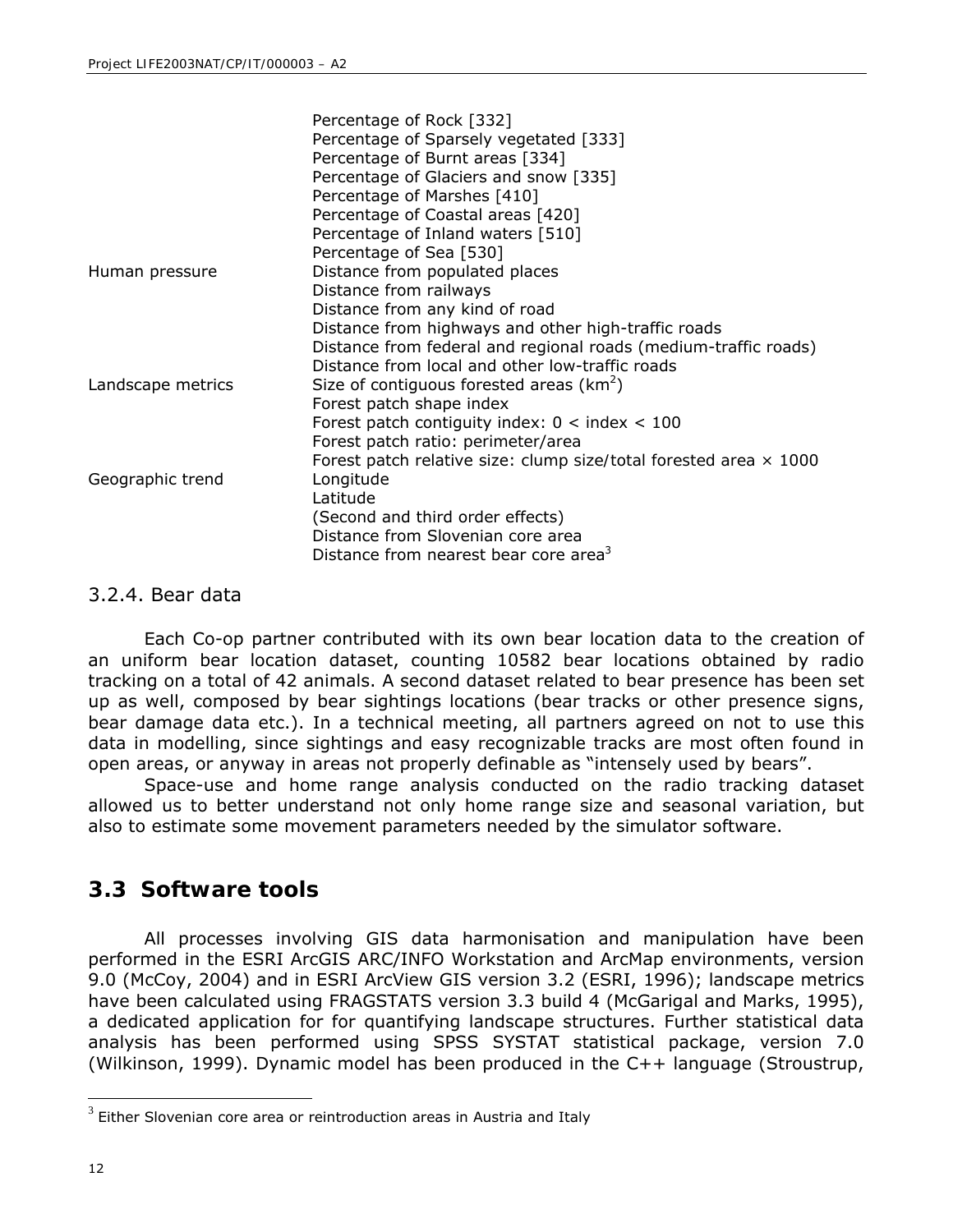1997) using the KDevelop Application Programming Environment, version 3.2.2 and the Geographic Data Abstraction Layer software library (GDAL, Warmerdam 2006).

### **3.4 Modelling strategy**

The model development strategy has been chosen taking into account two different targets: first, to predict zones inside study area suitable for bear (not considering dynamic aspects such as distribution variations through time or population dynamics); and second, to model bear expansion and movement to and from suitable habitat patches. Actually, the modelling process involved two distinct modelling phases: a static one, dealing with potential species distribution and habitat suitability, and a dynamic one, dealing with bear movement inside study area.

At present several different techniques are available to obtain both static and dynamic models. We chose to model habitat suitability (i.e. static modelling) using logistic regression (LR) (Hosmer and Lemeshow, 2000; Guisan and Zimmermann, 2000) coupled with General Linear Model (GLM, McCullagh and Nelder 1990) for variables preselection. The coupled use of GLM and LR  $(GLM + LR)$  is a widely available and used technique (Pearce and Ferrier, 2000), even if some other authors warn about using authomated methods (included GLM) for variable selection (Hastie et al., 2001).

Dealing with dynamic modelling, we chose instead to develop a specific software to model bear movements, based on potential habitat maps, to gain insight on future bear expansion.

In this case, the technique adopted is a derivation of the commonly used cellular automata (CA) modelling paradigm (Berec, 2002), in particular the application of CA to the simulation of single individuals, called Individual Based Model (IBM).

Both techniques were applied in a spatially-explicit fashion (Dunning et al., 1995), producing a Spatially Explicit Population dynamics Model (SEPM, Rushton et al., 1997) coupling standard statistical modelling techniques with the use of Geographical Information Systems.

The SEPM application realized here di ers from Rushton et al. (1997) in the fact that single individuals had been modeled and as a consequence, movement has been modeled in more detail.

### **3.4.1 Spatially explicit bear expansion modelling**

In developing a dedicated SEPM we mainly concentrated on movement simulation, since the main objective was to identify potential corridors and not to predict future population growth. Thus, major attention has been given to the movement patterns simulation engine and population dynamics has not been modeled with high detail. The simulatir accepts input data via a configuration file, that can be edited in order to change different parameters, according to season and possibile bear "strategy". The term strategy is used to refer to a complex of behavioural patterns, seasonally variable: for example, "mover" and "settler" bear can be modeled specifying different movement parameters.

The movement engine is derived from the work presented in Gardner and Gustafson (2004), and it is based on two random number generators (RNG for short,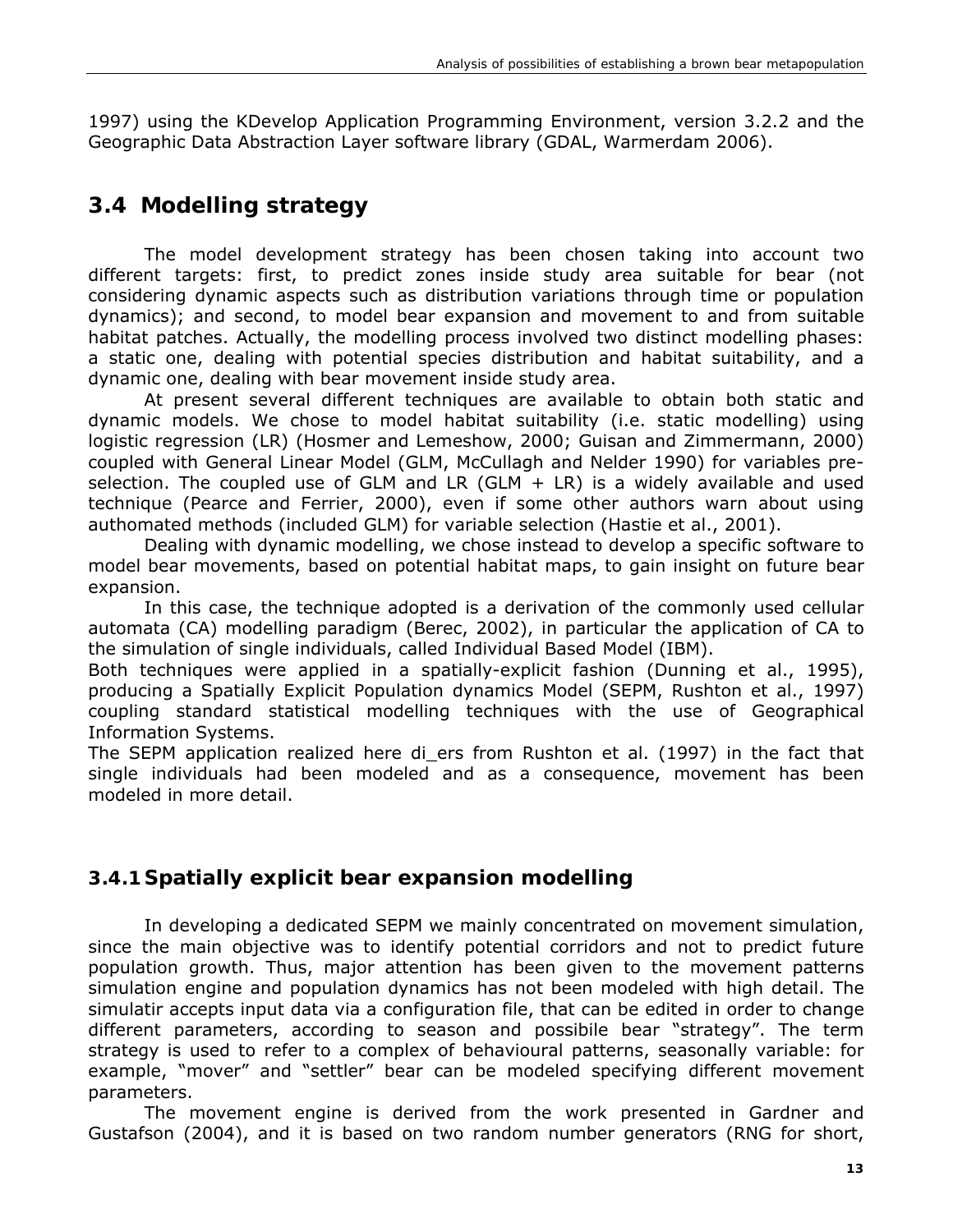Press et al. 1991), derived from the widely used Mersenne Twister algorithm (Matsumoto and Nishimura, 1998;Wagner, 2003): a random deviate generator based on the Lévy probabilty distribution (Viswanathan et al., 1996) was use to generate net displacements (i.e. distances moved) and a second RNG was used to generate "normally" distributed directions, based on the Von Mises circular probability distribution (Devroye, 2001; Wood, 1994).

All the movement parameters fed into the RNG have been estimated from the radio tracking dataset. Movement length and direction are calculated each time, depending on the current position of each simulated animal in a probability landscape (i.e. a map constructed from Logistic Regression model application in GIS). The movement simulator makes animal move generally in the direction of "best" habitat, that is, "climbs" a locally estimated habitat suitability gradient.

In more detail, for each simulated month (Figure 2) a first normal deviate is generated (with mean and standard deviation based on current animal strategy) and such a number of random L'evy flight steps is generated and added to a points shapefile specified in the configuration file. The same points are then both concatenated in a second (line) shapefile and also used to calculate an MCP home range (with all the points, i.e. a 100% MCP), placed in a third (polygon) shapefile. All shapefiles names and placement in the filesystem can be specified in the simulator configuration file.

The iterative process used to generate Lévy flight-distributed points, paths and to evaluate MCPs can be described as follows:

1. a Lévy deviate is generated and will be used as net displacement (i.e. distance) from the current point, using I0 and  $\mu$  parameters dependant on the current animals strategy;

2. a normal deviate is generated based on mean and standard deviation dependant on the current animal strategy paremeters (specified in the configuration file), and used as average habitat perception radius;

3. the "suitability landscape" map, i.e. a static model unclassified (raw) map is sampled in a circular neighbourhood as wide as the habitat perception radius parameter generated in the previous step;

4. on the above sample, the gradient is calculated using standard aspect calculation procedures;

5. a Von Mises deviate is generated with the above calculated gradient as mean direction vector and a fixed dispersion parameter k depending on the current animal strategy;

6. the above calculated direction and the net displacement allow to calculate the new point position, relative to the current point position;

7. if the segment connecting the new point with the current point intersects an entity in the barriers line shapefile (as specified in the configuration file) the new point is invalidated and the procedure restarts from the beginning;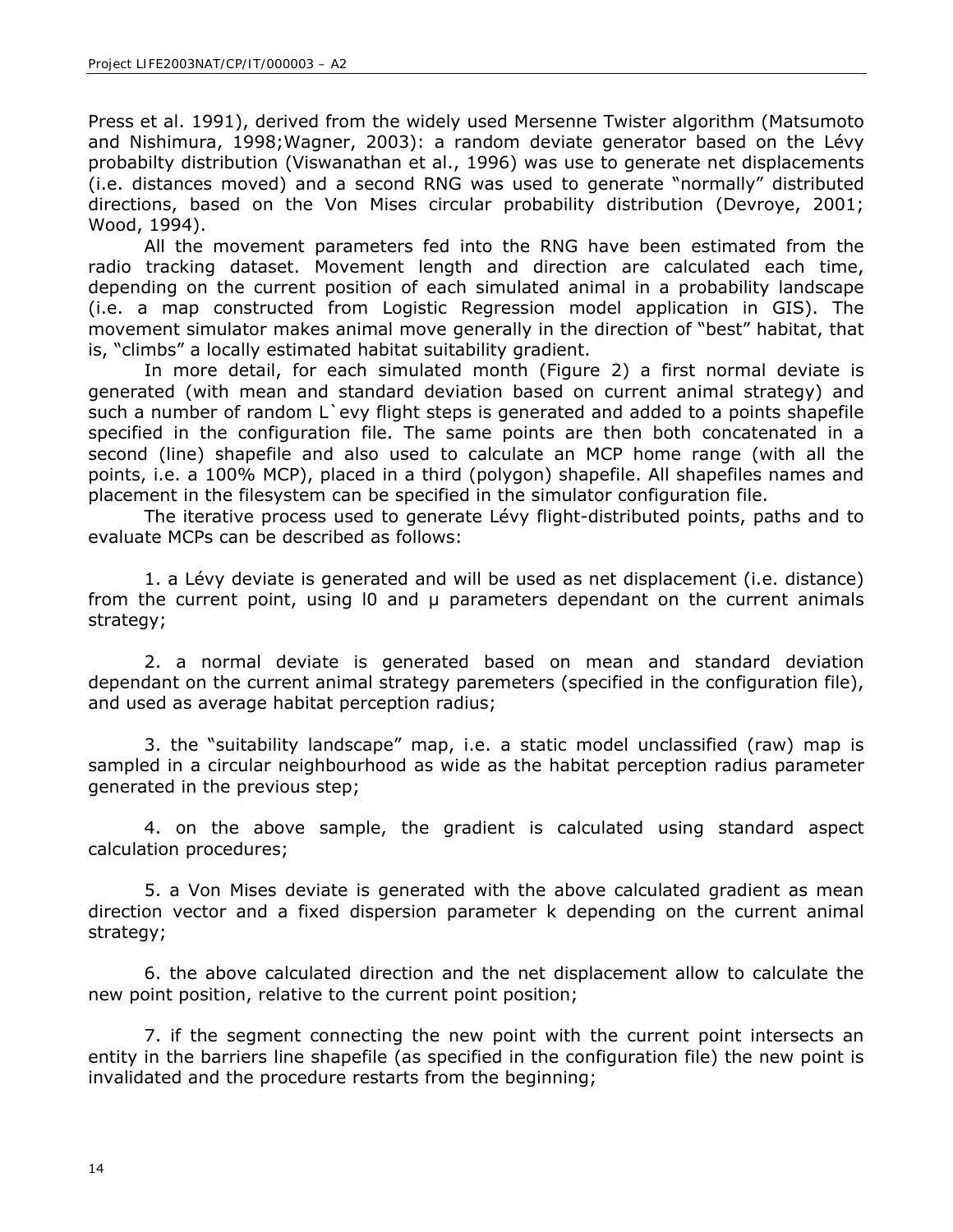8. if the new point is valid, the new point is stored in the points shapefile along with attribute data such as simulation time stamping (year and month cycle numbers) and simulated animal ID and becomes current point

9. the procedure is repeated until the needed number of points has been generated, then the points are used to generate both path and MCP geometries;

10. if more than half of the "probability landscape" cells inside MCP home range fall in the "suitable habitat" class according to ROC AUC (see Section 3.5.3) the homerange is kept as good, otherwise (module change homerange in Figure 2), a further series of Lévy flight points is generated starting from current home range center, consequently moving the animal upwards the habitat suitability gradient (module move, Figure 2), and the entire procedure is repeated.

#### **3.4.2Corridors identification**

The content of the paths shapefile, at the end of a simulation run, is then used to evaluate potential corridors location, calculating the density of lines (paths) passing for each 250 m grid cell over the whole study area. Potential corridors are finally evaulat1ed by visual inspection of the path density map, positively identifying as corridors all cells with high relative path density and suitability below the treshold defined as HR  $>$  99.7% (Section 3.5.3).

A further advantage coming from the use of Geographical Information Systems consisted in the fact that all simulator outputs (bear locations, paths and home ranges) are in the form of a map (as ESRI shapefiles), and thus readily readable and interpretable, also by non–technical persons.

A flow chart of the simulator SEPM is reported in Figure 2.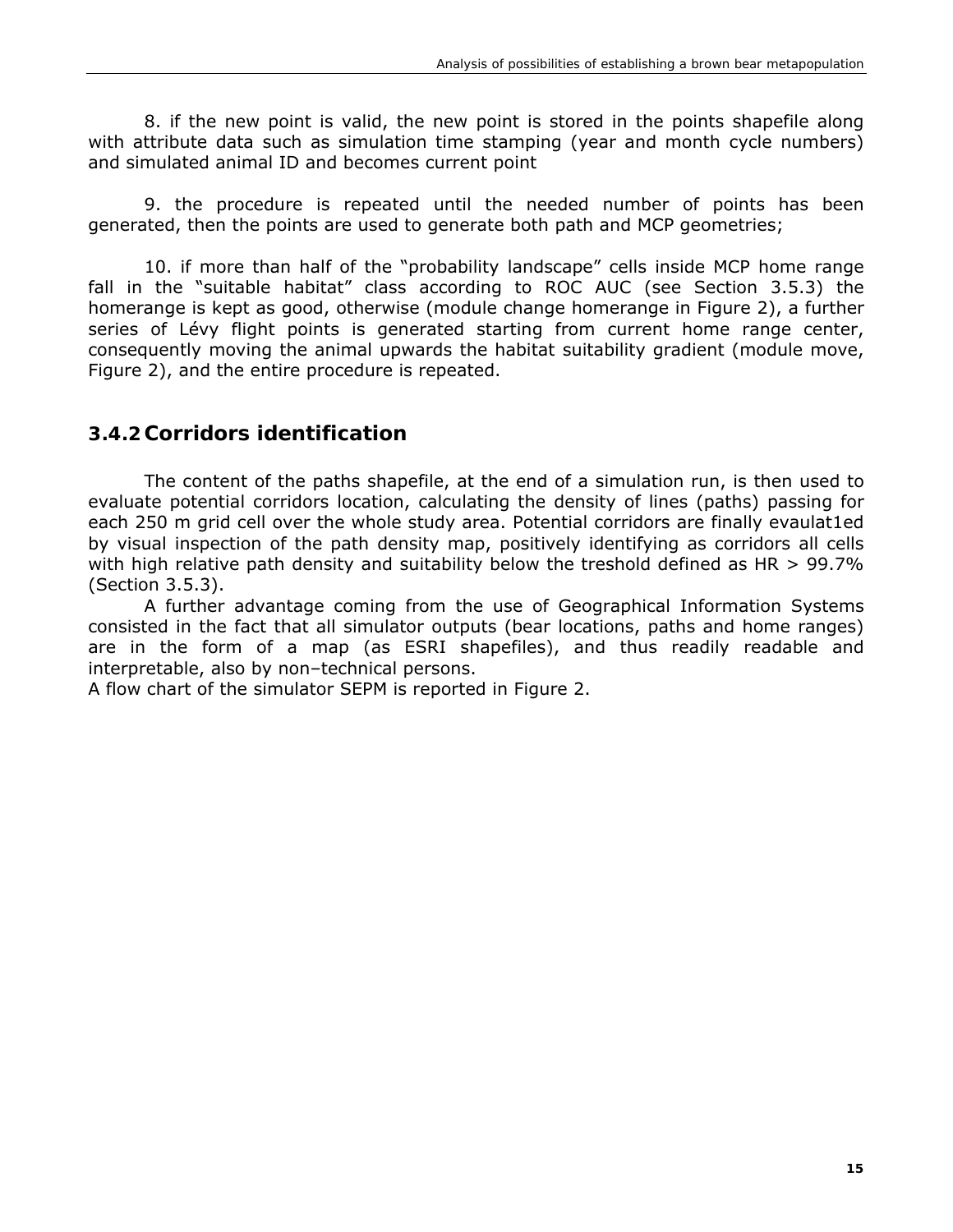

**Figure 2 - Flow chart of simulator program.**

Some simulator parameters have been taken from the existing literature, while others  $-$  in particular those related to movement capacity (i.e. species vagility)  $-$  have been estimated from field data. Since a simulation program need "exact" numerical parameters as inputs and often these information are not known with the precision needed, in some cases we resorted to estimates based on the available knowledge (literature and personal estimates of the Co-op participants, developed during technical meetings).

As shown in Figure 3.2, the population dynamics part of the simulator software only dealt with interaction, birth and death according to the following rule set:

- **lifespan:** absolute maximum lifespan has been fixed to 30 years, after that age an animal is removed from the model; this is handled by the aging module shown in Figure 2, which also increments each simulated animal's age, and checks for mortality (see below);
- **weaning age:** both males and females are independent (and are actually handled as individuals by the simulator) after the second year of life (average 1.4–2.4 years, Swenson et al. 2000);
- **breeding:** a simulated bear can mate if older than 4 and 2 year for males and females respectively, no upper breeding age limit has been set; breeding can occur only in months from May to July (months 5–7 in simulator time), and exclusively if two bears of opposite sexes have overlapping home ranges (i.e. with non-empty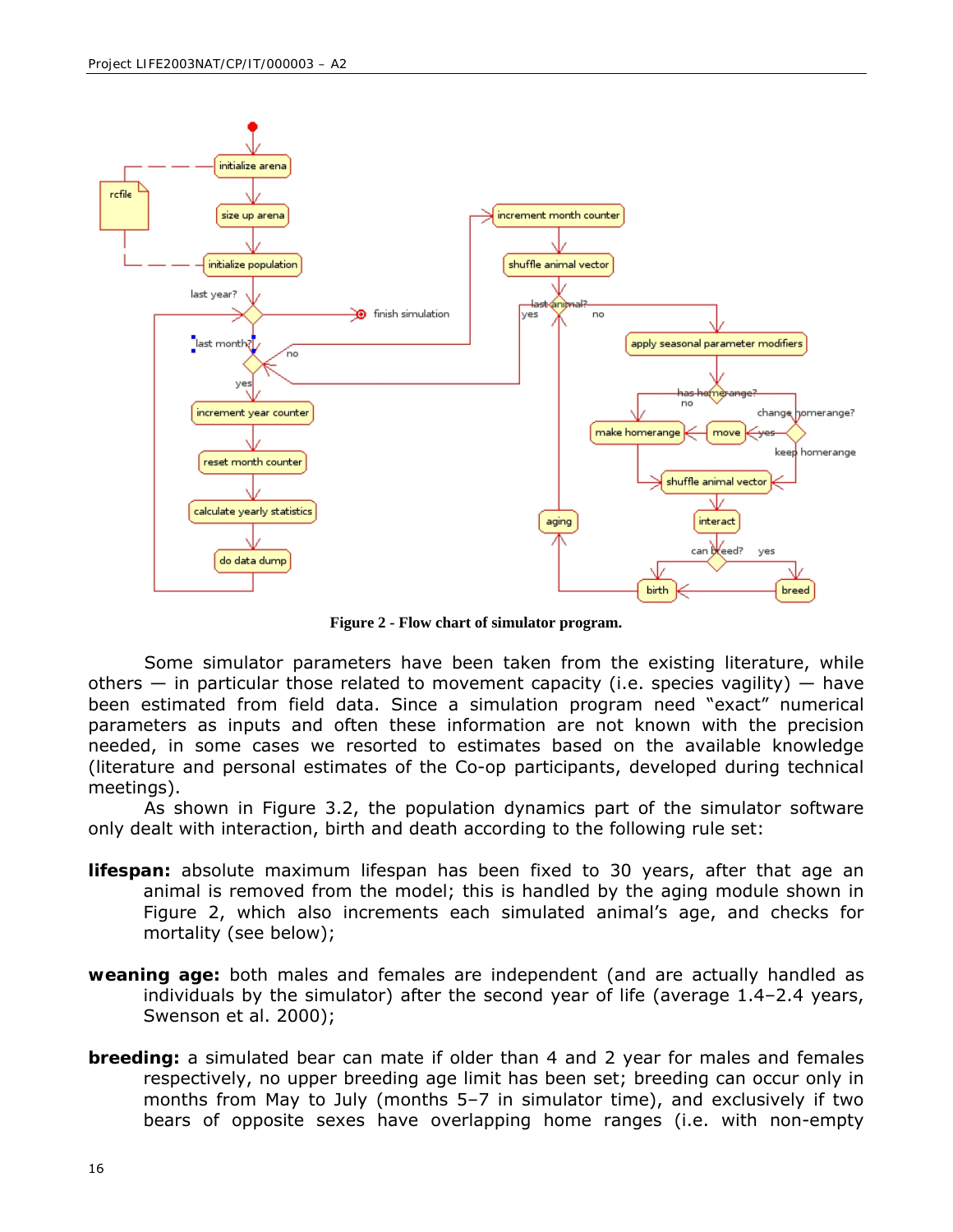intersection); a pregnant female cannot breed, and a female with cubs of age  $< 1$ year cannot breed as well;

- **death:** a fixed death rate has been set to 15% (for adult bears Wiegand et al. 2004 indicate a range between 8 and 18%);
- **birth:** a female gives birth always to two cubs per litter, births occur only at the beginning of each simulated year (months 1–2, Swenson et al. 2000).

The interaction routine (interact in Figure 2) is based on a simple "mate or flee" design, that is if two animals have overlapping home ranges, one of the two animals will become a "mover" in the next simulation cycle. The identification of the "mover" animal between the interacting pair is subject to the following rule set:

- a female with cubs will never become a "mover";
- the younger younger animal will be tagged as "mover" if its age falls below minimum breeding age (that is from 2 to 4 years for males, always for females);

• in any other case each animal has a 50% probability of becoming a mover: uniform random deviates in the interval (0,1) are generated and if value falls below 0.5 the animal tagged as a "mover". In the case that both animals score over or below 0.5 (that is none or both should become "movers") the procedure is repeated drawing random numers again;

• if interacting bears are of opposite sex and breeding rules (see above) are satisfied, breeding occurs in addiction to the "mover tagging" process described above.

### **3.5 Potential distribution analysis**

#### **3.5.1 Logistic Regression**

Logistic Regression is widely regognized as an appropriate tool for habitat selection studies (Manly et al., 1992) and it has been used to assess potential species distribution for many species (see for example Posillico et al. 2004; Schadt et al. 2002 for large carnivores) and for conservation planning (Glenz et al., 2001; Sà-Sousa, 2000).

As recently outlined by Keating and Cherry (2004), interpretation of Logistic Regression results is dependant on sampling design. In an ideal case of random sampling, i.e. when species presence and absence can be detected without bias, Logistic Regression output can be interpreted as true probability of use. Unfortunately, this sampling design cannot be used in the case of a reintroduced species, such as the brown bear, because it is not possible to tell whether absence from some habitats is the result of a negative selection rather than a consequence of previous local extinctions. I has to be stated anyway that Keating and Cherry advices should be not held as definitive, since based on theoretical examples.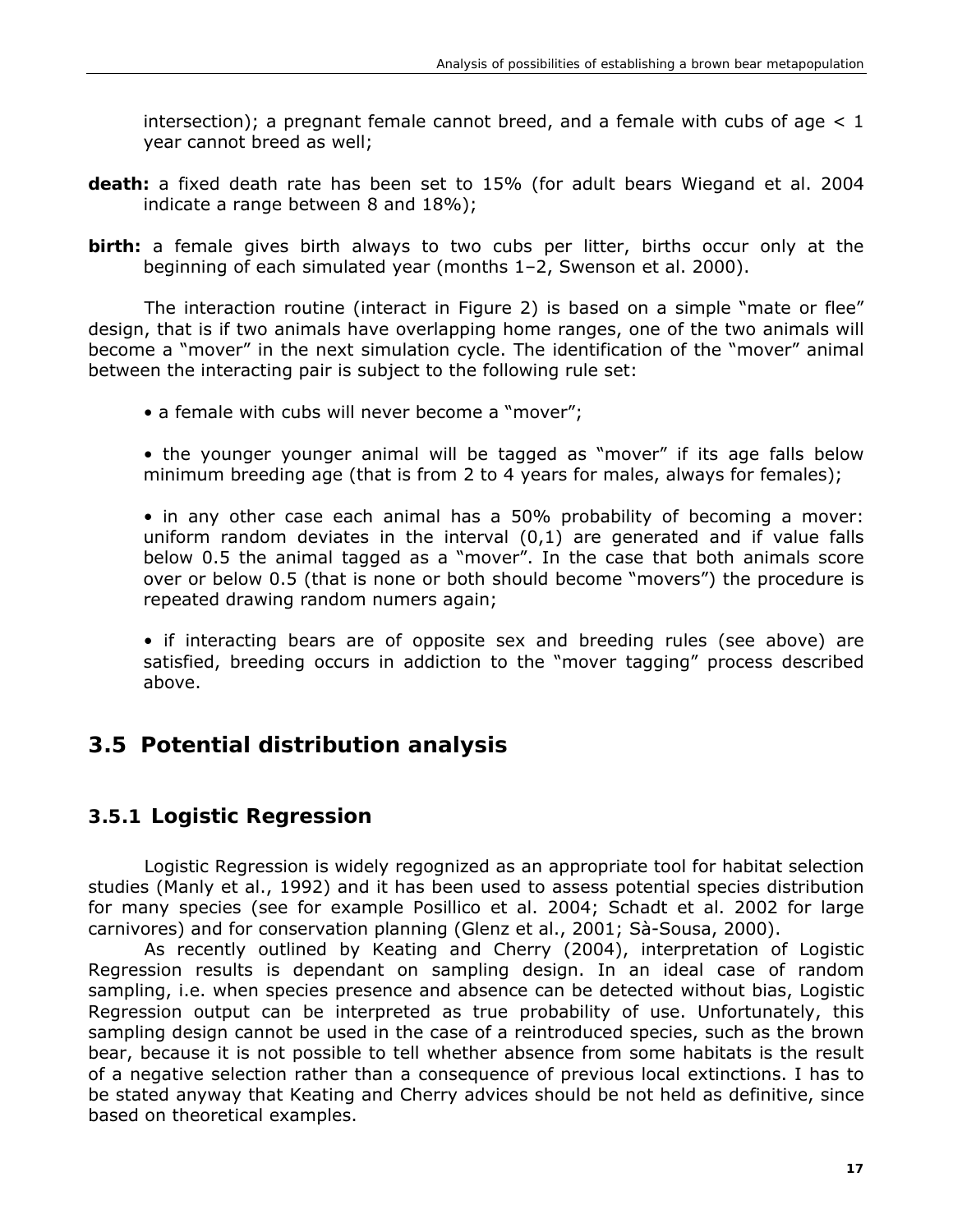Other sampling designs imply more caution in interpreting logistic regression results unless some assumptions on species distribution can be made. If the probability of use is small for all habitat classes, at least on average, use-availability and casecontrol designs (sensu Keating and Cherry 2004) are approximately equivalent, because the sample of available sites will consist in almost unused sites.

In the present study, the above mentioned hypothesis of small probability of use for all habitats can be held as true, since we are dealing with a large carnivore, with individuals having usually non-overlapping home ranges (Dahle and Swenson, 2003a,b) and with populations at low densities, at least in Italy and Austria where few individuals have been released.

For all this reasons we believe the "rare use" assumption is sound and we can approximate an use-availability sampling design to a case-control design. Finally,a superimposition on model output, represented in cartographic form, of the second data set (see Section 3.2) of about 20000 presence points, allowed us to consider that our study satisfies all the conditions needed to trust logistic regression results, at least as indicator maps (Isaaks and Srivastava, 1989). Indicator maps are a particular case of cartographic representation, where a numerical model continuous output is reclassified in a few (generally no more than 2–4) discrete classes, gaining in map readability since the main interest is in difference among broad classes and not in small differences among values belonging to the same class (Slocum, 1999).

In case of wildlife studies, and especially in those performed with radio tracking techniques, species absence cannot be detected without bias, or even can not be quantified at all, and it is often necessary to introduce into the model randomly generated absence points. We added to the 10582 radio-located presence data set a similarly sized sample of pseudo-absence points, drawn at random in the whole study area embracing an use-availability experimental design sensu Keating and Cherry (2004). According to Manly et al. (1992), the sampling design we used can be defined as Design II, case 1, which means that habitat selecion has been evaluated on a population basis, from data derived by radio-tagged animals and randomly sampling "unused" or "absence" points are inside the whole study area.

We preferred this approach instead of another possible analytical design, defined on Manly et al. (1992) as Design III, case 1, where sampling of presence points is made from animals with radio-tag as well, whereas "unused" points are derived randomly sampling inside home range, according to the postulate (as stated in White and Garrott 1990) that home range represents in some way a prior selection of habitat, and by the assumption that modelling focuses on animals at the individual level and resource availability is measured at the population level. Moreover, the fact that home range has been estimated as an utilization distribution (UD) probability function using the kernel method (Silverman, 1986; Hooge et al., 1999), any point inside 95% UD could reasonably be held as "presence" point, thus disqualifying the alternative technique mentioned above.

According to what suggested in Keating and Cherry (2004), we did not use probabilities as predicted by the model as "true" habitat selection probability estimates (Resource Selection

Probability Function, RSPF, (Manly et al., 1992), but merely as Resource Selection Function (RSF), which is proportional to RSPF by a factor k. This is sufficent enough to build an indicator map Isaaks and Srivastava (1989), since in this mapping techniques true value are not of chief importance, given that values are partitioned in classes according to their frequency distribution. As stated in Keating and Cherry (2004), if RSPF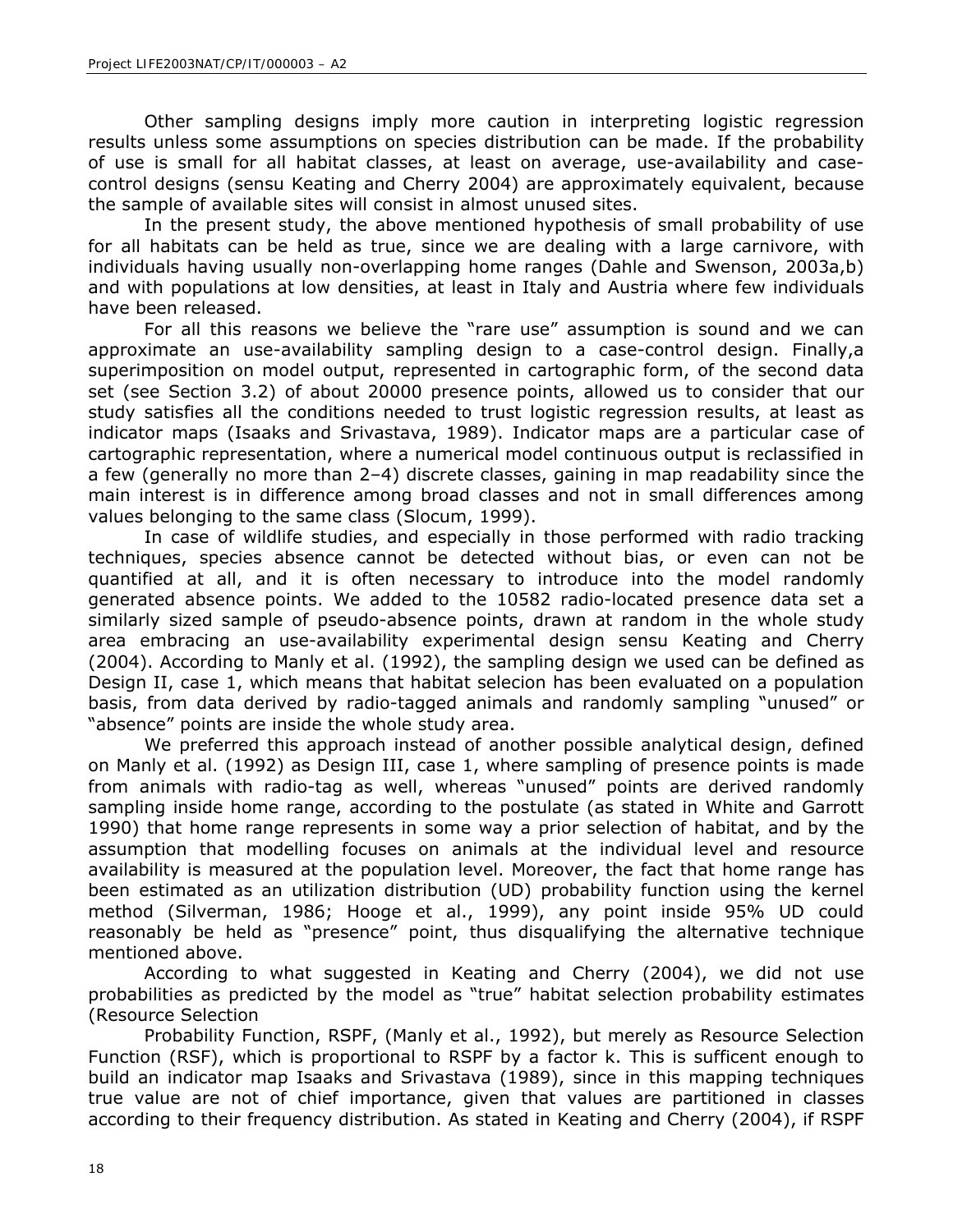= k RSF, then the shape of the frequency distribution will be identical both for RSPF and RSF, given k as a mere scaling factor, and the cut-off points will be similarly placed, yielding identical maps.

Anyway, to make quantitative comparisons of habitats we relied on odd ratios, that are not affected by the model constant k (Hosmer and Lemeshow, 2000).

#### **3.5.2 Modelling scenarios and model evaluation criteria**

To dela with the uncertainty caused by randomly-generated "absence" points, as suggested in technical meetings by some Co-op partners, several scenarios has been set up, generating "absence" points in four different fashions:

- **Scenario 1a, 1b:** 10500 random (bivariate uniform) points, generated across the whole study area. The difference between Scenario 1a and 1b is in the fact that in Scenario 1a geographic trend has been explicited using longitude and latitude, whereas in Scenario 1b (and in all the following scenarios) distance from core areas and from Slovenia were used.
- **Scenario 2:** 10500 random (bivariate uniform) points generated in the region identified by the topological union of all bears home ranges (95% UD kernel), plus a buffer zone as wide as the average daily travel distance, evaluated from the radio locations dataset, that is 2.5 km;
- **Scenario 3:** 10500 random (bivariate uniform) points generated in the region identified by the topological union of all bears home ranges (95% UD kernel), plus a buffer zone as wide as the maximum daily travel distance, evaluated from the radio locations dataset, that is 45 km;
- **Scenario 4:** 10500 random (bivariate uniform) points generated in the region immediately out of the the topological union of all bears home ranges (95% UD kernel) but not exceeding the maximum daily travel distance, evaluated from the radio locations dataset, that is 45 km (same as Scenario 3, but with sampling only in the buffer zone).

Each one of the random points datasets had been joined with radio tracking locations dataset described in Section 3.2.4, and from each one of the resulting base datasets 10 subsets of 4000 randomly selected points were created, under the following conditions: about 2000 "unused/absence" points, plus about 2000 presence points, drawn equally (1/3 each) from Austria, Slovenia and Italy datasets. In practice, about 670 points have been drawn from each subset of radio locations and then merged.

The procedure outlined above created for each scenario 10 different data subsets, used for the Logistic Regression analysis procedure described in Section 3.4. For each set of 10 models, all models has been ranked using Bayes' Information Criterion (Schwarz, 1978), and the best scoring one has been selected.

On the "best predictor" model in each subset, a further evaluation of predictive power has been carried out applying the standard practice of Receiver Operating Curve Area Under the Curve analysis (ROC AUC, Hosmer and Lemeshow 2000), used also to identify cut-off points to produce the indicator discussed in Section 3.5.3. Usually, the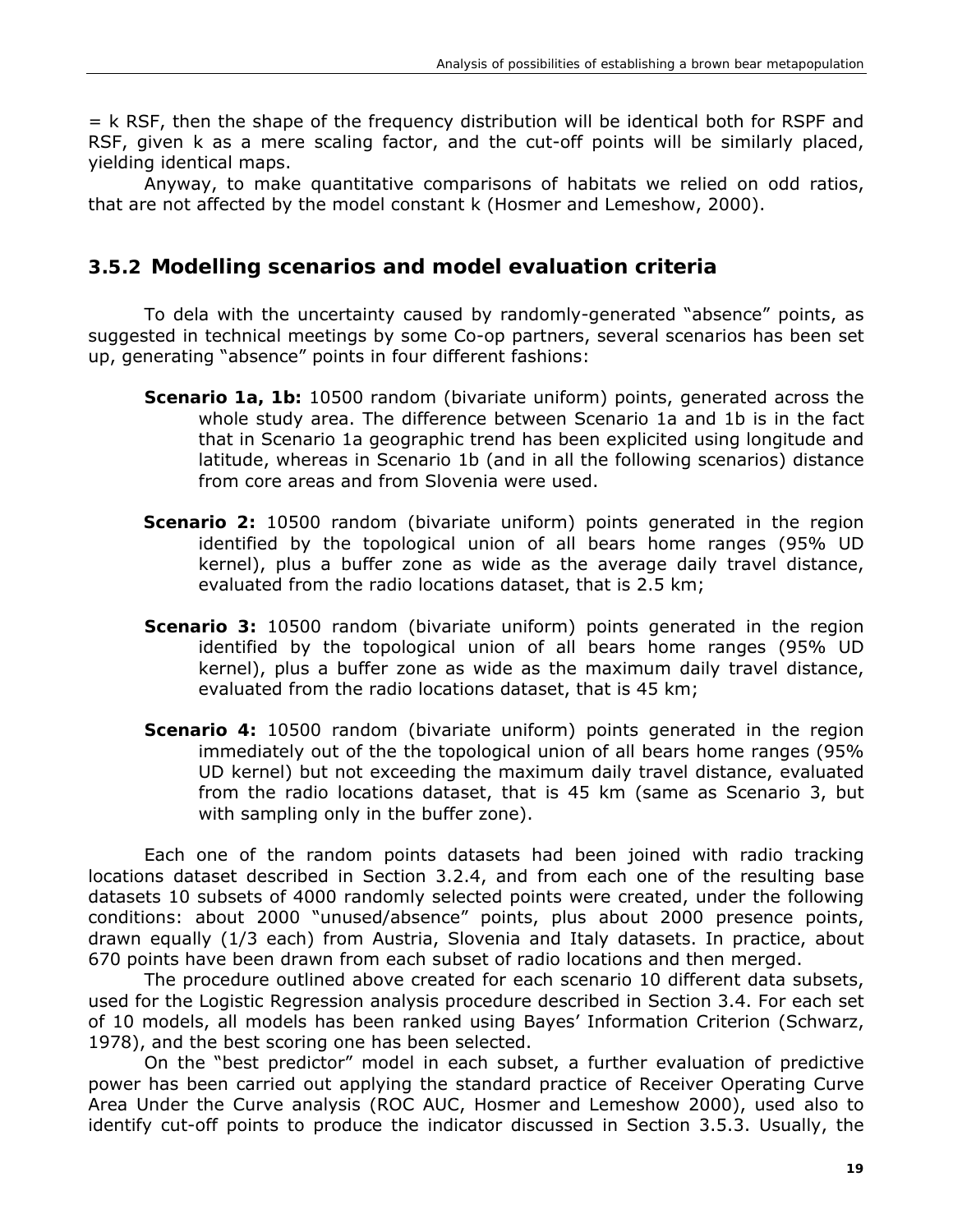classification performance of a Logistic Regression model is evaluated in terms of the rankings reported in Table 3.

Table 3: Predictive power rankings according to ROC AUC analysis.

| <b>Predictive power classification</b> |                                                                                                               |  |  |  |
|----------------------------------------|---------------------------------------------------------------------------------------------------------------|--|--|--|
| 0.0 < AUC < 0.5                        | Unusable: model is not different from a random classifier.                                                    |  |  |  |
| 0.5 < AUC < 0.6                        | Faulty: misclassification rate too high.                                                                      |  |  |  |
| 0.6 < AUC < 0.7                        | Poor classifying performance.                                                                                 |  |  |  |
| 0.7 < AUC < 0.8                        | Fair classifying performance. Model can be used but<br>classifications must not be trusted as always correct. |  |  |  |
| 0.8 < AUC < 0.9                        | Good classifying performance. Model prediction can be trusted.                                                |  |  |  |
| 0.9 < AUC < 1.0                        | Excellent classifying performance. Model prediction can be<br>trusted.                                        |  |  |  |

In applying back into the GIS the logistic equations as estimated by the Logistic Regression analisys, geographic trend terms have been left out, as well as the distance from the area identified by type 1a and 1b core areas in Slovenia, and the distance from the nearest core area (as above for Slovenia, topological union of all 95% UD kernels for Austria and Italy).

#### **3.5.3 Graphic presentation of model output**

Model output, as feed back in to the GIS consists usually in a map containing a continuous range of values ranging from 0.0 to 1.0, as a continuous surface. This result, also if treated with the necessary precautions discussed in Section 3.5.1 is better understandable if reclassified into discrete classes. At this purpose the standard practice of Receiver Operating Curve analysis helped in identify the correct "cut-off" values, balancing the constraint between maximum predictive power and minimum rate of false positives, guaranteeing that a predetermined level of confidence is maintained (Hosmer and Lemeshow, 2000). ROC curve analysis allowed to split the continuous output in three classes, at the fixed tresholds of 80% and 99.7% hit ratio (HR), represented in cartographic form as potentially suitable habitat (HR  $>$  99.7%), potential corridor areas  $(80\% < HR < 99.7\%)$  and unsuitable areas (HR < 80%), applying the concept of indicator map as explained in Isaaks and Srivastava (1989).

### **3.6 Individual-based model**

#### **3.6.1 Parameter estimation**

As previously stated in section 3.4 the movement engine of the simulator software is based on the Lévy probability distribution for distance and Von Mises distribution for direction.

The two main parameters governing movement pattern generation are a minimum distance between subsequent steps l0 and a fractal dimension µ. Those parameters, as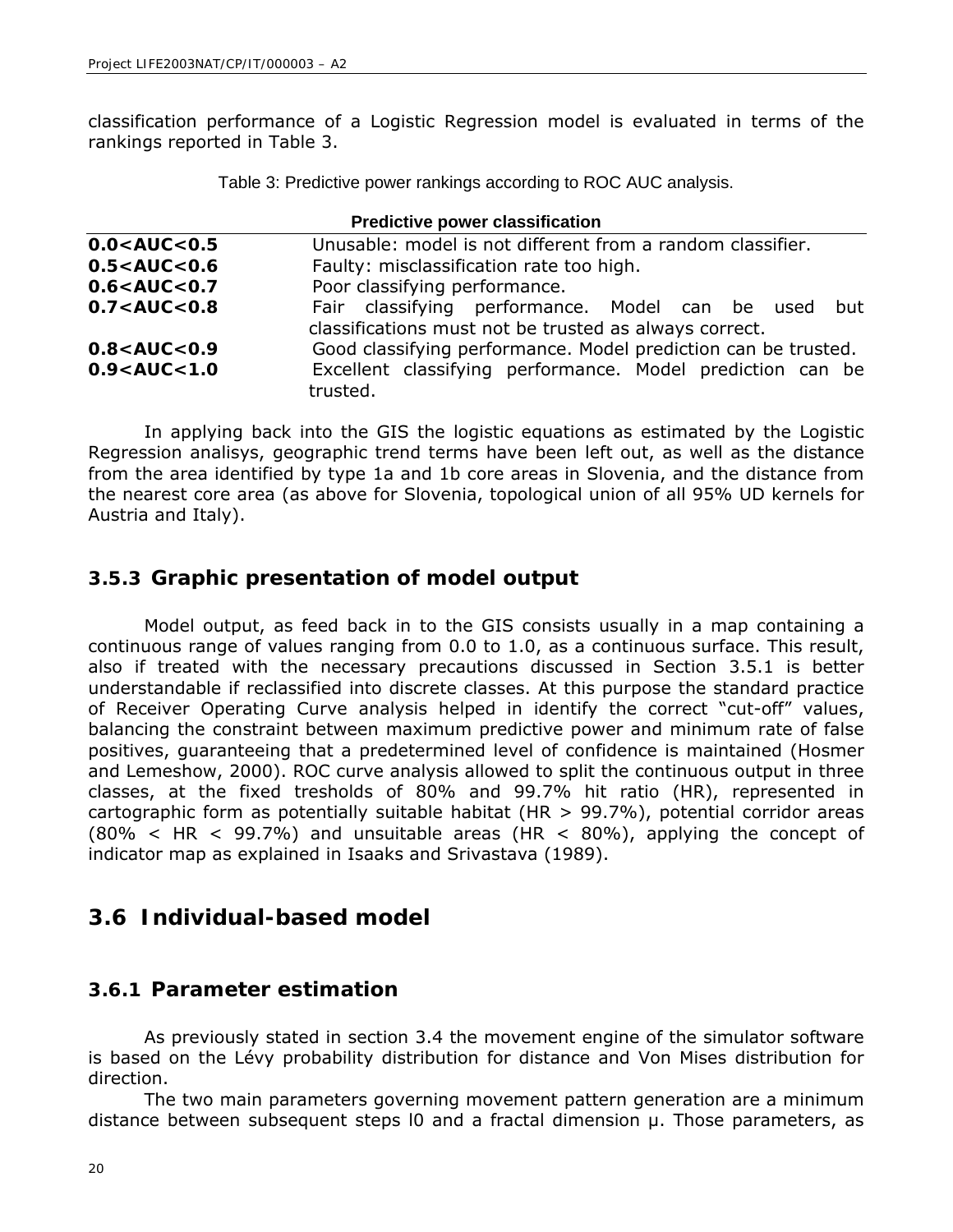well other measures such as average home range size and overlap (Preatoni et al., 2005) have been estimated from the radio tracking dataset with standard home range analysis techniques (Hooge et al., 1999), to obtain realistic parameters to feed into the simulator.

### **3.6.2 Analysis of paths and movement patterns**

The simplest approach to describe movement of individuals as trajectories in twodimensional space is to model trajectories as Brownian motion using, for example, the classical bidimensional random walk approach. However, this model does not give an accurate representation of most animal movement, especially for vertebrates. An alternative, more viable description of animal trajectories is based on the assumption of independent probability distributions for displacement lengths and turning angles (Austin et al., 2004): the so-called "Lévy flight" is a special class of random walk models whose step lengths are not constant as in classical random walk, but are chosen from an inverse power law probability distribution expressed as:

$$
P(I) = I_0^{-\mu} \tag{3.1}
$$

where P(l) is the probability of a displacement of length l, l0 is the minimum displacement length and µ is a fractal dimension parameter, that for the Lévy probability distribution can assume values in the domain  $1 < \mu < 3$ . If  $\mu > 3$ , the Lévy distribution converge to a Gauss (normal) distribution; for  $\mu = 3$  it approximates a random Brownian motion and for  $\mu$  < 1 it does not correspond to any standard distribution (Viswanathan et al., 1996).

Lévy flights are characterised by many short moves and a few large displacements, a pattern that maximises the number of places visited with few repetitions. Evidences that Lévy flight is a suitable model to describe animal trajectories in space have been found for many species, among which albatross (*Diomedea exulans*, Viswanathan et al. 1996), reindeer (*Rangifer tarandus*, Mårrel et al. 2002), grey seal (*Halichoerus grypus*, Austin et al. 2004) and jackals (*Canis aureus*, Atkinson et al. 2002). Moreover, due to its fractal component a Lévy flight is scale-independent and thus more useful to simulate point patterns as those obtained by radio-tagged animals (Marzluff and Millspaugh, 2001). Movement patterns for each individual, as well as all home range calculations and analyses were estimated using the Animal Movement Extension (Hooge et al., 1999) in ArcView (ESRI, 1996). For each bear, distances between successive radio-locations have been calculated and used to estimate  $10$  (Equation 3.1). To obtain estimated for  $\mu$ , a 20bin histogram has been calculated for each animal obtaining distances frequency distribution and Lévy parameter µ has been estimated from a linear regression on a loglog plot of frequency vs. move length as illustrated by Austin et al. (2004).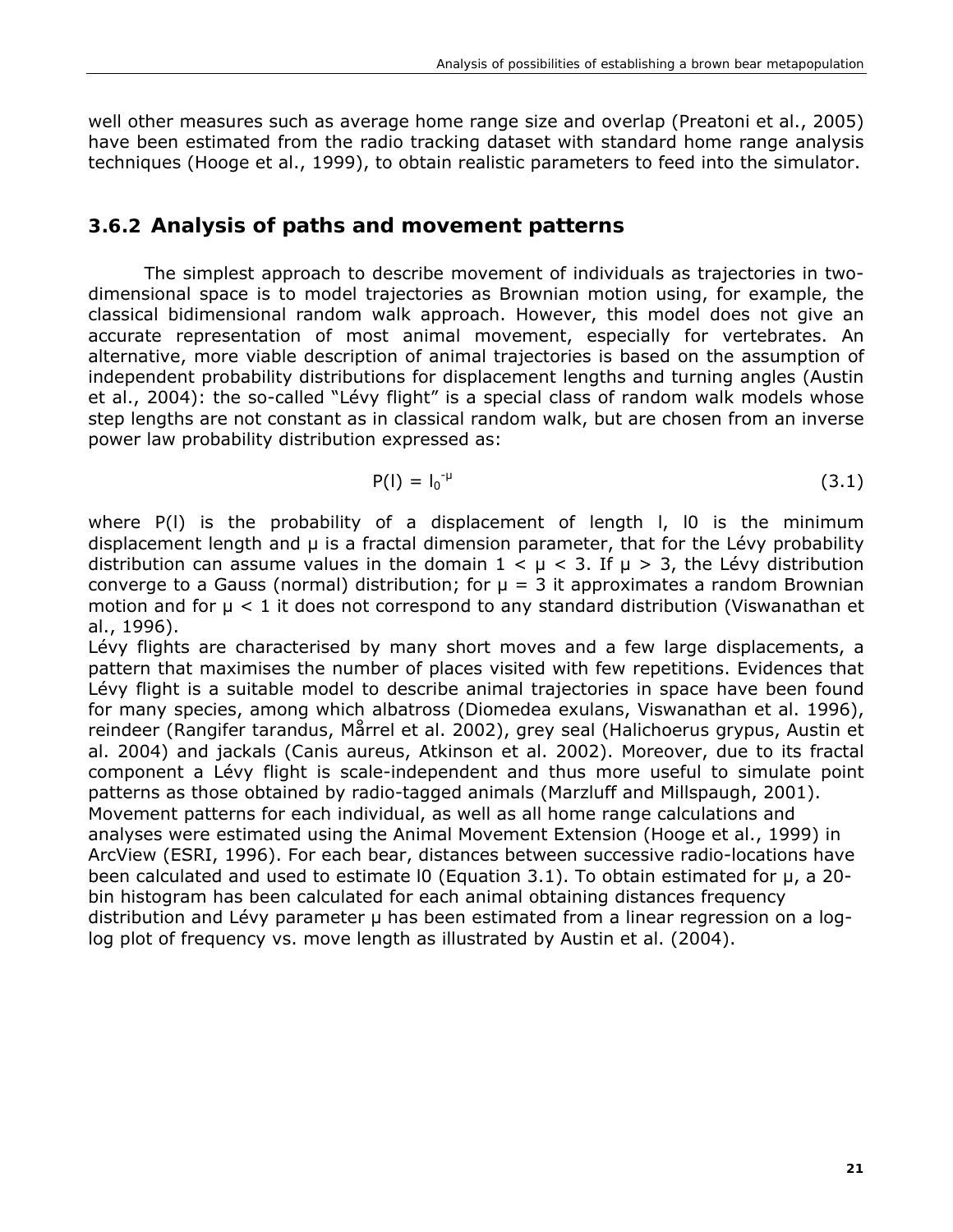## **4 RESULTS**

### **4.1 Static modelling**

All variables usde in the modelling process are listed in the following tables using the acronyms listed in Table 4.

Table 4: List of the predictor variables acronyms used.

| Acronym              | <b>Description</b>                                                                                                                                |
|----------------------|---------------------------------------------------------------------------------------------------------------------------------------------------|
| A EE 1KM             | Percentage of east aspect (1 km window)                                                                                                           |
| A EE 9KM             | Percentage of east aspect (9 km window)                                                                                                           |
| A NE 1KM             | Percentage of north-east aspect (1 km window)                                                                                                     |
| A NE 9KM             | Percentage of north-east aspect (9 km window)                                                                                                     |
| A NN 1KM             | Percentage of north aspect (9 km window)                                                                                                          |
| A NW 1KM             | Percentage of north-west aspect (1 km window)                                                                                                     |
| A NW 9KM             | Percentage of north-west aspect (9 km window)                                                                                                     |
| A SE 1KM             | Percentage of south-east aspect (1 km window)                                                                                                     |
| A SE 9KM             | Percentage of south-east aspect (9 km window)                                                                                                     |
| A SS 1KM             | Percentage of south aspect (1 km window)                                                                                                          |
| A SS 9KM             | Percentage of south aspect (9 km window)                                                                                                          |
| A SW 1KM             | Percentage of south-west aspect (1 km window)                                                                                                     |
| A SW 9KM             | Percentage of south-west aspect (9 km window)                                                                                                     |
| A WW 1KM             | Percentage of west aspect (1 km window)                                                                                                           |
| A WW 9KM             | Percentage of west aspect (9 km window)                                                                                                           |
| <b>COR3 100</b>      | Land use: percentage of urban areas $[100]$ 1.7 km <sup>2</sup> window                                                                            |
| COR3 121             | Land use: percentage of sparsely urbanised [121] 1.7 km <sup>2</sup> window                                                                       |
| COR3 122             | Land use: percentage of road railways $[122]$ 1.7 km <sup>2</sup> window                                                                          |
| COR3 140             | Land use: percentage of gren urban areas $[140]$ 1.7 km <sup>2</sup> window                                                                       |
| COR3 210             | Land use: percentage of irrigated land $[210]$ 1.7 km <sup>2</sup> window                                                                         |
| COR3 211             | Land use: percentage of arable land $[211]$ 1.7 km <sup>2</sup> window                                                                            |
| COR3 212             | Land use: percentage of irrigated land $[212]$ 1.7 km <sup>2</sup> window                                                                         |
| <b>COR3 220</b>      | Land use: percentage of orchards [220] 1.7 km <sup>2</sup> window                                                                                 |
| COR3 231             | Land use: percentage of pastures [231] $1.7 \text{ km}^2$ window                                                                                  |
| COR3 240             | Land use: percentage of agricultural mosaic $[240]$ 1.7 km <sup>2</sup> window                                                                    |
| <b>COR3 250</b>      | Land use: percentage of agricultural seminatural [250] 1.7 km <sup>2</sup> window                                                                 |
| COR3 311             | Land use: percentage of broadleaf forest [311] $1.7 \text{ km}^2$ window                                                                          |
| COR3 312             | Land use: percentage of coniferous forest [312] 1.7 km <sup>2</sup> window                                                                        |
| COR3 313             | Land use: percentage of mixed forest [313] 1.7 km <sup>2</sup> window                                                                             |
| COR3 321             | Land use: percentage of grasslands [321] 1.7 km <sup>2</sup> window                                                                               |
| COR3 322             | Land use: percentage of heatlands [322] $1.7 \text{ km}^2$ window                                                                                 |
| COR3 323             | Land use: percentage of sclerophyllous [323] $1.7 \text{ km}^2$ window                                                                            |
| COR3 324             | Land use: percentage of shrubland $[324]$ 1.7 km <sup>2</sup> window                                                                              |
| COR3 331<br>COR3 332 | Land use: percentage of beaches or riparian areas [331] 1.7 $km^2$ window<br>Land use: percentage of bare rock $[332]$ 1.7 km <sup>2</sup> window |
| COR3 333             | Land use: percentage of sparsely vegetated [333] 1.7 km <sup>2</sup> window                                                                       |
| COR3 334             | Land use: percentage of burnt areas [334] $1.7 \text{ km}^2$ window                                                                               |
| COR3 335             | Land use: percentage of glaciers and snow [335] 1.7 km <sup>2</sup> window                                                                        |
| COR3 410             | Land use: percentage of marshes [410] 1.7 km <sup>2</sup> window                                                                                  |
| COR3 420             | Land use: percentage of coastal areas $[420]$ 1.7 km <sup>2</sup> window                                                                          |
| COR3 510             | Land use: percentage of inland waters [510] 1.7 km <sup>2</sup> window                                                                            |
| COR3 530             | Land use: percentage of sea [530] $1.7 \text{ km}^2$ window                                                                                       |
|                      |                                                                                                                                                   |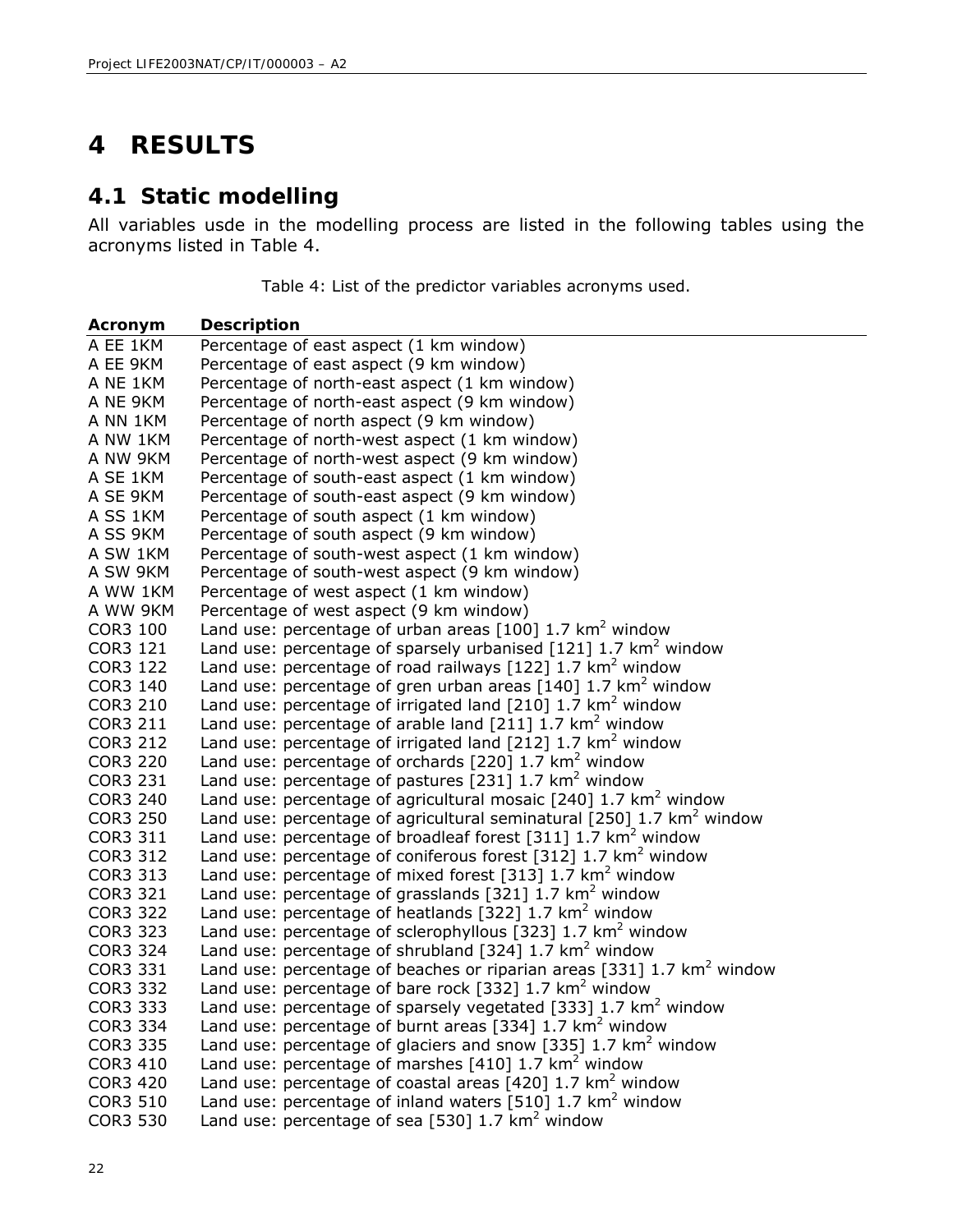| <b>COR7 100</b> | Land use: percentage of urban areas $[100]$ 9.6 km <sup>2</sup> window            |
|-----------------|-----------------------------------------------------------------------------------|
| <b>COR7 121</b> | Land use: percentage of sparsely urbanised [121] 9.6 km <sup>2</sup> window       |
| <b>COR7 122</b> | Land use: percentage of road railways [122] 9.6 km <sup>2</sup> window            |
| <b>COR7 140</b> | Land use: percentage of gren urban areas $[140]$ 9.6 km <sup>2</sup> window       |
| <b>COR7 210</b> | Land use: percentage of irrigated land $[210]$ 9.6 km <sup>2</sup> window         |
| <b>COR7 211</b> | Land use: percentage of arable land $[211]$ 9.6 km <sup>2</sup> window            |
| <b>COR7 212</b> | Land use: percentage of irrigated land $[212]$ 9.6 km <sup>2</sup> window         |
| <b>COR7 220</b> | Land use: percentage of orchards $[220]$ 9.6 km <sup>2</sup> window               |
| <b>COR7 231</b> | Land use: percentage of pastures [231] 9.6 $km^2$ window                          |
| <b>COR7 240</b> | Land use: percentage of agricultural mosaic $[240]$ 9.6 km <sup>2</sup> window    |
| <b>COR7 250</b> | Land use: percentage of agricultural seminatural [250] 9.6 km <sup>2</sup> window |
| COR7 311        | Land use: percentage of broadleaf forest [311] 9.6 $km^2$ window                  |
| <b>COR7 312</b> | Land use: percentage of coniferous forest [312] 9.6 $km^2$ window                 |
| COR7 313        | Land use: percentage of mixed forest [313] 9.6 $km^2$ window                      |
| COR7 321        | Land use: percentage of grasslands $[321]$ 9.6 km <sup>2</sup> window             |
| <b>COR7 322</b> | Land use: percentage of heatlands [322] 9.6 $km^2$ window                         |
| <b>COR7 323</b> | Land use: percentage of sclerophyllous [323] 9.6 km <sup>2</sup> window           |
| <b>COR7 324</b> | Land use: percentage of shrubland [324] 9.6 $km^2$ window                         |
| <b>COR7 331</b> | Land use: percentage of beaches or riparian areas [331] 9.6 $km^2$ window         |
| <b>COR7 332</b> | Land use: percentage of bare rock [332] 9.6 $km^2$ window                         |
| <b>COR7 333</b> | Land use: percentage of sparsely vegetated [333] 9.6 $km^2$ window                |
| COR7 334        | Land use: percentage of burnt areas [334] $9.6 \text{ km}^2$ window               |
| <b>COR7 335</b> | Land use: percentage of glaciers and snow [335] 9.6 $km^2$ window                 |
| <b>COR7 410</b> | Land use: percentage of marshes [410] 9.6 km <sup>2</sup> window                  |
| <b>COR7 420</b> | Land use: percentage of coastal areas [420] 9.6 km <sup>2</sup> window            |
| <b>COR7 510</b> | Land use: percentage of inland waters [510] 9.6 $km^2$ window                     |
| <b>COR7 530</b> | Land use: percentage of sea [530] 9.6 $km^2$ window                               |
| <b>D CORE</b>   | Distance from nearest core area (m)                                               |
| D PP            | Distance from populated places (m)                                                |
| D RAIL          | Distance from railways (passenger and cargo)                                      |
| D RALL          | Distance from all types of roads                                                  |
| D RHWY          | Distance from highways and other 4-lane high-traffic roads                        |
| <b>D RLOW</b>   | Distance from local and other roads                                               |
| D RMED          | Distance from federal and regional medium-traffic roads                           |
| D SLO           | Distance from Slovenian core area (m)                                             |
| <b>DEM</b>      | Elevation above sea level (m)                                                     |
| <b>F CONT</b>   | Forest patch contiguity index (FRAGSTATS) $0 < i < 100$                           |
| F CSIZE         | Area of contiguous forested area. Values are area of the whole clump $(km^2)$     |
| F PARA          | Forest patch ratio perimeter/area (FRAGSTATS)                                     |
| <b>F PREL</b>   | Forest patch relative size clumpsize/ total forestedarea x 1000                   |
| <b>F SHAPE</b>  | Forest patch shape index (FRAGSTATS) $0 < i < 100$                                |
| LAT             | Latitude from Greenwich (decimal degrees)                                         |
| <b>LON</b>      | Longitude from Greenwich (decimal degrees)                                        |
| <b>SUN</b>      | Solar radiation (MJ $cm^{-2}$ year-1)                                             |
|                 |                                                                                   |

### **4.1.1 Scenario 1**

#### **Scenario 1a**

Best predictor model within this Scenario scored satisfactorily, with an overall ROC AUC classification accuracy of 94.1%. Logistic Regression equation coefficients are listed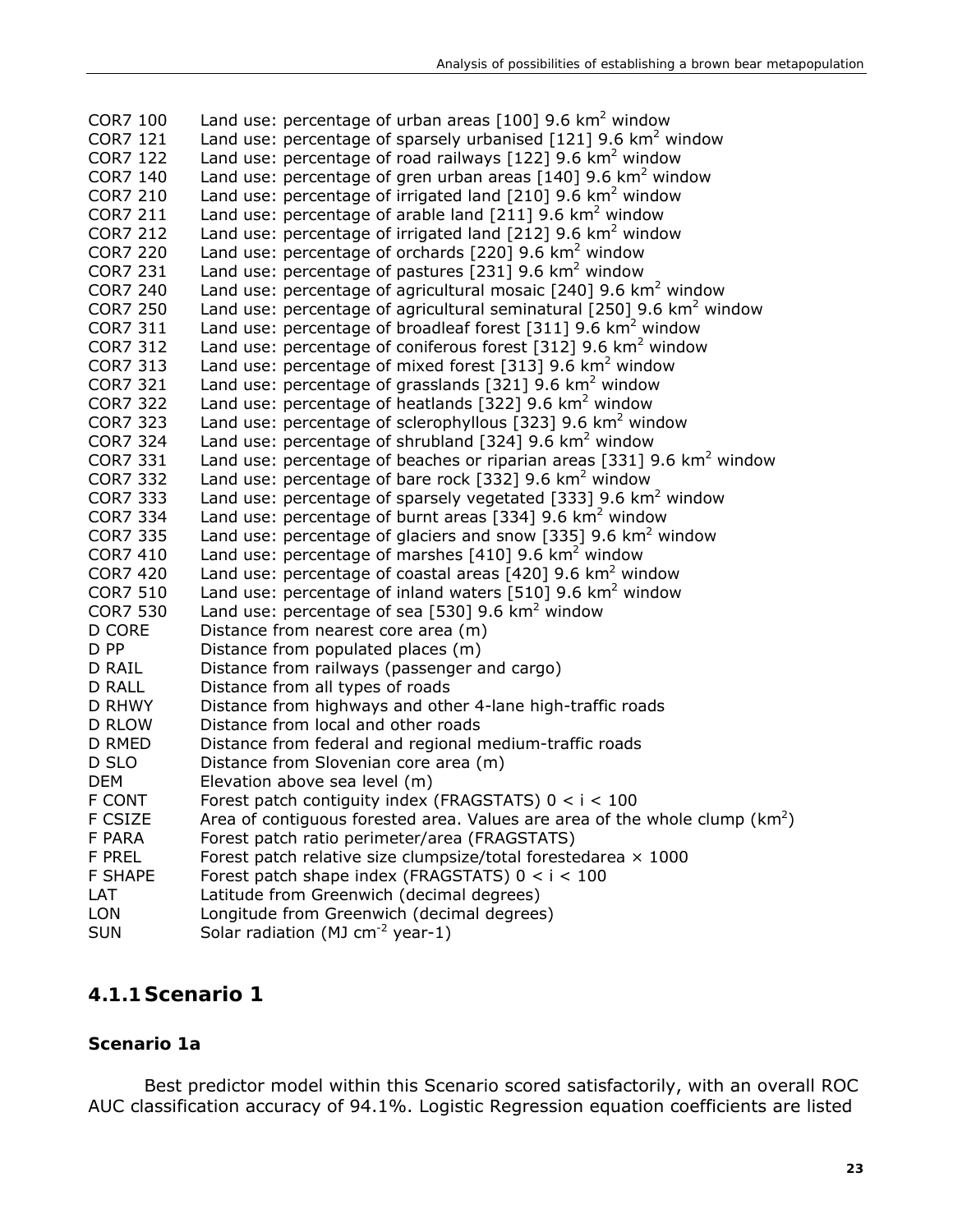in Table 5. Model 2-Log-likelihood is 1573.0 ( $2_{24df}$  p-value < 0.00001). Odds ratios are reported in Table 6. Figure 3 shows model results in map format.

Table 5.: Parameter estimates for Scenario 1a. Parameter: acronym of each predictor variable (see Table 4); *Estimate*: parameter coefficient; *S.E*.: standard error of estimate; *t-ratio*: standardized coefficent; *p-value*: significance value.

| Parameter         | <b>Estimate</b> | S.E.     | t-ratio    | p-value |
|-------------------|-----------------|----------|------------|---------|
| constant          | $-102.58375$    | 14.31657 | $-7.16539$ | 0.00001 |
| <b>COR7 100</b>   | 0.12081         | 0.02730  | 4.42531    | 0.00001 |
| <b>COR7 220</b>   | 0.14154         | 0.03753  | 3.77173    | 0.00016 |
| <b>COR7 231</b>   | 0.04406         | 0.02391  | 1.84294    | 0.06534 |
| <b>COR7 240</b>   | 0.07208         | 0.02431  | 2.96464    | 0.00303 |
| <b>COR7 250</b>   | 0.01736         | 0.02800  | 0.61995    | 0.53529 |
| <b>COR7 311</b>   | 0.10118         | 0.02194  | 4.61145    | 0.00001 |
| <b>COR7 312</b>   | 0.11396         | 0.02161  | 5.27380    | 0.00001 |
| <b>COR7 313</b>   | 0.13791         | 0.02187  | 6.30681    | 0.00001 |
| <b>COR7 321</b>   | 0.08606         | 0.02285  | 3.76598    | 0.00017 |
| <b>COR7 322</b>   | 0.08712         | 0.02717  | 3.20709    | 0.00134 |
| <b>COR7 324</b>   | 0.14965         | 0.02454  | 6.09914    | 0.00001 |
| <b>COR7 332</b>   | 0.09327         | 0.02388  | 3.90514    | 0.00009 |
| COR7 333          | 0.04014         | 0.02616  | 1.53460    | 0.12488 |
| <b>D PPEERS</b>   | $-0.00008$      | 0.00007  | $-1.13089$ | 0.25810 |
| <b>D RAILSEER</b> | 0.00005         | 0.00002  | 2.27411    | 0.02296 |
| <b>D RALLEERS</b> | 0.00004         | 0.00007  | 0.57660    | 0.56421 |
| <b>D RHWEERS</b>  | $-0.00004$      | 0.00001  | $-4.48208$ | 0.00001 |
| <b>D RSPEERS</b>  | 0.00006         | 0.00001  | 7.66379    | 0.00001 |
| <b>F SHAPE</b>    | 0.00781         | 0.00359  | 2.17365    | 0.02973 |
| <b>XCOORD</b>     | $-27.86845$     | 17.27816 | $-1.61293$ | 0.10676 |
| XY                | 1.65013         | 0.70892  | 2.32767    | 0.01993 |
| X3                | 0.06407         | 0.00944  | 6.78852    | 0.00001 |
| X <sub>2</sub> Y  | $-0.04794$      | 0.00708  | $-6.77176$ | 0.00001 |
| XY <sub>2</sub>   | $-0.01097$      | 0.00823  | $-1.33310$ | 0.18250 |

Table 6: Odds ratios for Scenario 1a. *Parameter*: acronym of each predictor variable (see Table 4).

|            | 95% Bounds   |         |
|------------|--------------|---------|
| Odds ratio | <b>Upper</b> | Lower   |
| 1.12842    | 1.19044      | 1.06962 |
| 1.15205    | 1.23998      | 1.07036 |
| 1.04504    | 1.09517      | 0.99721 |
| 1.07474    | 1.12719      | 1.02473 |
| 1.01751    | 1.07492      | 0.96317 |
| 1.10648    | 1.15510      | 1.05990 |
| 1.12070    | 1.16918      | 1.07423 |
| 1.14787    | 1.19813      | 1.09971 |
| 1.08987    | 1.13979      | 1.04213 |
| 1.09103    | 1.15069      | 1.03446 |
| 1.16143    | 1.21864      | 1.10690 |
| 1.09775    | 1.15036      | 1.04755 |
| 1.04096    | 1.09572      | 0.98894 |
| 0.99992    | 1.00006      | 0.99978 |
|            |              |         |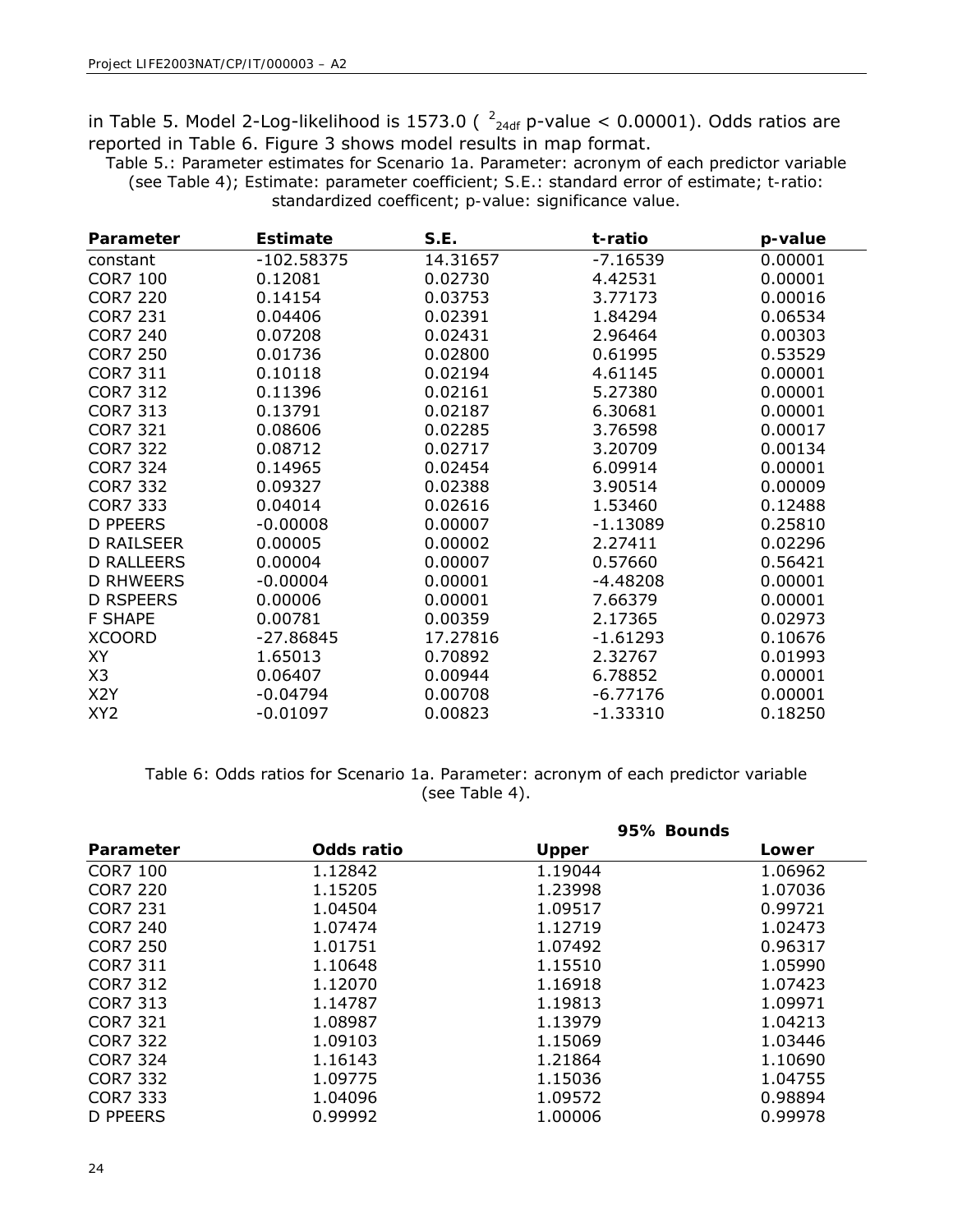| D RAILSEER<br><b>D RALLEERS</b> | 1.00005<br>1.00004 | 1.00009<br>1.00019 | 1.00001<br>0.99990 |
|---------------------------------|--------------------|--------------------|--------------------|
| <b>D RHWEERS</b>                | 0.99996            | 0.99997            | 0.99994            |
| <b>D RSPEERS</b>                | 1.00006            | 1.00008            | 1.00004            |
| <b>F SHAPE</b>                  | 1.00784            | 1.01497            | 1.00077            |
| <b>XCOORD</b>                   | 0.00000            | 401.86769          | 0.00000            |
| XY                              | 5.20767            | 20.89664           | 1.29781            |
| X <sub>3</sub>                  | 1.06616            | 1.08607            | 1.04662            |
| X <sub>2</sub> Y                | 0.95320            | 0.96651            | 0.94006            |
| XY <sub>2</sub>                 | 0.98909            | 1.00517            | 0.97326            |



**Figure 3 - Map representation of Scenario 1a potential distribution results. Lighter color indicates potential corridor areas.**

#### **Scenario 1b**

Best predictor model within this Scenario scored satisfactorily, with an overall ROC AUC classification accuracy of 93.7%. Logistic Regression equation coefficients are listed in Table 7. Model 2-Log-likelihood is 4370.6 ( $\frac{2}{24}$  p-value < 0.00001). Odds ratios are reported in Table 8. Figure 4 shows model results in map format.

Table 7: Parameter estimates for Scenario 1b. *Parameter*: acronym of each predictor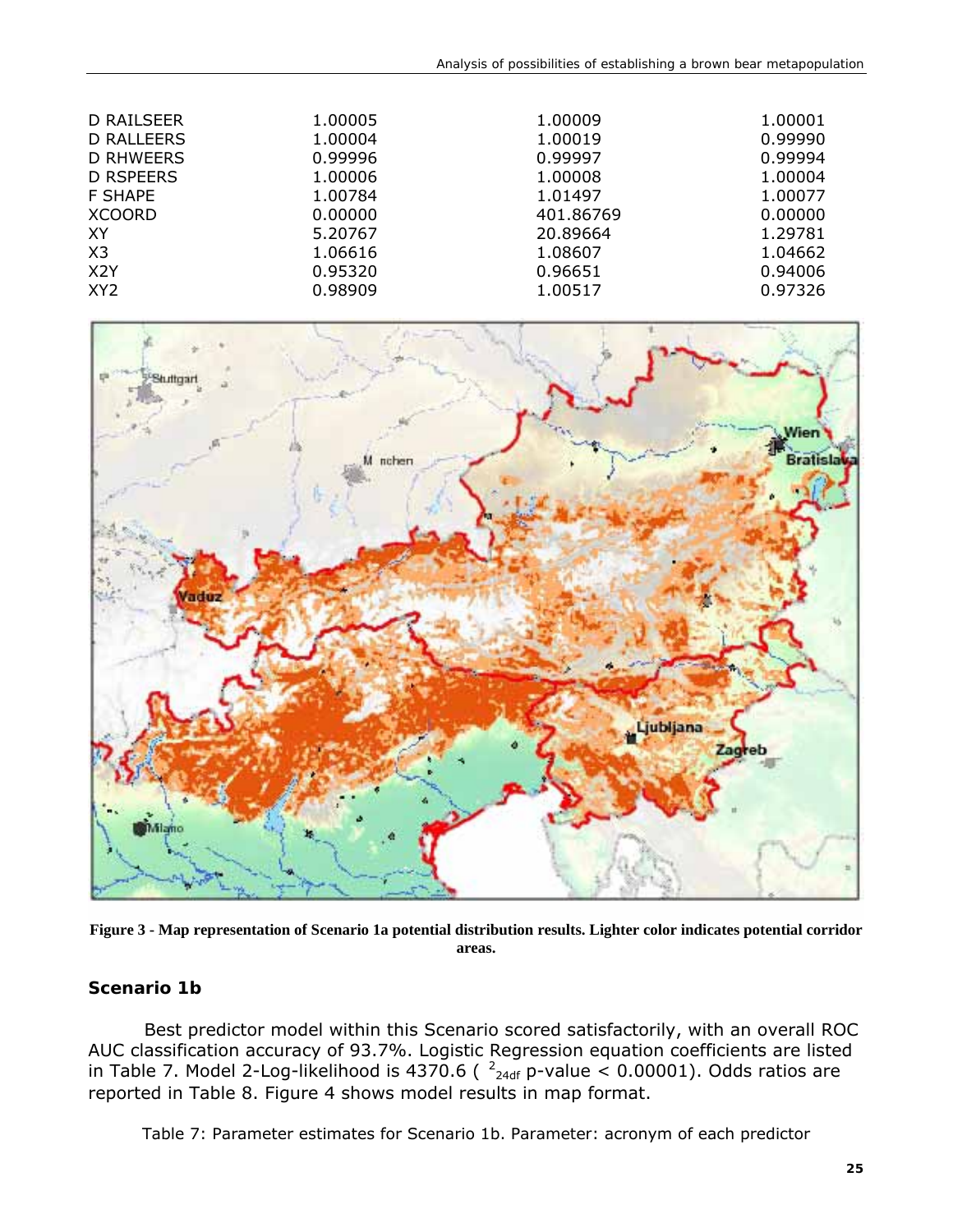| Parameter       | <b>Estimate</b> | S.E.  | t-ratio   | p-value |
|-----------------|-----------------|-------|-----------|---------|
| constant        | $-2.691$        | 0.771 | $-3.491$  | 0.001   |
| A NE 9KM        | 0.032           | 0.014 | 2.294     | 0.022   |
| A NN 9KM        | $-0.031$        | 0.013 | $-2.438$  | 0.015   |
| A NW 1KM        | $-0.014$        | 0.008 | $-1.749$  | 0.080   |
| A NW 9KM        | 0.018           | 0.015 | 1.175     | 0.240   |
| A SE 9KM        | 0.036           | 0.010 | 3.513     | 0.001   |
| A SS 1KM        | 0.003           | 0.008 | 0.436     | 0.663   |
| A SS 9KM        | $-0.004$        | 0.016 | $-0.251$  | 0.802   |
| <b>COR7 100</b> | 0.025           | 0.025 | 1.025     | 0.305   |
| <b>COR7 231</b> | $-0.013$        | 0.012 | $-1.128$  | 0.259   |
| <b>COR7 311</b> | 0.030           | 0.009 | 3.282     | 0.001   |
| <b>COR7 312</b> | 0.040           | 0.007 | 5.575     | 0.001   |
| COR7 313        | 0.042           | 0.007 | 5.820     | 0.001   |
| <b>COR7 324</b> | 0.008           | 0.016 | 0.502     | 0.616   |
| <b>COR7 332</b> | 0.018           | 0.013 | 1.418     | 0.156   |
| COR7 333        | 0.025           | 0.018 | 1.418     | 0.156   |
| <b>COR7 335</b> | $-0.069$        | 0.056 | $-1.228$  | 0.220   |
| <b>COR7 510</b> | 0.014           | 0.051 | 0.285     | 0.776   |
| D CORE          | $-0.313$        | 0.025 | $-12.680$ | 0.001   |
| D RAIL          | 0.010           | 0.020 | 0.511     | 0.609   |
| D RHWY          | $-0.011$        | 0.010 | $-1.023$  | 0.306   |
| <b>D RLOW</b>   | 0.064           | 0.008 | 7.907     | 0.001   |
| D SLO           | $-0.001$        | 0.002 | $-0.357$  | 0.721   |
| F CSIZE         | 0.000           | 0.000 | 0.780     | 0.435   |
| <b>F PREL</b>   | $-0.003$        | 0.005 | $-0.670$  | 0.503   |

variable (see Table 4); *Estimate*: parameter coefficient; *S.E*.: standard error of estimate; *t-ratio*: standardized coefficent; *p-value*: significance value.

Table 8: Odds ratios for Scenario 1b. *Parameter*: acronym of each predictor variable (see Table 4).

|                 |            | 95% Bounds   |       |
|-----------------|------------|--------------|-------|
| Parameter       | Odds ratio | <b>Upper</b> | Lower |
| A NE 9KM        | 1.033      | 1.062        | 1.005 |
| A NN 9KM        | 0.969      | 0.994        | 0.945 |
| A NW 1KM        | 0.986      | 1.002        | 0.972 |
| A NW 9KM        | 1.018      | 1.049        | 0.988 |
| A SE 9KM        | 1.036      | 1.057        | 1.016 |
| A SS 1KM        | 1.003      | 1.018        | 0.988 |
| A SS 9KM        | 0.996      | 1.028        | 0.964 |
| <b>COR7 100</b> | 1.025      | 1.076        | 0.977 |
| <b>COR7 231</b> | 0.987      | 1.010        | 0.965 |
| COR7 311        | 1.030      | 1.048        | 1.012 |
| COR7 312        | 1.041      | 1.056        | 1.026 |
| COR7 313        | 1.043      | 1.058        | 1.028 |
| <b>COR7 324</b> | 1.008      | 1.041        | 0.977 |
| COR7 332        | 1.018      | 1.044        | 0.993 |
| <b>COR7 333</b> | 1.025      | 1.062        | 0.990 |
| COR7 335        | 0.933      | 1.042        | 0.835 |
| <b>COR7 510</b> | 1.015      | 1.120        | 0.919 |
| D CORE          | 0.731      | 0.767        | 0.697 |
| D RAIL          | 1.010      | 1.051        | 0.971 |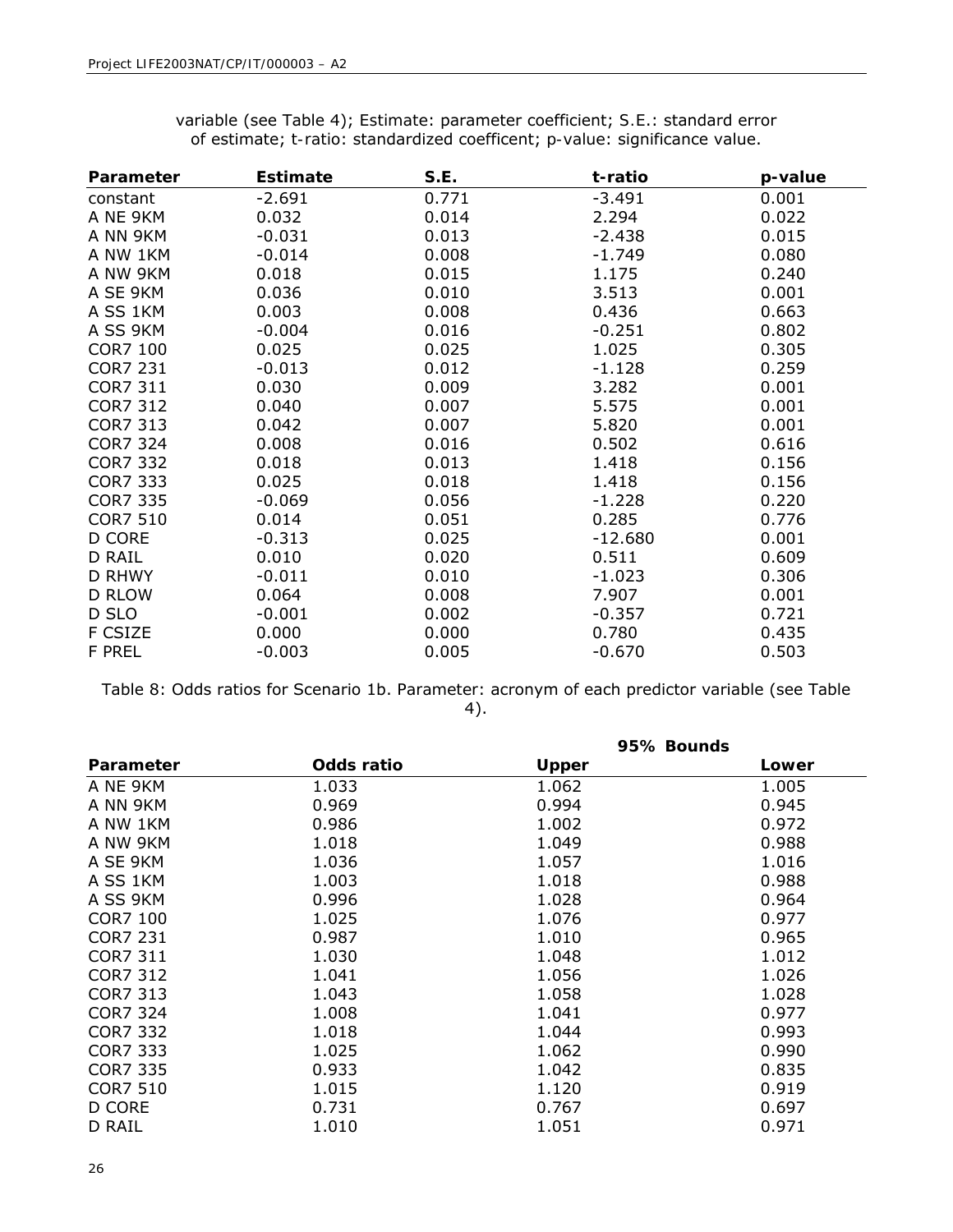| D RHWY<br>D RLOW | 0.989<br>1.066 | 1.010<br>1.083 | 0.969<br>1.049 |
|------------------|----------------|----------------|----------------|
| D SLO<br>F CSIZE | 0.999<br>1.000 | 1.003          | 0.996          |
| F PREL           | 0.997          | 1.000<br>1.007 | 1.000<br>0.986 |



**Figure 4 - Map representation of Scenario 1b potential distribution results. Lighter color indicates potential corridor areas.**

#### **4.1.2 Scenario 2**

Models within this Scenario scored unsatisfactorily: best ROC AUC classification accuracy is 61.8%. Logistic Regression equation coe\_cients are listed in Table 9. Model 2-Loglikelihood is 4370.6 ( $2_{24df}$  p-value < 0.00001). Odds ratios are reported in Table 10. Figure 5 shows model results in map format. For display purposes, an arbitrary cutoff value of 0.5 (i.e. 50%) has been applied to the map: the ROC AUC calculated cutoff should have been 0.99, which is far too high for a realistic model.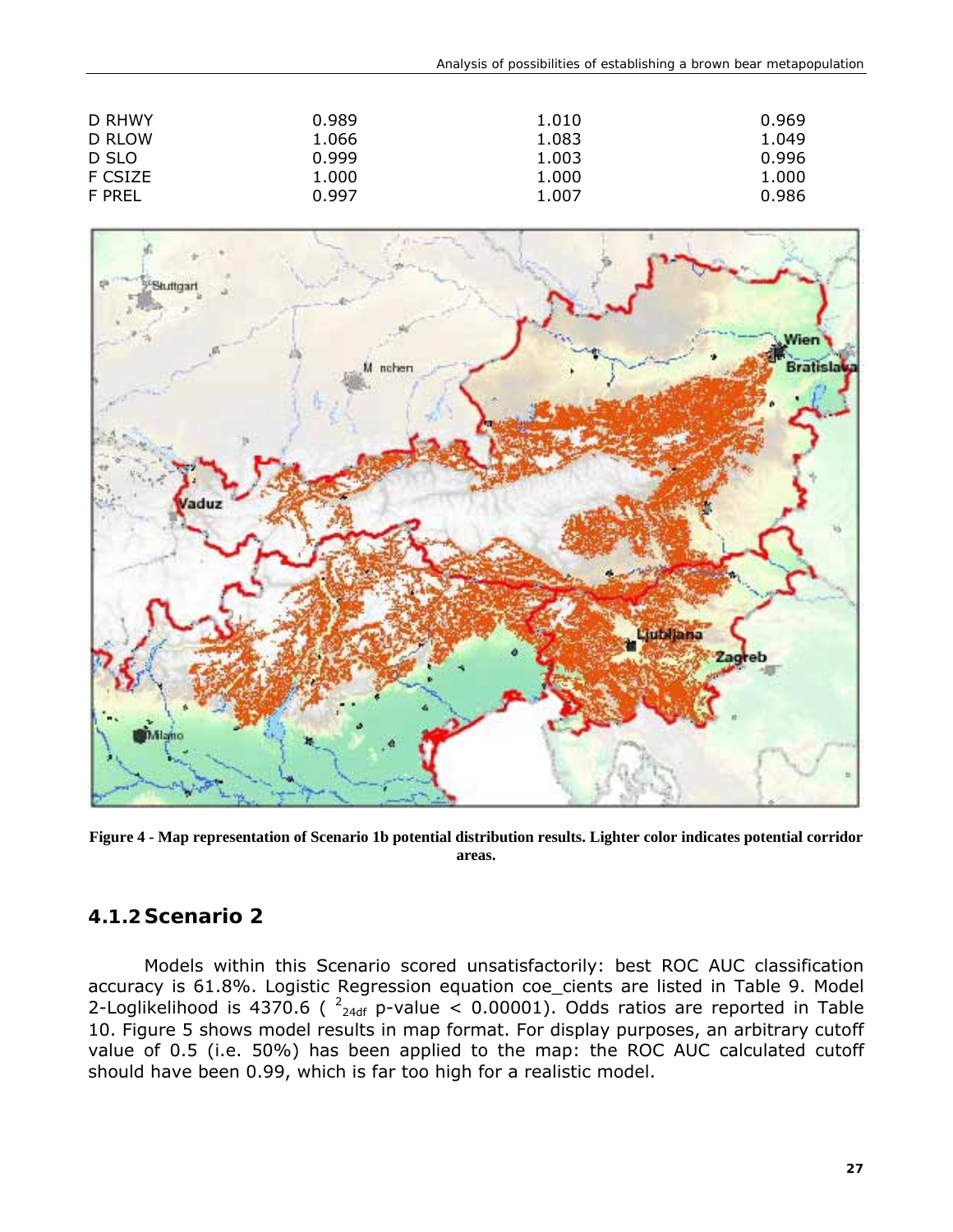| Table TI, Estimator parameter coencient, S.En Standard error or coenciety thanor standardized<br>coeffcent; <i>p-value</i> : significance value. |                 |       |          |         |  |
|--------------------------------------------------------------------------------------------------------------------------------------------------|-----------------|-------|----------|---------|--|
| Parameter                                                                                                                                        | <b>Estimate</b> | S.E.  | t-ratio  | p-value |  |
| constant                                                                                                                                         | -3.744          | 0.381 | $-9.819$ | 0.001   |  |
| A NN 9KM                                                                                                                                         | $-0.029$        | 0.006 | -4.666   | 0.001   |  |
| A NW 9KM                                                                                                                                         | 0.011           | 0.004 | 2.589    | 0.010   |  |
| A SE 9KM                                                                                                                                         | 0.033           | 0.005 | 7.342    | 0.001   |  |

A SW 1KM -0.010 0.003 -3.609 0.001 A WW 1KM -0.006 0.003 -1.954 0.051 A WW 9KM 0.013 0.006 2.079 0.038 COR7 220 -0.033 0.008 -4.309 0.001 COR7 231 -0.041 0.008 -5.426 0.001 COR7 250 -0.040 0.010 -3.916 0.001 COR7 311 0.029 0.004 6.550 0.001 COR7 312 0.034 0.004 8.270 0.001 COR7 313 0.039 0.004 9.507 0.001 COR7 321 0.033 0.006 5.208 0.001 COR7 324 0.049 0.007 6.847 0.001 COR7 332 0.018 0.006 2.970 0.003 DEM -0.001 0.000 -5.084 0.001 D PP 0.132 0.042 3.182 0.001 D RALL -0.116 0.042 -2.750 0.006 D RHWY -0.050 0.005 -9.883 0.001 D RLOW 0.058 0.004 13.904 0.001 F CONT 0.008 0.004 1.914 0.056 F CSIZE 0.000 0.000 1.585 0.113 F PARA 0.024 0.012 1.916 0.055 F SHAPE -0.014 0.005 -2.589 0.010

Table 9: Parameter estimates for Scenario 2. *Parameter*: acronym of each predictor variable (see Table 4); *Estimate*: parameter coeffcient; *S.E*.: standard error of estimate; *t-ratio*: standardized

| Table 10.: Odds ratios for Scenario 2. Parameter: acronym of each predictor variable |
|--------------------------------------------------------------------------------------|
| (see Table 4).                                                                       |

|                 |            |              | 95% Bounds |
|-----------------|------------|--------------|------------|
| Parameter       | Odds ratio | <b>Upper</b> | Lower      |
| A NN 9KM        | 0.971      | 0.983        | 0.959      |
| A NW 9KM        | 1.011      | 1.020        | 1.003      |
| A SE 9KM        | 1.034      | 1.043        | 1.025      |
| A SW 1KM        | 0.990      | 0.995        | 0.985      |
| A WW 1KM        | 0.994      | 1.000        | 0.987      |
| A WW 9KM        | 1.013      | 1.026        | 1.001      |
| <b>COR7 220</b> | 0.968      | 0.982        | 0.953      |
| <b>COR7 231</b> | 0.960      | 0.974        | 0.946      |
| <b>COR7 250</b> | 0.961      | 0.980        | 0.942      |
| COR7 311        | 1.029      | 1.038        | 1.020      |
| COR7 312        | 1.034      | 1.042        | 1.026      |
| COR7 313        | 1.040      | 1.049        | 1.032      |
| <b>COR7 321</b> | 1.034      | 1.047        | 1.021      |
| COR7 324        | 1.050      | 1.065        | 1.035      |
| COR7 332        | 1.018      | 1.030        | 1.006      |
| <b>DEM</b>      | 0.999      | 1.000        | 0.999      |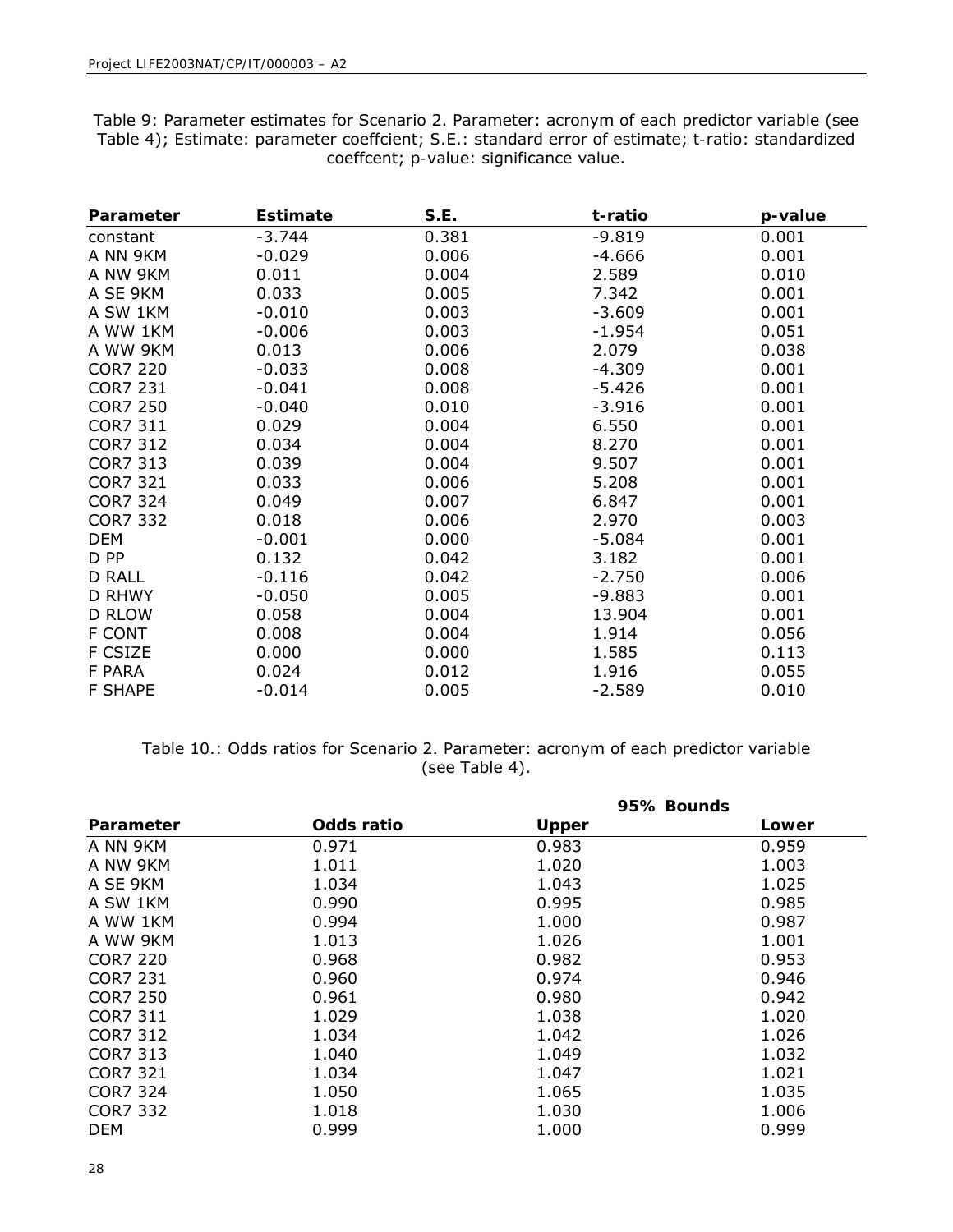| D PP           | 1.142 | 1.238 | 1.052 |
|----------------|-------|-------|-------|
| <b>D RALL</b>  | 0.890 | 0.967 | 0.820 |
| D RHWY         | 0.951 | 0.961 | 0.942 |
| D RLOW         | 1.059 | 1.068 | 1.051 |
| <b>F CONT</b>  | 1.008 | 1.017 | 1.000 |
| F CSIZE        | 1.000 | 1.000 | 1.000 |
| F PARA         | 1.024 | 1.049 | 0.999 |
| <b>F SHAPE</b> | 0.987 | 0.997 | 0.976 |



**Figure 5 - Map representation of Scenario 2 potential distribution results. Lighter color indicates potential corridor areas. For visualization purposes only an arbitrary cutoff value of 50% has been used, instead of the calculated value of 99%. Applying the prescribed cutoff the map would be left almost empty.**

#### **4.1.3 Scenario 3**

Best predictor model within this Scenario scored satisfactorily, with an overall ROC AUC classification accuracy of 96.4%. Logistic Regression equation coefficients are listed in Table 11. Model 2-Log-likelihood is 3489.0 ( $^{2}$ <sub>24df</sub> p-value < 0.00001). Odds ratios are reported in Table 12. Figure 6 shows model results in map format.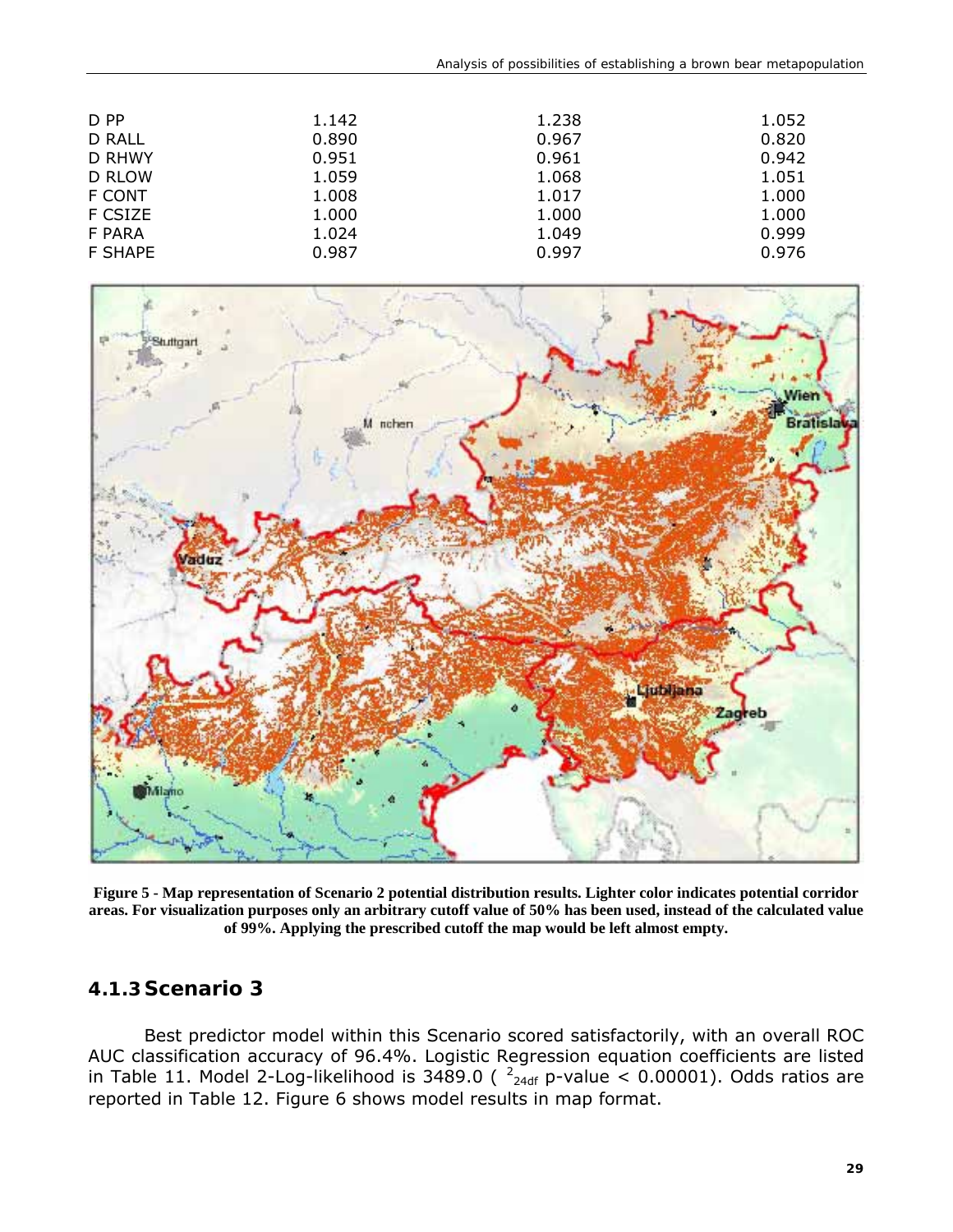Table 11: Parameter estimates for Scenario 3. *Parameter*: acronym of each predictor variable (see Table 4); *Estimate*: parameter coefficient; *S.E*.: standard error of estimate; *t-ratio*: standardized coefficent; *p-value*: significance value.

| Parameter       | <b>Estimate</b> | S.E.  | t-ratio   | p-value |
|-----------------|-----------------|-------|-----------|---------|
| constant        | $-1.790$        | 0.689 | $-2.597$  | 0.009   |
| A NE 9KM        | 0.011           | 0.007 | 1.608     | 0.108   |
| A NN 1KM        | 0.015           | 0.006 | 2.571     | 0.010   |
| A NN 9KM        | $-0.034$        | 0.011 | $-3.122$  | 0.002   |
| A SE 9KM        | 0.032           | 0.007 | 4.815     | 0.000   |
| A SS 9KM        | $-0.009$        | 0.008 | $-1.083$  | 0.279   |
| A XX 9KM        | $-0.031$        | 0.027 | $-1.132$  | 0.258   |
| <b>COR7 100</b> | 0.026           | 0.022 | 1.192     | 0.233   |
| <b>COR7 121</b> | $-0.150$        | 0.092 | $-1.627$  | 0.104   |
| <b>COR7 211</b> | $-0.485$        | 0.261 | $-1.855$  | 0.064   |
| <b>COR7 231</b> | $-0.054$        | 0.010 | $-5.564$  | 0.000   |
| <b>COR7 250</b> | $-0.065$        | 0.014 | $-4.713$  | 0.000   |
| <b>COR7 312</b> | 0.010           | 0.003 | 3.098     | 0.002   |
| <b>COR7 313</b> | 0.018           | 0.003 | 5.306     | 0.000   |
| <b>COR7 324</b> | 0.020           | 0.010 | 1.977     | 0.048   |
| <b>COR7 333</b> | $-0.036$        | 0.012 | $-2.870$  | 0.004   |
| <b>COR7 335</b> | $-0.017$        | 0.021 | $-0.794$  | 0.427   |
| D CORE          | $-0.301$        | 0.019 | $-16.033$ | 0.000   |
| D RAIL          | 0.028           | 0.012 | 2.314     | 0.021   |
| D RHWY          | $-0.033$        | 0.007 | $-5.032$  | 0.000   |
| <b>D RLOW</b>   | 0.045           | 0.005 | 8.380     | 0.000   |
| D SLO           | $-0.003$        | 0.001 | $-2.767$  | 0.006   |
| F CONT          | 0.024           | 0.004 | 6.111     | 0.000   |
| <b>F SHAPE</b>  | $-0.018$        | 0.005 | $-3.484$  | 0.000   |
| <b>SUN</b>      | 1.334           | 0.663 | 2.013     | 0.044   |

Table 12: Odds ratios for Scenario 3. Parameter: acronym of each predictor variable (see Table 4).

|                 |            | 95% Bounds   |       |  |
|-----------------|------------|--------------|-------|--|
| Parameter       | Odds ratio | <b>Upper</b> | Lower |  |
| A NE 9KM        | 1.011      | 1.025        | 0.998 |  |
| A NN 1KM        | 1.015      | 1.026        | 1.003 |  |
| A NN 9KM        | 0.967      | 0.988        | 0.946 |  |
| A SE 9KM        | 1.033      | 1.046        | 1.019 |  |
| A SS 9KM        | 0.991      | 1.007        | 0.976 |  |
| A XX 9KM        | 0.970      | 1.023        | 0.920 |  |
| <b>COR7 100</b> | 1.027      | 1.072        | 0.983 |  |
| COR7 121        | 0.861      | 1.031        | 0.719 |  |
| <b>COR7 211</b> | 0.616      | 1.028        | 0.369 |  |
| COR7 231        | 0.947      | 0.966        | 0.930 |  |
| COR7 250        | 0.937      | 0.962        | 0.912 |  |
| COR7 312        | 1.010      | 1.016        | 1.004 |  |
| COR7 313        | 1.019      | 1.025        | 1.012 |  |
| COR7 324        | 1.021      | 1.042        | 1.000 |  |
| COR7 333        | 0.965      | 0.989        | 0.942 |  |
| COR7 335        | 0.983      | 1.025        | 0.943 |  |
| D CORE          | 0.740      | 0.768        | 0.713 |  |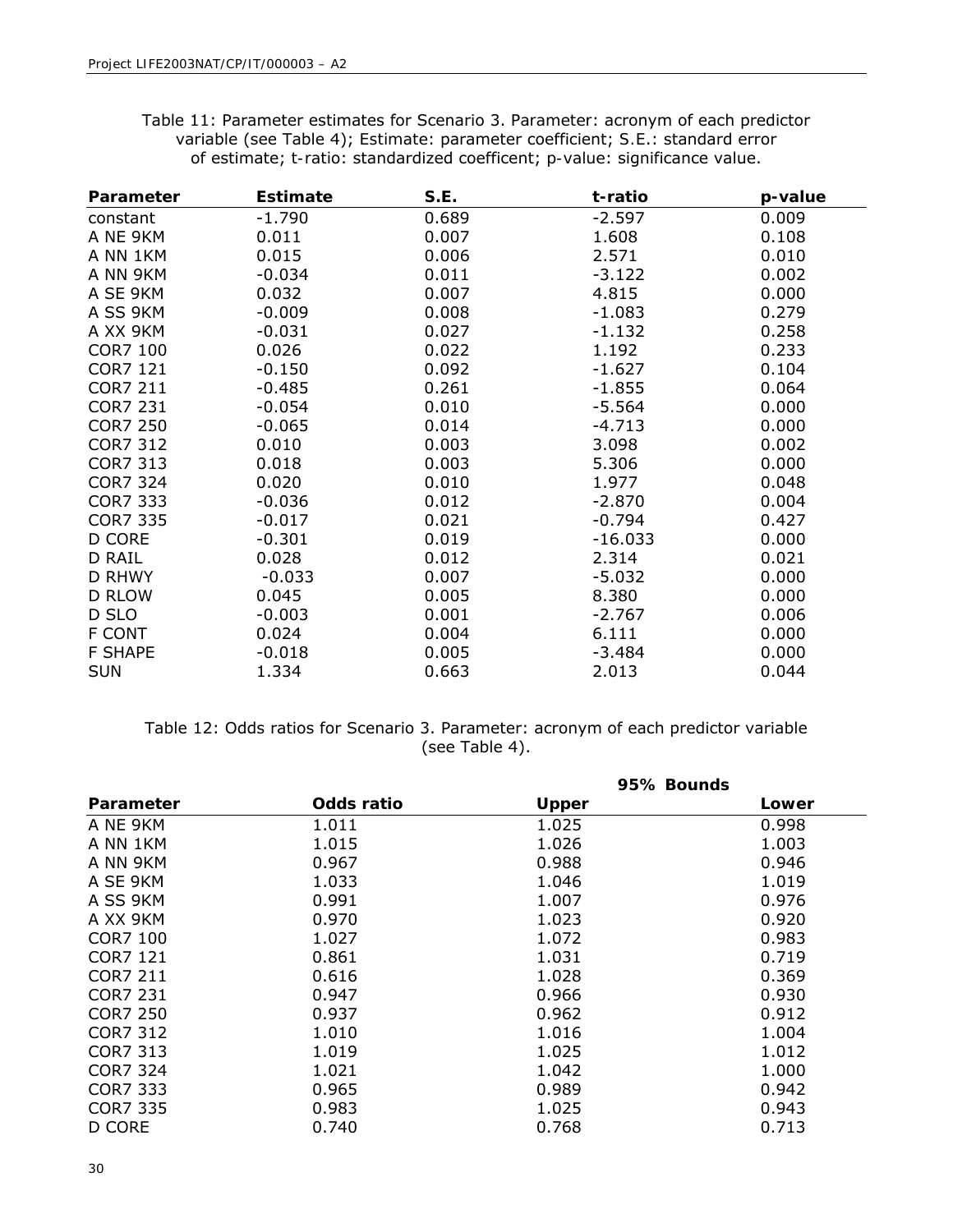| D RAIL<br><b>D RHWY</b> | 1.028<br>0.967 | 1.052<br>0.980 | 1.004<br>0.955 |
|-------------------------|----------------|----------------|----------------|
| D RLOW                  | 1.046          | 1.057          | 1.035          |
| D SLO                   | 0.997          | 0.999          | 0.996          |
| F CONT                  | 1.025          | 1.033          | 1.017          |
| <b>F SHAPE</b>          | 0.982          | 0.992          | 0.972          |
| <b>SUN</b>              | 3.796          | 13.910         | 1.036          |



**Figure 6 - Map representation of Scenario 3 potential distribution results. Lighter color indicates potential corridor areas. Even if predictive power scores good (96.4% ROC AUC, i.e. excellent), when transformed in an indicator map with a ROC AUC analysis evaluated cutoff point of 55%) tends to identify as potential some areas north and east Linz that seem too much disjoint from the main potential distribution.** 

#### **4.1.4 Scenario 4**

Best predictor model within this Scenario scored satisfactorily, with an overall ROC AUC classification accuracy of 99.1%. Logistic Regression equation coefficients are listed in Table 13. Model 2-Log-likelihood is 4140.6 ( $\frac{2}{24}$  p-value < 0.00001). Odds ratios are reported in Table 14. Figure 7 shows model results in map format, with an arbitrary cutoff value of 50%: as for Scenario 3, the calculated ROC AUC cuto\_ value should be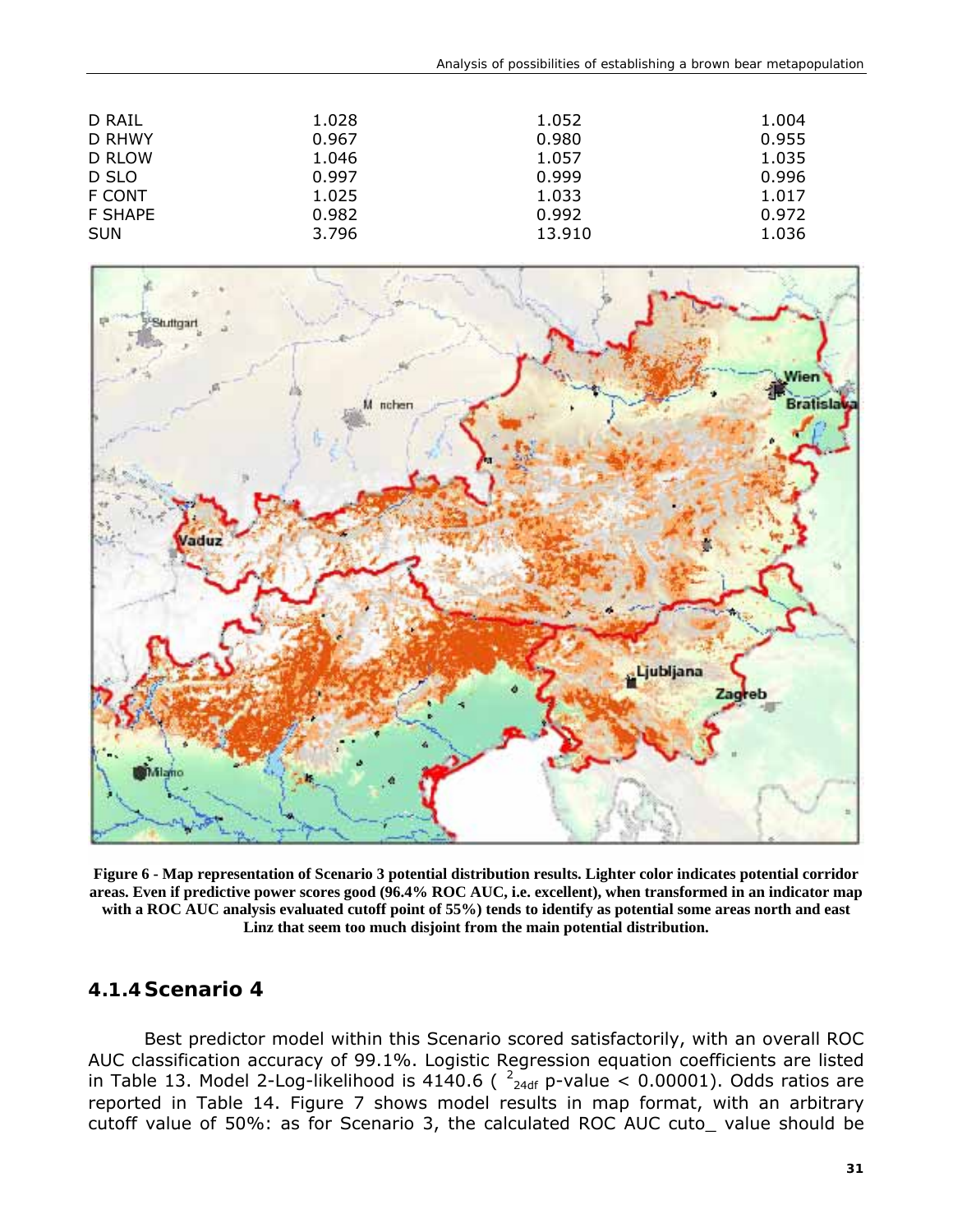0.99, that is all predicted values less than 0.99 should be considered as unsitable areas, which is unrealistic.

Table 13: Parameter estimates for Scenario 4. *Parameter*: acronym of each predictor variable (see Table 4); *Estimate*: parameter coefficient; *S.E*.: standard error of estimate; *t-ratio*: standardized coefficent; *p-value*: significance value.

| Parameter       | <b>Estimate</b> | S.E.  | t-ratio   | p-value |
|-----------------|-----------------|-------|-----------|---------|
|                 |                 |       |           |         |
| constant        | 0.962           | 0.557 | 1.728     | 0.084   |
| A NN 1KM        | 0.008           | 0.007 | 1.159     | 0.246   |
| A NN 9KM        | $-0.030$        | 0.015 | $-1.983$  | 0.047   |
| A SE 1KM        | 0.005           | 0.007 | 0.673     | 0.501   |
| A SE 9KM        | 0.024           | 0.014 | 1.756     | 0.079   |
| A SS 9KM        | $-0.006$        | 0.010 | $-0.596$  | 0.551   |
| A WW 9KM        | $-0.006$        | 0.010 | $-0.596$  | 0.551   |
| A XX 9KM        | $-0.039$        | 0.029 | $-1.339$  | 0.180   |
| <b>COR7 100</b> | 0.018           | 0.030 | 0.612     | 0.541   |
| <b>COR7 121</b> | $-0.144$        | 0.268 | $-0.537$  | 0.591   |
| <b>COR7 211</b> | $-0.396$        | 0.234 | $-1.693$  | 0.090   |
| <b>COR7 220</b> | 0.017           | 0.020 | 0.850     | 0.395   |
| <b>COR7 231</b> | $-0.034$        | 0.011 | $-3.171$  | 0.002   |
| <b>COR7 240</b> | $-0.025$        | 0.011 | $-2.353$  | 0.019   |
| <b>COR7 250</b> | $-0.071$        | 0.015 | $-4.681$  | 0.001   |
| <b>COR7 312</b> | 0.010           | 0.004 | 2.328     | 0.020   |
| <b>COR7 313</b> | 0.021           | 0.005 | 4.395     | 0.001   |
| <b>COR7 324</b> | $-0.001$        | 0.013 | $-0.094$  | 0.925   |
| <b>COR7 333</b> | $-0.062$        | 0.016 | $-3.862$  | 0.001   |
| <b>COR7 335</b> | $-0.054$        | 0.043 | $-1.261$  | 0.207   |
| <b>COR7 510</b> | $-0.038$        | 0.038 | -0.999    | 0.318   |
| <b>D CORE</b>   | $-0.449$        | 0.026 | $-17.012$ | 0.001   |
| <b>D RAIL</b>   | 0.025           | 0.016 | 1.613     | 0.107   |
| D RHWY          | $-0.031$        | 0.008 | $-3.638$  | 0.001   |
| <b>D RLOW</b>   | 0.052           | 0.007 | 7.411     | 0.001   |
| D SLO           | $-0.006$        | 0.001 | $-4.335$  | 0.001   |
| <b>F CONT</b>   | 0.019           | 0.005 | 3.962     | 0.001   |
| <b>F SHAPE</b>  | $-0.015$        | 0.006 | $-2.523$  | 0.012   |

Table 14: Odds ratios for Scenario 4. Parameter: acronym of each predictor variable (see Table 4).

|           |            | 95% Bounds   |       |  |
|-----------|------------|--------------|-------|--|
| Parameter | Odds ratio | <b>Upper</b> | Lower |  |
| A NN 1KM  | 1.008      | 1.023        | 0.994 |  |
| A NN 9KM  | 0.971      | 1.000        | 0.942 |  |
| A SE 1KM  | 1.005      | 1.019        | 0.991 |  |
| A SE 9KM  | 1.025      | 1.053        | 0.997 |  |
| A SS 9KM  | 0.994      | 1.014        | 0.974 |  |
| A WW 9KM  | 0.994      | 1.014        | 0.974 |  |
| A XX 9KM  | 0.962      | 1.018        | 0.909 |  |
| COR7 100  | 1.018      | 1.080        | 0.961 |  |
| COR7 121  | 0.866      | 1.464        | 0.512 |  |
| COR7 211  | 0.673      | 1.064        | 0.425 |  |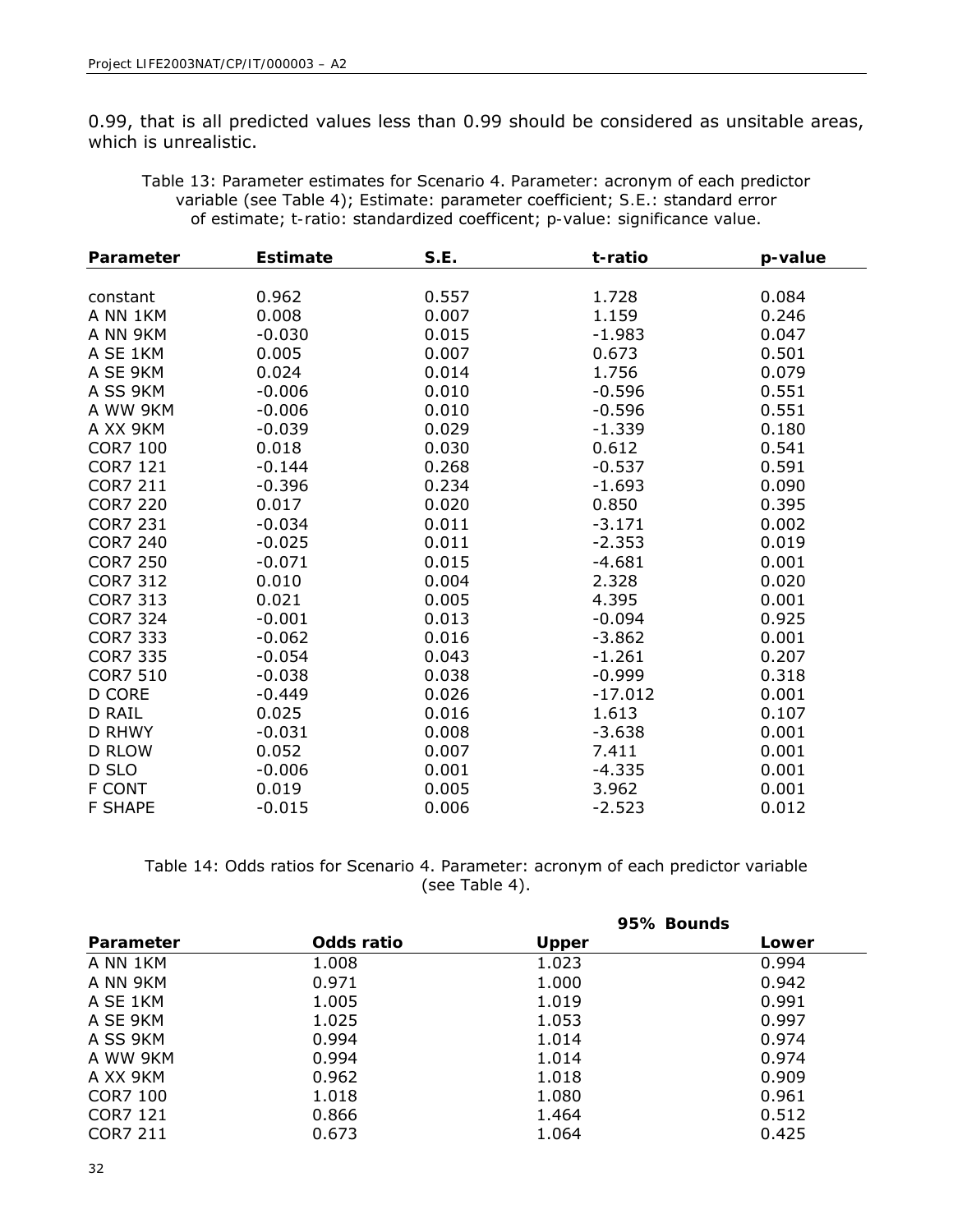| <b>COR7 220</b> | 1.017 | 1.057 | 0.978 |
|-----------------|-------|-------|-------|
| <b>COR7 231</b> | 0.966 | 0.987 | 0.946 |
| <b>COR7 240</b> | 0.975 | 0.996 | 0.955 |
| <b>COR7 250</b> | 0.931 | 0.959 | 0.904 |
| COR7 312        | 1.010 | 1.019 | 1.002 |
| <b>COR7 313</b> | 1.021 | 1.031 | 1.012 |
| COR7 324        | 0.999 | 1.024 | 0.974 |
| COR7 333        | 0.940 | 0.970 | 0.911 |
| COR7 335        | 0.947 | 1.030 | 0.871 |
| <b>COR7 510</b> | 0.963 | 1.037 | 0.893 |
| D CORE          | 0.639 | 0.672 | 0.606 |
| D RAIL          | 1.026 | 1.058 | 0.995 |
| <b>D RHWY</b>   | 0.970 | 0.986 | 0.954 |
| D RLOW          | 1.053 | 1.068 | 1.039 |
| D SLO           | 0.994 | 0.997 | 0.992 |
| F CONT          | 1.019 | 1.029 | 1.010 |
| <b>F SHAPE</b>  | 0.985 | 0.997 | 0.973 |



**Figure 7 - Map representation of Scenario 4 potential distribution results. Lighter color indicates potential corridor areas. For visualization purposes only an arbitrary cutoff value of 50% has been used, instead of the calculated value of 99%. Applying the pre prescribed cutoff the map would be left almost empty.**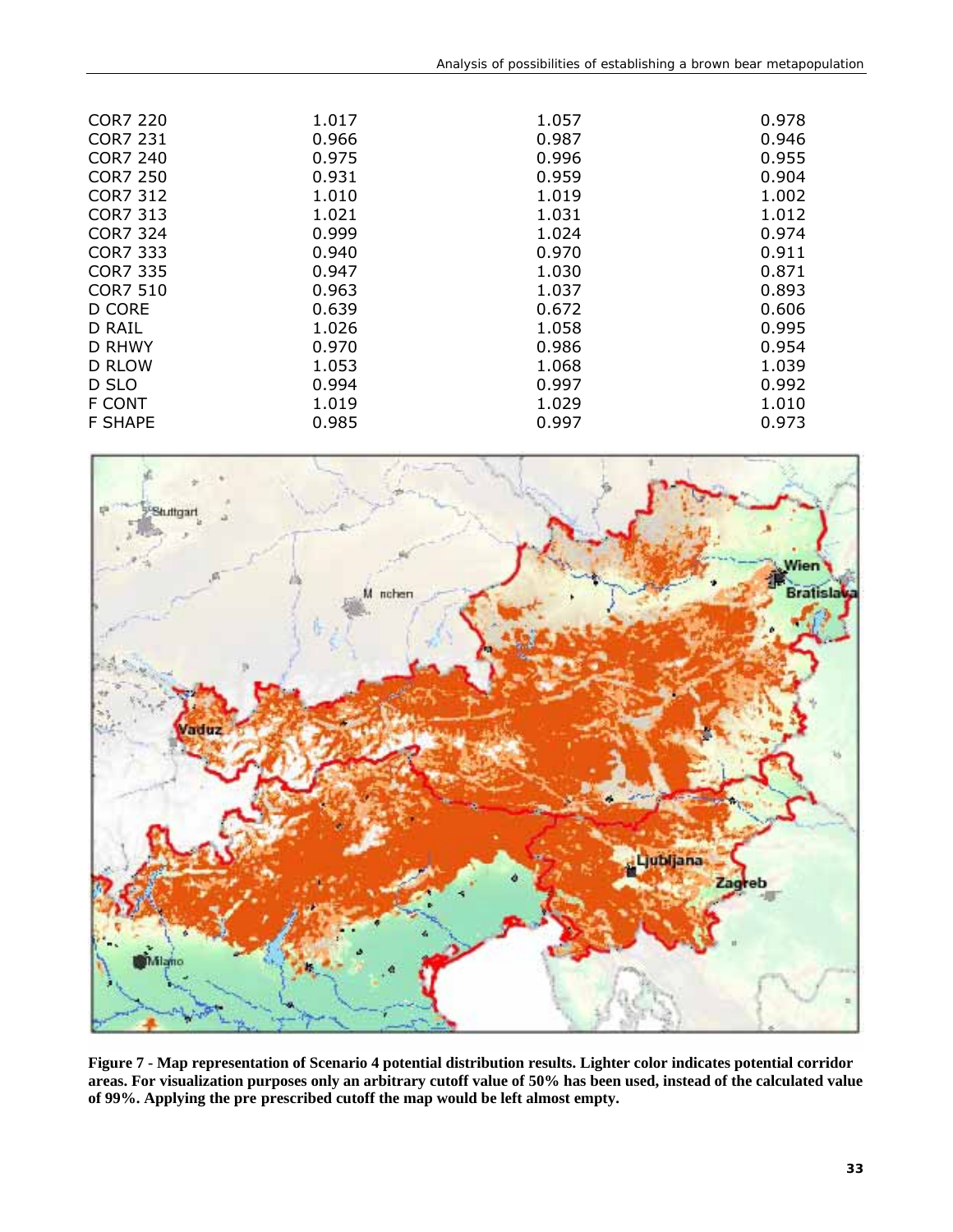#### **4.1.5Discussion**

The results obtained resemble very closely other maps, presented in previously published similar works dealing with brown bear suitable habitat modelling in the Eastern Alps (Zajec et al., 2005; Jerina et al., 2003; Corsi et al., 2002; Kobler and Adamic, 2000), at least if read on the wide scale. In the cited work by Corsi et al., Austrian territory was judged as an area "...which could become an important source for viable populations of large carnivores in the region". Anyway, the same authors recommended to interpret this result with some care due to the low quality of data availavle for Austria, recommending as safer to "to conduct a more detailed analysis of the ecological conditions within the country to increase the reliability of the model". In the present case the outcome is presumably biased on the opposite side, probably by land cover data or by the concentration of bear radio tracking data in a narrow area.

It is our opinion that these results are not to be intended as prejudicial for Austrian territory: Scenarios 1a and 1b results show for Italy a rather fragmented habitat pattern, even inside the Italian reintroduction area, and a sharp change in suitable habitat presence is noticeable miving westwards, where presumably the high urbanisation of the upper Po plain plays a crucial role. On the premises of the results obtained so far, it is possible to assume Scenario 1a as an "optimistic" one and Scenario 1b as a more conservative.

For these reasons, a final potential distribution map has been generated merging the reclassified maps (see Section 3.5.3) derived from both Scenario 1a and 1b, calculating for each 250 m grid cell the local maximum, that is, assigning the best prediction avilable.

### **4.2 Movement pattern analysis**

#### **4.2.1Analysis of paths and movement patterns**

All bears location have been analysed according to Austin et al. (2004) and for 42 of them a significant (at 95% confidence level) adherence to the Lévy flight model was found (Table 15).

Lévy fractal dimension and minimum displacement, along with average home range size and overlap were used as parameters to configure the SEPM, and simulate movement paths using as a siutability landscape the maps obtained from Logistic Regression analysis in Scenario 1a and 1b (4.1.1).

Table 15.: Fractal dimension µ and regression coefficient R2 adjusted for a subset of 23 (out of 42) bears following Lévy flight model. All  $R^2$  significant at  $p < 0.01$ .

| μ                  | R2        | <b>Sex</b> | <b>Country</b> | <b>Bear</b> |
|--------------------|-----------|------------|----------------|-------------|
| $-1.280+0.153$     | $0.812**$ |            | Austria        | Cilka       |
| $-1.659+0.178$     | $0.869**$ | М          | Austria        | Djuro       |
| $-1.591 \pm 0.191$ | $0.907**$ |            | Slovenia       |             |
| $-2.557+0.160$     | $0.952**$ | М          | Italy          | Masun       |
| $-2.623 \pm 0.285$ | $0.893**$ |            | Italy          | Kirka       |
| $-2.111 \pm 0.142$ | $0.932**$ |            | Italy          | Daniza      |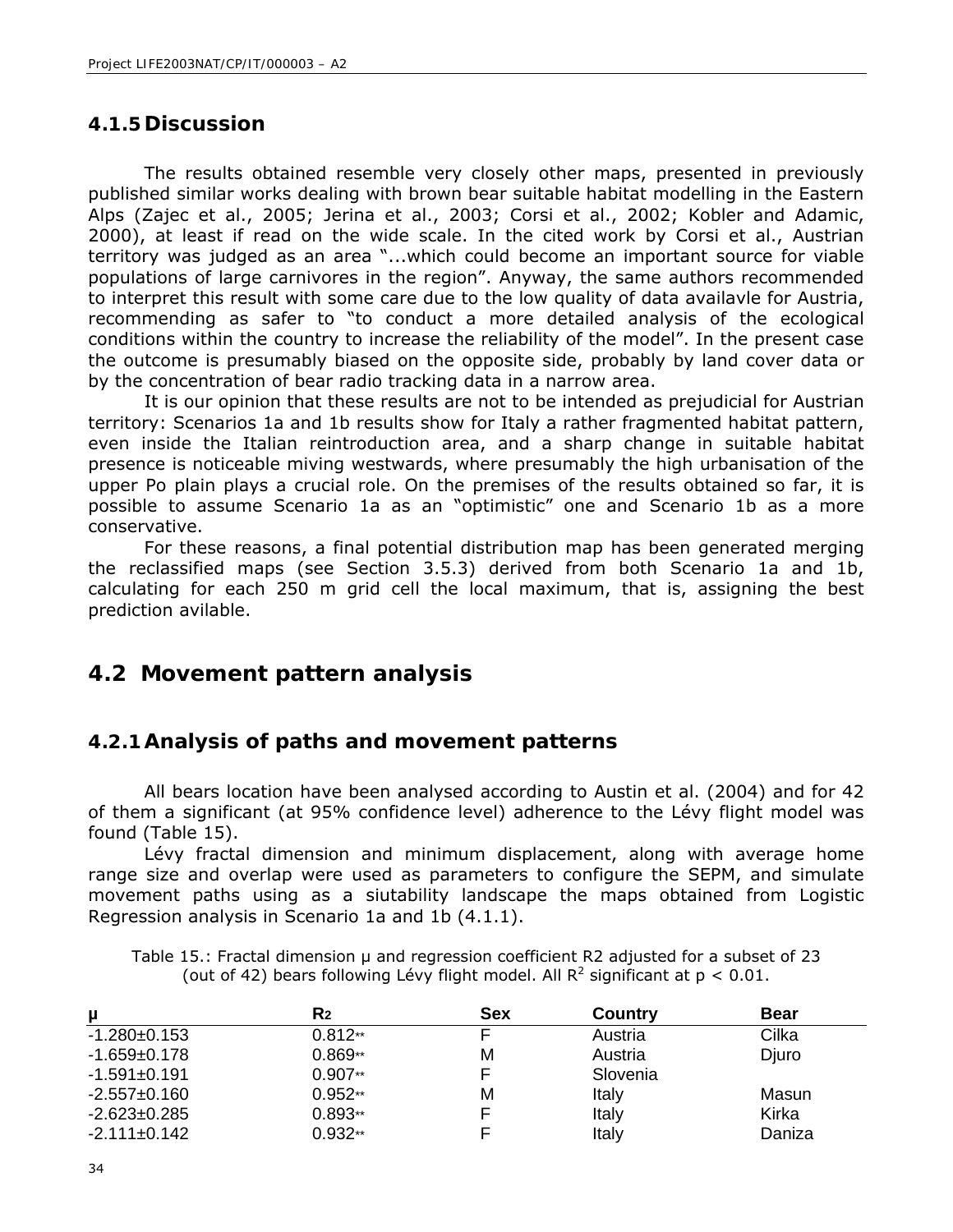| $-2.430+0.133$     | $0.971**$ | M | Italy                  | Jose   |
|--------------------|-----------|---|------------------------|--------|
| $-1.915+0.136$     | $0.925**$ | F | Italy                  | Irma   |
| $-2.117 \pm 0.094$ | $0.973**$ | F | Italy                  | Vida   |
| $-2.183+0.231$     | $0.855**$ | F | Italy                  | Maja   |
| $-2.179+0.274$     | $0.828**$ | М | Italy                  | Gasper |
| $-1.287 + 0.187$   | $0.807**$ | F | Italy<br><b>Brenta</b> |        |
| $-1.275+0.218$     | $0.735*$  | F | Slovenia               |        |
| -1.175±0.161       | $0.765*$  | F | Slovenia               |        |
| $-1.363+0.192$     | $0.779*$  | M | Slovenia               |        |
| $-1.529+0.267$     | $0.761*$  | M | Slovenia               |        |
| $-1.599+0.332$     | $0.690*$  | F | Slovenia               |        |
| $-1.347+0.335$     | $0.684*$  | М | Slovenia               |        |
| $-1.117\pm0.200$   | $0.684*$  | F | Slovenia               |        |
| $-1.579+0.215$     | $0.768*$  | F | Italy                  | Jurka  |
| -1.324±0.376       | 0.533     | F | Austria                | Mira   |
| $-1.179+0.519$     | 0.581     | M | Slovenia               |        |
| $-1.046 \pm 0.187$ | 0.670     | М | Slovenia               |        |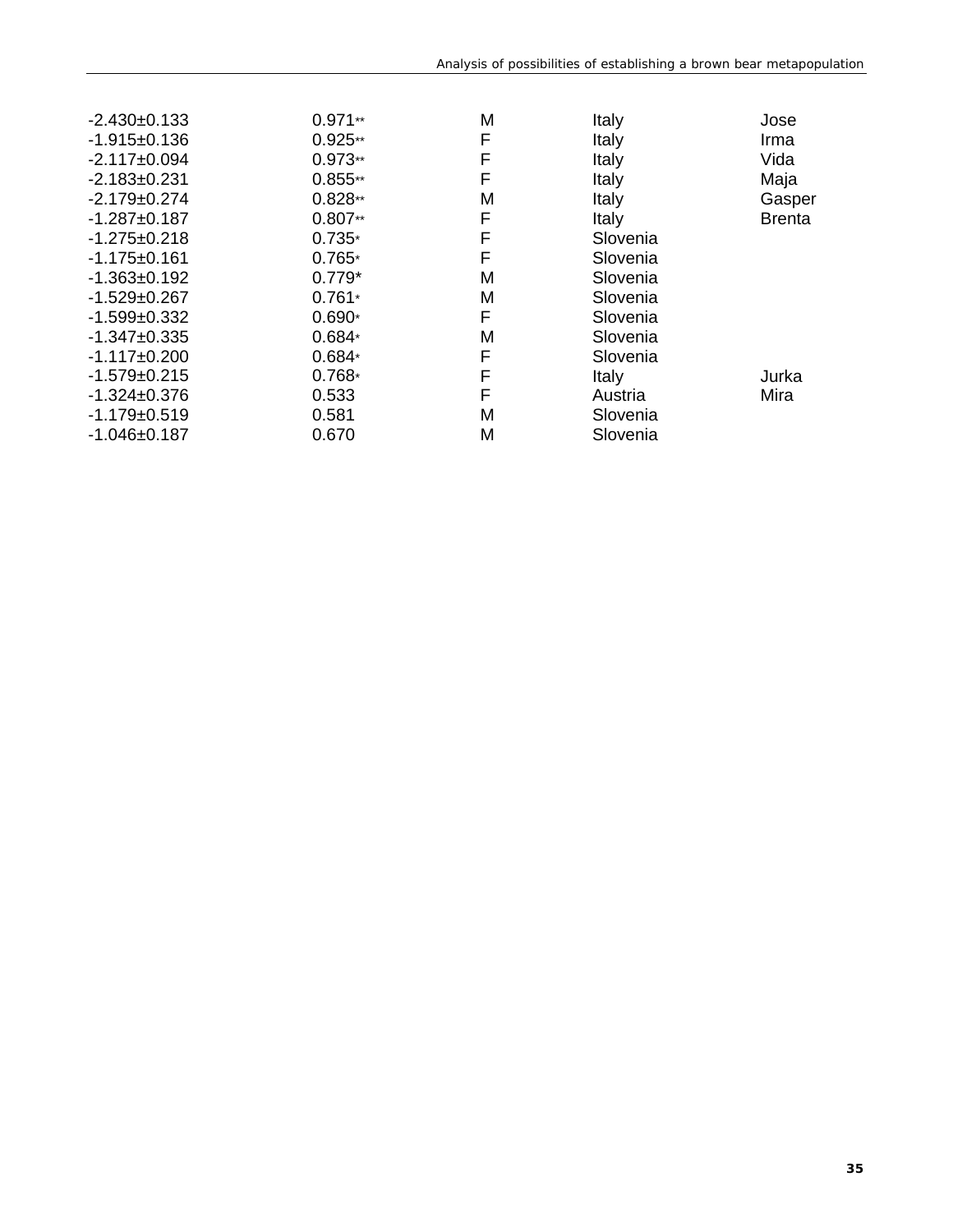

**Figure 8 - Average frequency distribution of movement lengths, Double log plot of the same data fitted with a regression line and movement pattern for bear 2, a female released in Austria.**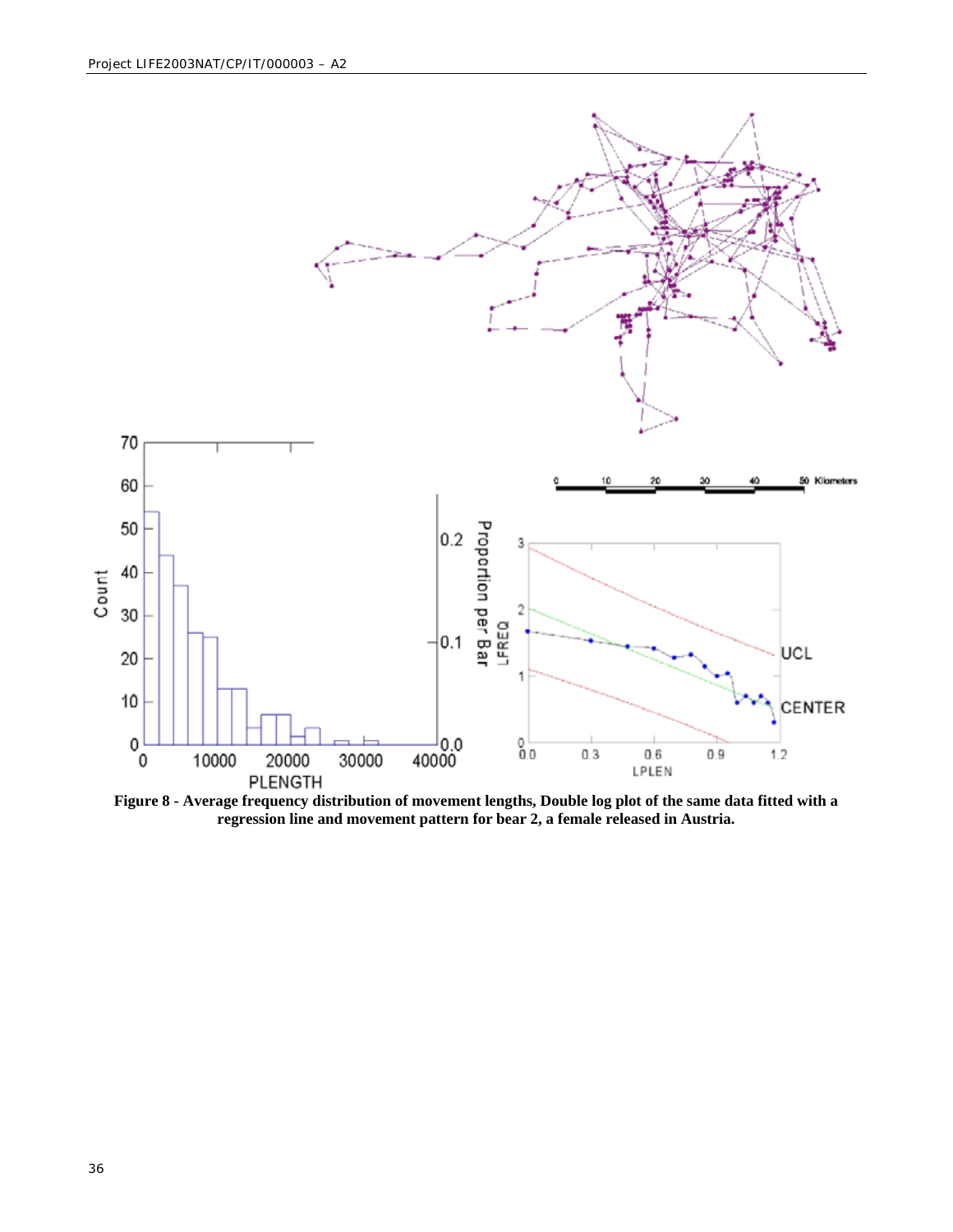

**Figure 9 - Average frequency distribution of movement lengths, Double log plot of the same data fitted with a regression line and movement pattern for bear 9, a male, in Slovenia.**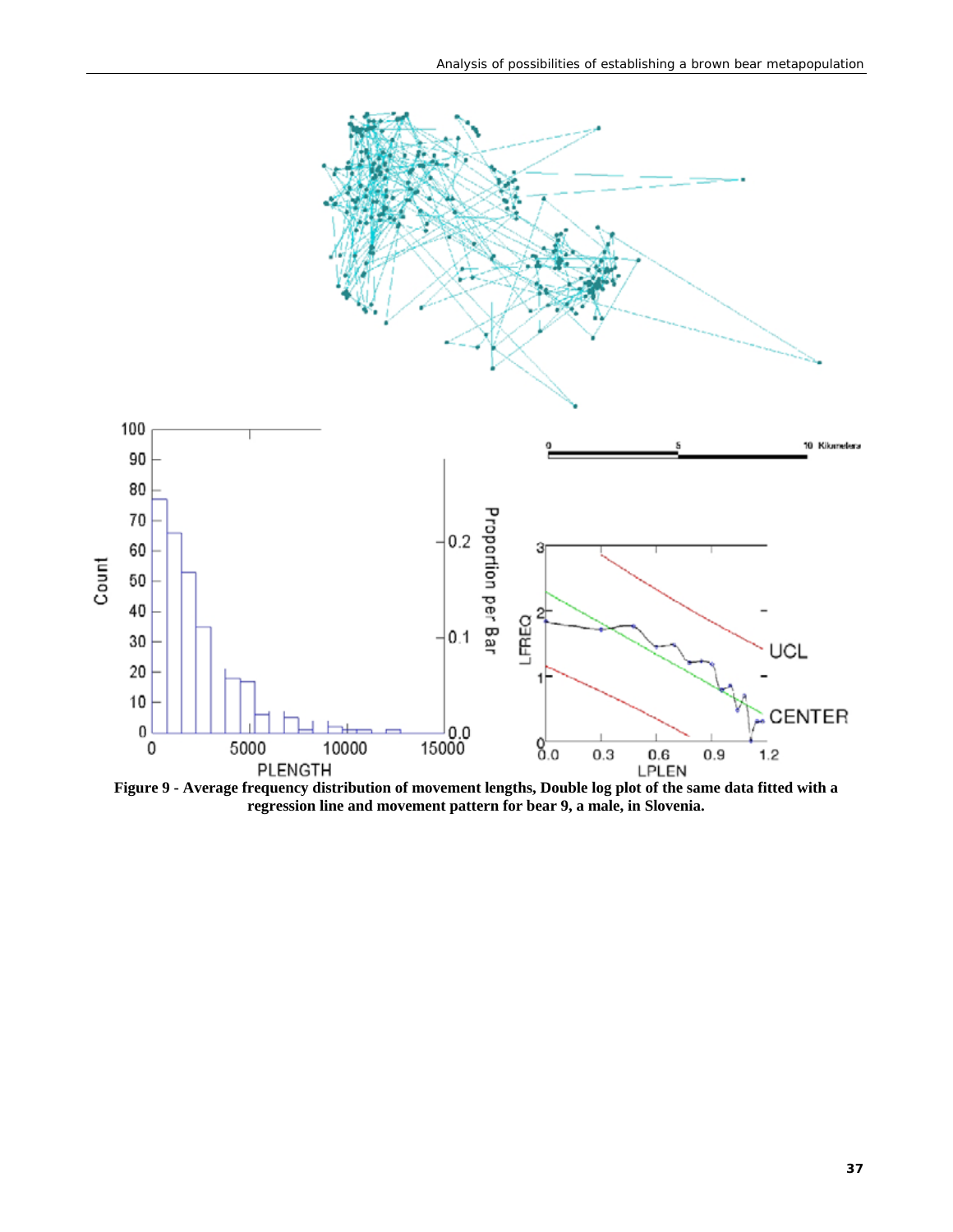

**Figure 10 - Average frequency distribution of movement lengths, Double log plot of the same data fitted with a regression line and movement pattern for bear 36, a female released in Italy.**

#### **4.3 Bear potential expansion map**

Simulated individual trajectories on potential habitat maps indicated the most probable routes which could be used by dispersing bears in the near future. In addition to the procedure described in Section 3.4.2, due to the fact that a strict separation between the three current bear core areas has not been evidenced in suitability maps derived from Scenarios 1a and 1b, corridors have been identified as medium- to lowsuitability areas crossed by at least 5 simulated path per simulated year, and the average corridor position had been superimposed to potential distribution map (see Section 4.1.5) as shown in Figure 11.

Potential corridors map were then submitted to all partners for discussion and agreement. For clearness and readability, potential corridors have been rapresented as dotted lines, with darker shades in those segments appearing earlier in time in the simulator software output, and, being mistly located nto suitable habitat, have been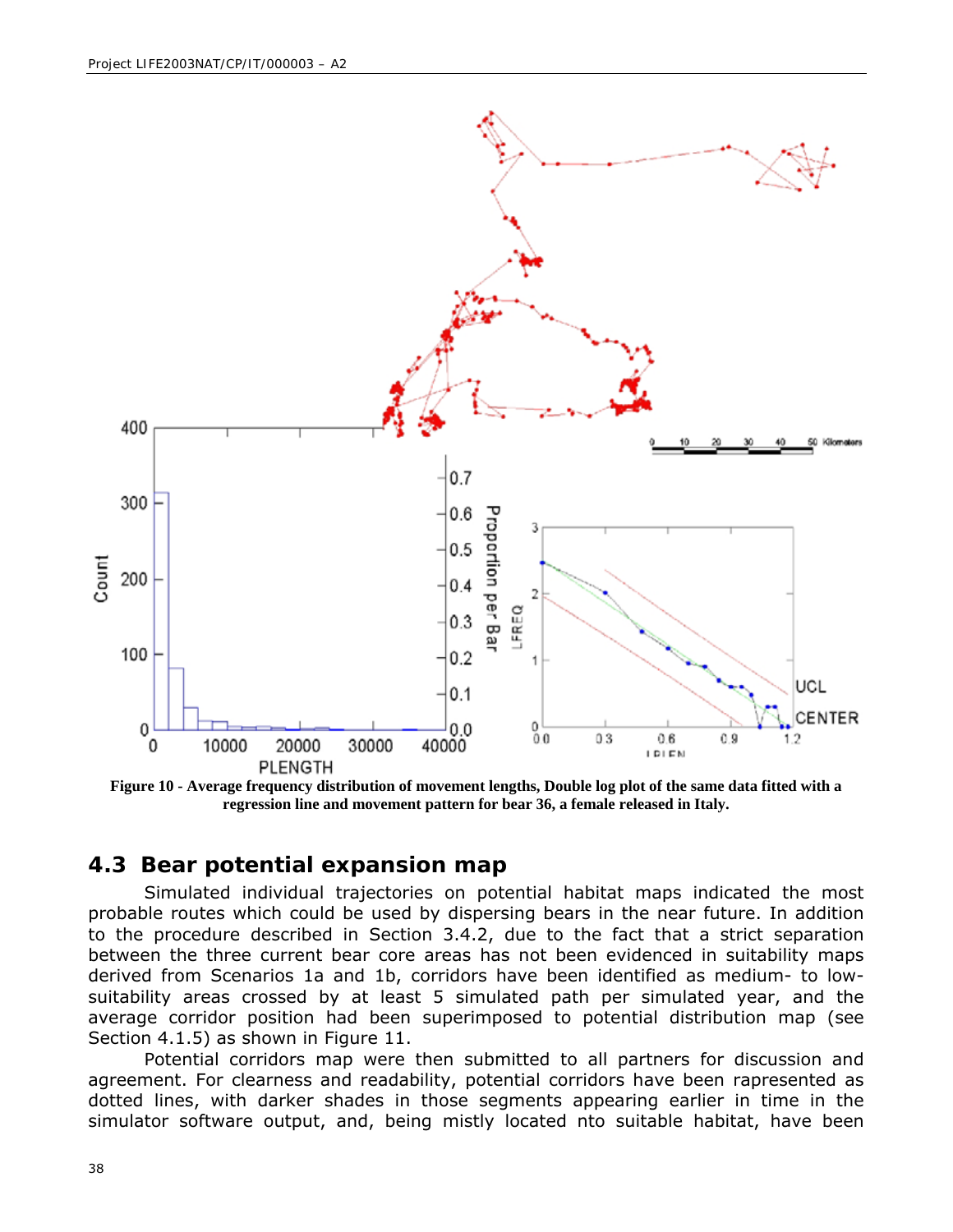defined as already active corridor areas. This observation is supported when points from the non-systematic observations dataset (Section 3.2.4) are superimposed to the corridors map (Figure 12).



**Figure 11 - Potential corridors map showing predicted brown bear corridor areas in Eastern Alps (blue). Darker arrows indicate already active corridors.**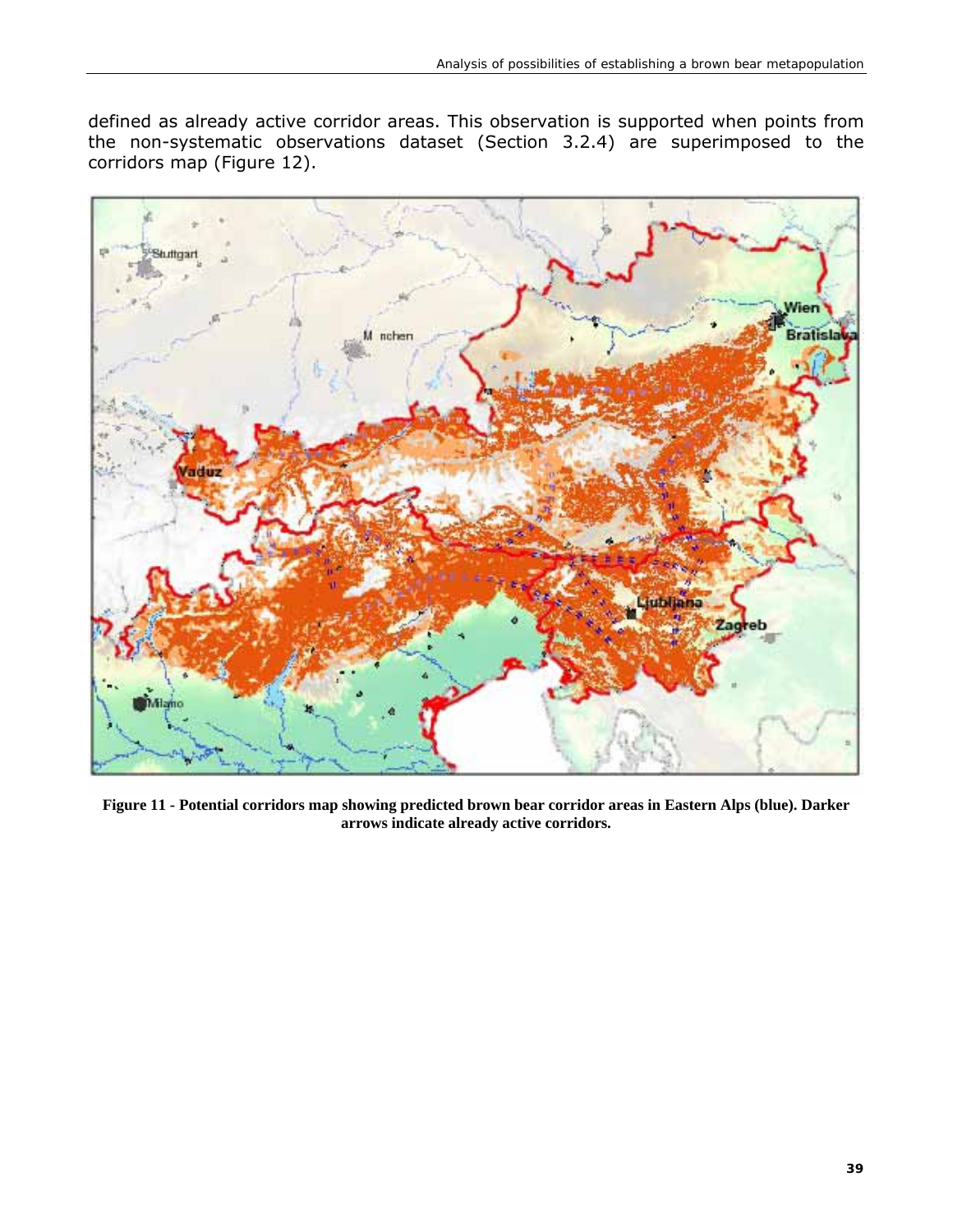

**Figure 12 - Bear non-systematic sightings (crosses) superimposed to the potential corridors map.**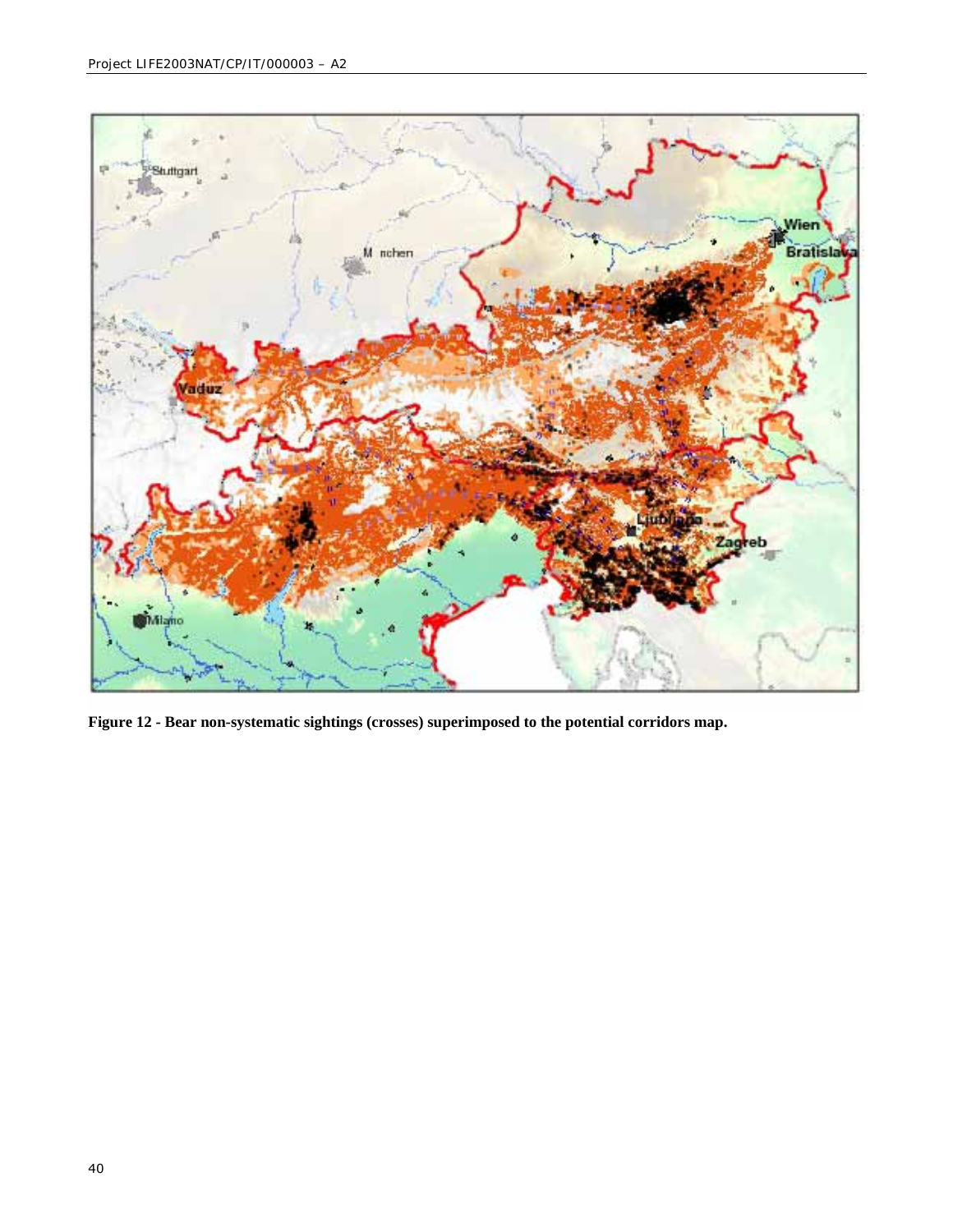## **5 Bibliography**

- Atkinson, R., Rhodes, C., and Macdonald, D. (2002). Scale-free dynamics in the movement pattern of jackals. Oikos, 98:134–140.
- Austin, D., Bowen, W., and McMillan, J. (2004). Intraspecific variation in movement patterns: modeling individual behaviour in a large marine predator. Oikos, 105:15–30.
- Berec, L. (2002). Techniques of spatially explicit individual-based models: construction, simulation, and mean-field analysis. Ecological Modelling, 150(1-2):55–81.
- Commission of the European Communities (1993). CORINE Land Cover Guide technique.
- Commission of the European Communities, O ce for O cial Publications of the European Communities.
- Corsi, F., Boitani, L., and Sinibaldi, I. (2002). Ecological corridors and species: large carnivores in the alpine region. Number 127 in Nature and environment. Council of Europe Publishing.
- Council of the European Communities (2003). Regulation (EC) No. 1059/2003 of the European Parliament and of the Council of 26 May 2003 on the establishment of a common classification of territorial units for statistics (NUTS). http://europa.eu.int/eurlex/pri/en/oj/dat/2003/l\_154/l\_15420030621en00010041.pdf. Official Journal L 154, 21/06/2003.
- CRS-EU (2005a). Descriptions of pan-European Coordinate Reference Systems (CRS). http://crs.bkg.bund.de/crseu/crs/eu-europe.php?country=EU.
- CRS-EU (2005b). Information about National Coordinate Reference Systems (CRS) of European countries. http://crs.bkg.bund.de/crseu/crs/eu-national.php.
- Dahle, B. and Swenson, J. (2003a). Home ranges in adult Scandinavian brown bears (Ursus arctos): e\_ect of mass, sex, reproductive category, population density and habitat type. Journal of Zoology, 260:329–335.
- Dahle, B. and Swenson, J. (2003b). Seasonal range size in relation to reproductive strategies in brown bears Ursus arctos. Journal of Animal Ecology, 72(4):660–667.
- Devroye, L. (2001). Simulating bessel random variables. Technical report, School of Computer Science, McGill University.
- Dunning, John B., J., Stewart, D. J., Danielson, B. J., Noon, B. R., Root, T. L., Lamberson, R. H., and Stevens, E. E. (1995). Spatially explicit population models: Current forms and future uses. Ecological Applications, 5(1):3–11.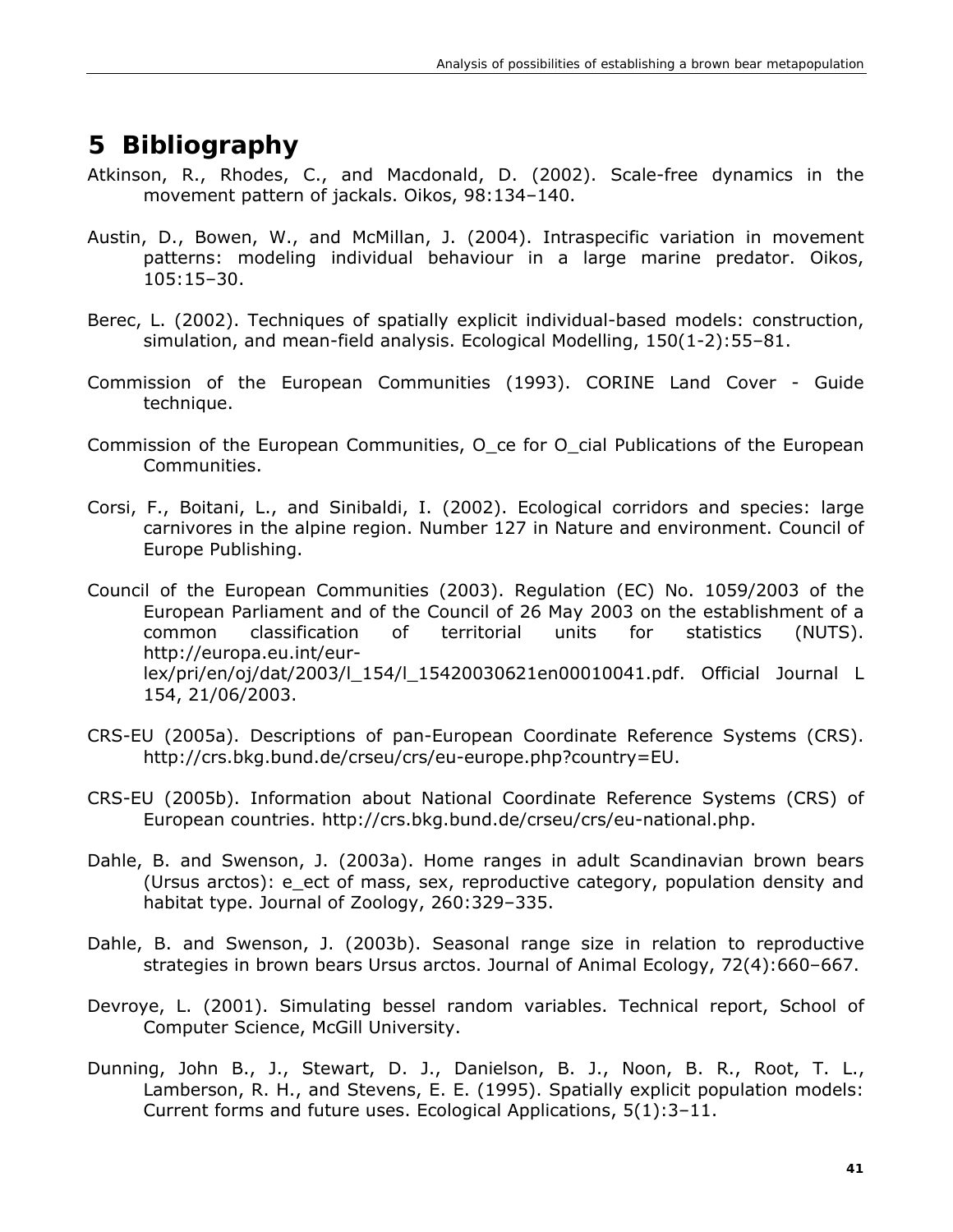- ESRI (1996). Using ArcView GIS version 3.2. ESRI, Environmental System Research Institute Inc., Redmonds, CA.
- Gardner, R. H. and Gustafson, E. J. (2004). Simulating dispersal of reintroduced species within heterogeneous landscapes. Ecological Modelling, 171(4):339–358.
- Glenz, C., Massolo, A., Kuonen, D., and Schlaepfer, R. (2001). A wolf habitat suitability prediction study in Valais (Switzerland). Landscape and Urban Planning, 55(1):55– 65.
- Guisan, A. and Zimmermann, N. (2000). Predictive habitat distribution models in ecology. Ecological Modelling, 135(2-3):147–186.
- Hastie, T., Tibshirani, R., and Friedman, J. (2001). The Elements of Statistical Learning: Data Mining, Inference and Prediction. Springer-Verlag, New York.
- Hooge, P., Eichenlaub, W., and Solomon, E. (1999). The Animal Movement program. USGS, Alaska Biological Science Center.
- Hosmer, D. and Lemeshow, S. (2000). Applied logistic regression analysis. John Wiley & Sons, 2nd edition.
- Isaaks, E. H. and Srivastava, R. M. (1989). An Introduction to Applied Geostatistics. Oxford University Press. — Sig.: Bk94.
- Jerina, K., Debeljak, M., Dzeroski, S., Kobler, A., and Adamic, M. (2003). Modeling the brown bear population in Slovenia - A tool in the conservation management of a threatened pecies. Ecological Modelling, 170(2-3):453–469.
- Keating, K. and Cherry, S. (2004). Use and interpretation of logistic regression in habitatselection studies. Journal of Wildlife Management, 68(4):774–789.
- Kobler, A. and Adamic, M. (2000). Identifying brown bear habitat by a combined GIS and machine learning method. Ecological Modelling, 135(2-3):291–300.
- Legendre, P. (1993). Spatial correlation: trouble or new paradigm? Ecology, 74:1659– 1673.
- Manly, B. F. J., McDonald, L. L., and Thomas, D. L. (1992). Resource Selection by Animals. Chapman & Hall, London.
- Marzluff, J. and Millspaugh, J., editors (2001). Radio Tracking and Animal Populations. Academic Press.
- Matsumoto, M. and Nishimura, T. (1998). Mersenne Twister: A 623-dimensionally equidistributed uniform pseudorandom number generator. ACM Trans. on Modeling and Computer Simulation, 8(1):3–30.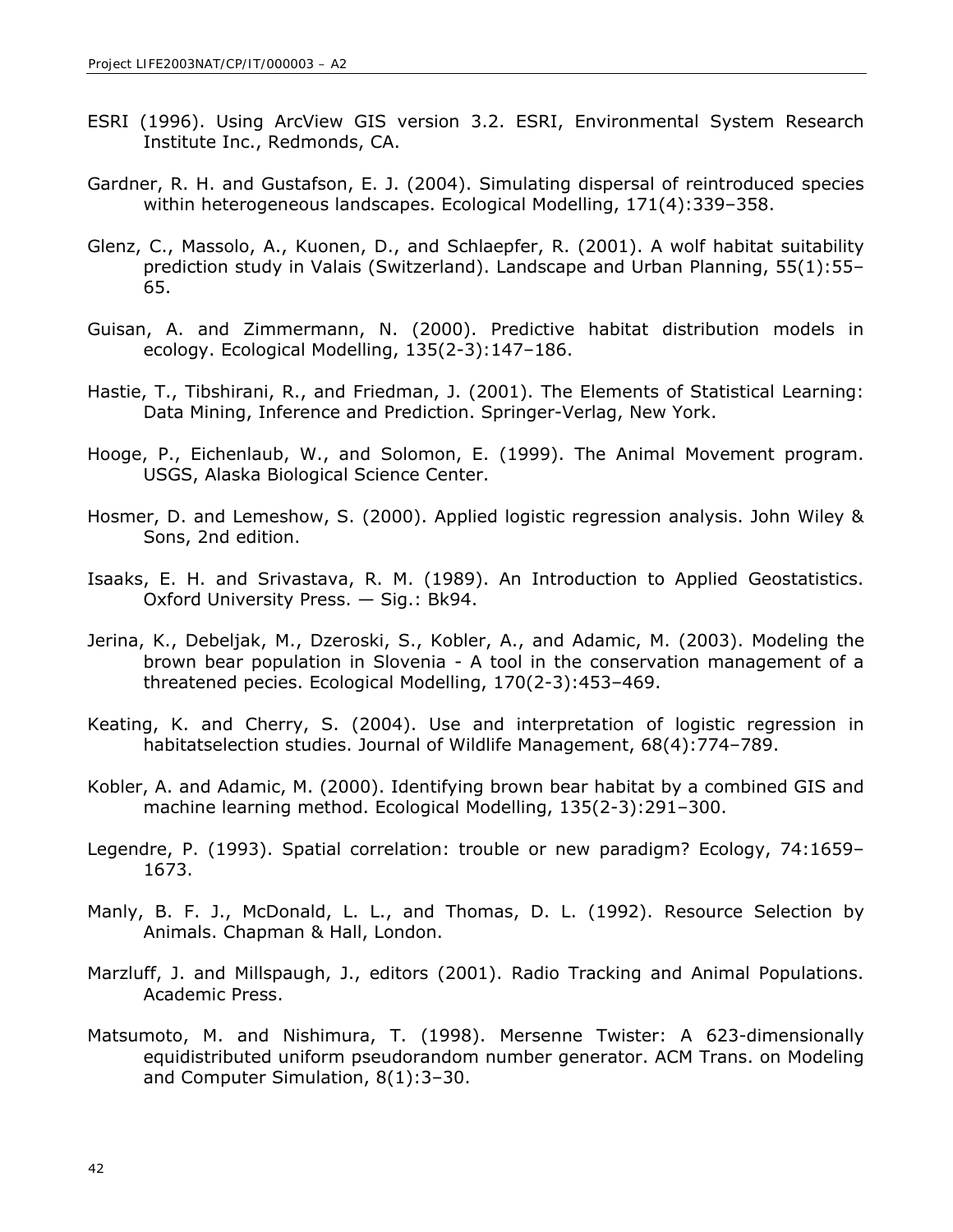- McCoy, J. (2004). ArcGIS Version 9.0. Geoprocessing in ArcGIS. ESRI, Environmental System Research Institute Inc., Redmonds, CA.
- McCullagh, P. and Nelder, J. A. (1990). Generalized Linear Models. CRC Press, 2nd edition.
- McGarigal, K. and Marks, B. (1995). Fragstats: spatial pattern analysis program for quantifying landscape structure. Technical Report PNW-35, USDA For. Serv.
- Mårrel, A., Ball, J., and Hofgaard, A. (2002). Foraging and movement trajecotries of female reindeer: insights from fractal analysis, correlated random walk and l´evy flights. Canadian Journal of Zoology, 80:854–865.
- Pearce, J. and Ferrier, S. (2000). Evaluating the predictive performance of habitat models developed using logistic regression. Ecological Modelling, 133(3):225 – 245.
- Posillico, M., Alberto, M., Pagnin, E., Lovari, S., and Russo, L. (2004). A habitat model for brown bear conservation and land use planning in the central apennines. Biological Conservation, 118(2):141–150.
- Preatoni, D., Mustoni, A., Martinoli, A., Carlini, E., Chiarenzi, B., Chiozzini, S., Van Dongen, S., Wauters, L. A., and Tosi, G. (2005). Conservation of brown bear in the Alps: space use and settlement behavior of reintroduced bears. Acta Oecologica– International Journal of Ecology, 28(3):189–197.
- Press, W. H., Flannery, B. P., Teukolsky, S. A., and Vetterling, W. T. (1991). Numerical Recipes in C. The Art of Scientific Computing. Cambridge University Press, Cambridge.
- Rondinini, C. (2003). Comparative analyses of geographic ranges and habitat suitability models of African vertebrates: species distribution and reserve systems for their conservation. PhD thesis, Universit`a di Roma "La Sapienza", Dipartimento di Biologia Animale e dell´Uomo. XVI Ciclo.
- Rushton, S. P., Lurz, P. W. W., Fuller, R., and Garson, P. J. (1997). Modelling the Distribution of the Red and Grey Squirrel at the Landscape Scale: A Combined GIS and Population Dynamics Approach. Journal of Applied Ecology, 34(5):1137–1154.
- Schadt, S., Revilla, E., Wiegand, T., Knauer, F., Kaczensky, P., Breitenmoser, U., Bufka, L., Cerveny, J., Koubek, P., Huber, T., Stanisa, C., and Trepl, L. (2002). Assessing the suitability of central european landscapes for the reintroduction of eurasian lynx. Journal of Applied Ecology, 39(2):189–189.
- Schwarz, G. (1978). Estimating the Dimension of a Model. Annals of Statistics, 6:461– 464.
- Silverman, B. (1986). Density Estimation for Statistics and Data Analysis. Chapman and Hall, London, 1st edition.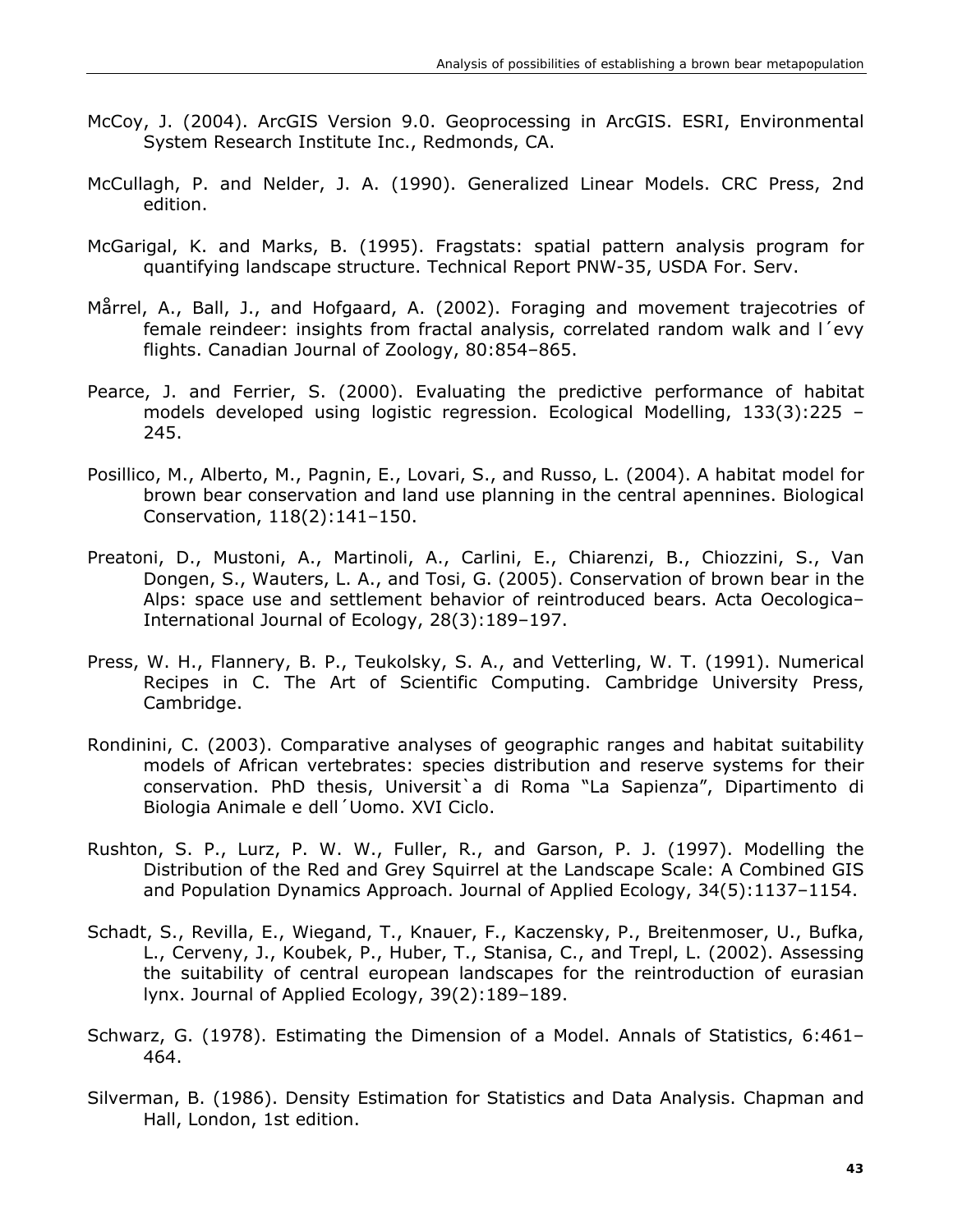Slocum, T. A. (1999). Thematic Cartography and Visualization. Prentice - Hall, Upper Saddle River, NJ.

Stroustrup, B. (1997). The C++ Programming Language. Addison-Wesley,  $3^{rd}$  edition.

- Swenson, J. E., Gerstl, Norbert and, D. B., and Zedrosser, A. (2000). Action Plan for the conservation of the Brown Bear ( Ursus arctos) in Europe. Number 114 in Nature and environment. Council of Europe Publishing.
- Sà-Sousa, P. (2000). A predictive distribution model for the Iberian wall lizard (Podarcis hispanicus) in Portugal. Herpetological Journal, 10:1-11.
- Viswanathan, G., Afanasyev, V., and Buldyrev, S. (1996). Lévy flight search pattern in wandering albatrosses. Nature, 381:413–415.
- Wagner, R. (2003). Mersenne Twister Random Number Generator. http://wwwpersonal.engin.umich.edu/ wagnerr/MersenneTwister.html.
- Warmerdam, F. (2006). Gdal geospatial data abstraction library. http://www.gdal.org/.
- White, G. C. and Garrott, R. A. (1990). Analysis of Wildlife Radio-Tracking Data. Academic Press, 1st edition.
- Wiegand, T., Knauer, F., Kaczensky, P., and Naves, J. (2004). Expansion of brown bears (Ursus arctos) into the eastern alps: a spatially explicit population model. Biodiversity and Conservation, 13:79–114.

Wilkinson, L. (1999). SYSTAT - New Statistics. SPSS, Inc., Chicago.

- Wood, A. (1994). Simulation of the von mises-fisher distribution. Communications in Statistics, Series Simulation, 23:157–164.
- Zajec, P., Zimmermmann, F., Roth, H. U., and Breitenmoser, U. (2005). The return of the Brown bear to Switzerland - Suitable habitat distribution, corridors and potential conflicts. Technical Report KORA Bericht Nr.28e, KORA - Coordinated research projects for the conservation and management of carnivores in Switzerland.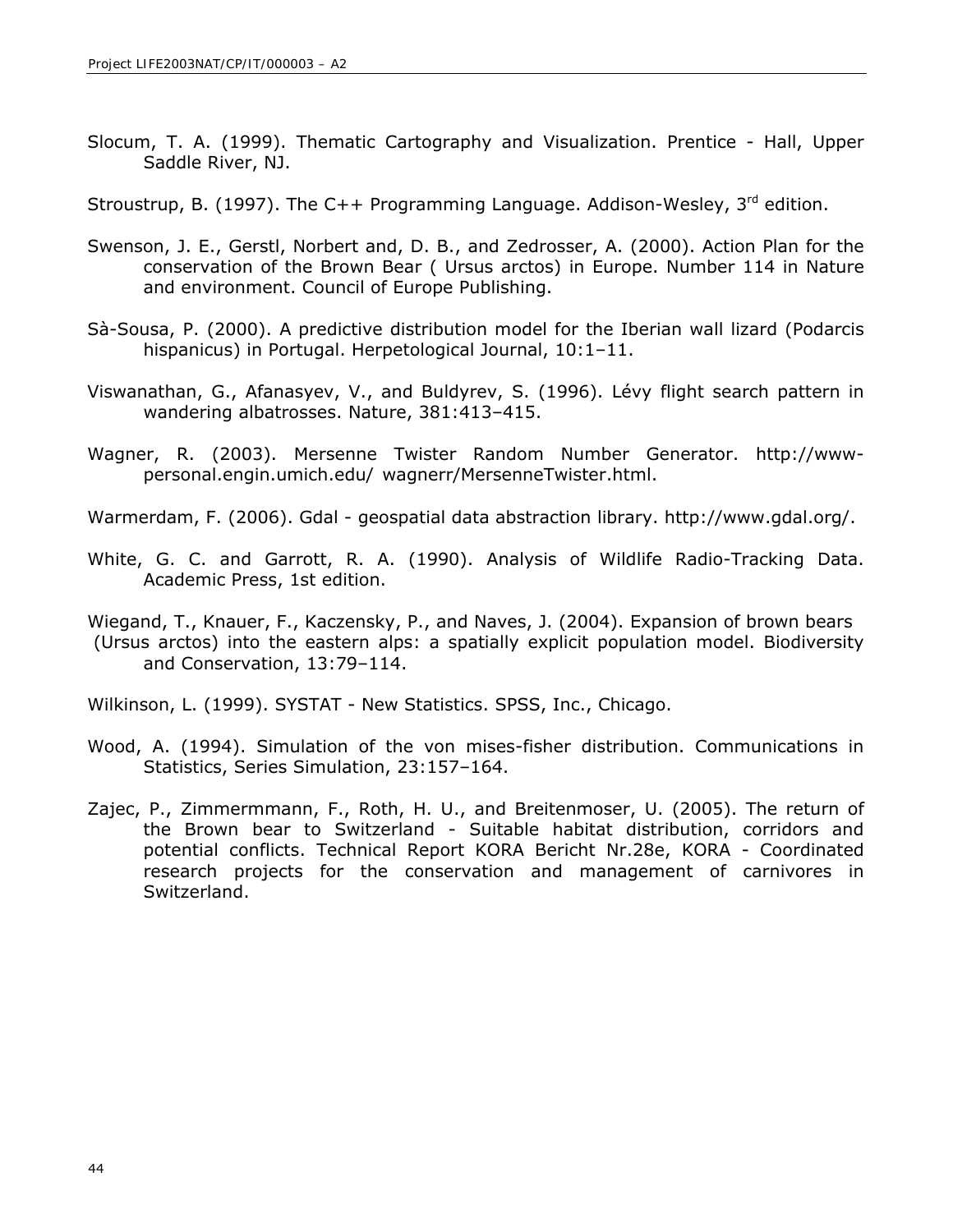## **Annex A - Corine reclassification summary table**

| <b>CLC90</b> |                                                              |      | <b>Reclassified</b>      |
|--------------|--------------------------------------------------------------|------|--------------------------|
| code         | description                                                  | code | description              |
| 111          | Continuous urban fabric                                      | 100  | Urban areas              |
| 112          | Discontinuous urban fabric                                   | 100  | Urban areas              |
| 121          | Industrial or commercial units                               | 121  | Sparsely urbanised       |
| 122          | Road and rail networks and assoc. land                       | 122  | Roads-Railways           |
| 123          | Port areas                                                   | 100  | Urban areas              |
| 124          | Airports                                                     | 100  | Urban areas              |
| 131          | Mineral extraction sites                                     | 100  | Urban areas              |
| 132          | Dump sites                                                   | 100  | Urban areas              |
| 133          | Construction sites                                           | 100  | Urban areas              |
| 141          | Green urban areas                                            | 140  | Green urban areas        |
| 142          | Sport and leisure facilities                                 | 140  | Green urban areas        |
| 211          | Non-irrigated arable land<br>211<br>Arable land              |      |                          |
| 212          | Permanently irrigated land                                   | 210  | Irrigated land           |
| 213          | Rice fields                                                  | 210  | Irrigated land           |
| 221          | Vineyards                                                    | 220  | Orchards                 |
| 222          | Fruit trees and berry plantations                            | 220  | Orchards                 |
| 223          | Olive groves                                                 | 220  | Orchards                 |
| 231          | Pastures                                                     | 231  | Pastures                 |
| 241          | Annual crops associated<br>with permanent crops              | 240  | Agricultural mosaic      |
| 242          | Complex cultivation patterns                                 | 240  | Agricultural mosaic      |
| 243          | Land principally occupied                                    | 250  | Agricultural seminatural |
|              | by agriculture, with significant areas of natural vegetation |      |                          |
| 244          | Agro-forestry areas                                          | 250  | Agricultural seminatural |
| 311          | Broad-leaved forest                                          | 311  | <b>Broadleaf forest</b>  |
| 312          | Coniferous forest                                            | 312  | Coniferous forest        |
| 313          | Mixed forest                                                 | 313  | Mixed forest             |
| 321          | Natural grasslands                                           | 321  | Grasslands               |
| 322          | Moors and heathland                                          | 322  | Heatlands                |
| 323          | Sclerophyllous vegetation                                    | 323  | Sclerophyllous           |
| 324          | Transitional woodlandshrub                                   | 324  | Shrubland                |
| 331          | Beaches, dunes, sands                                        | 331  | <b>Beaches</b>           |
| 332          | Bare rocks                                                   | 332  | <b>Rock</b>              |
| 333          | Sparsely vegetated areas                                     | 333  | Sparsely vegetated       |
| 334          | Burnt areas                                                  | 334  | Burnt areas              |
| 335          | Glaciers and perpetual snow                                  | 335  | Glaciers and snow        |
| 411          | Inland marshes                                               | 410  | Marshes                  |
| 412          | Peat bogs                                                    | 410  | Marshes                  |
| 421          | Salt marshes                                                 | 420  | Coastal areas            |
| 422          | <b>Salines</b>                                               | 420  | Coastal areas            |
| 423          | Intertidal flats                                             | 420  | Coastal areas            |
| 511          | Water courses                                                | 510  | Inland waters            |
| 512          | Water bodies                                                 | 510  | Inland waters            |
| 521          | Coastal lagoons                                              | 420  | Coastal areas            |
| 522          | Estuaries                                                    | 420  | Coastal areas            |
| 523          | Sea and ocean                                                | 530  | Sea                      |

Table A.1.: CLC90 reclassification table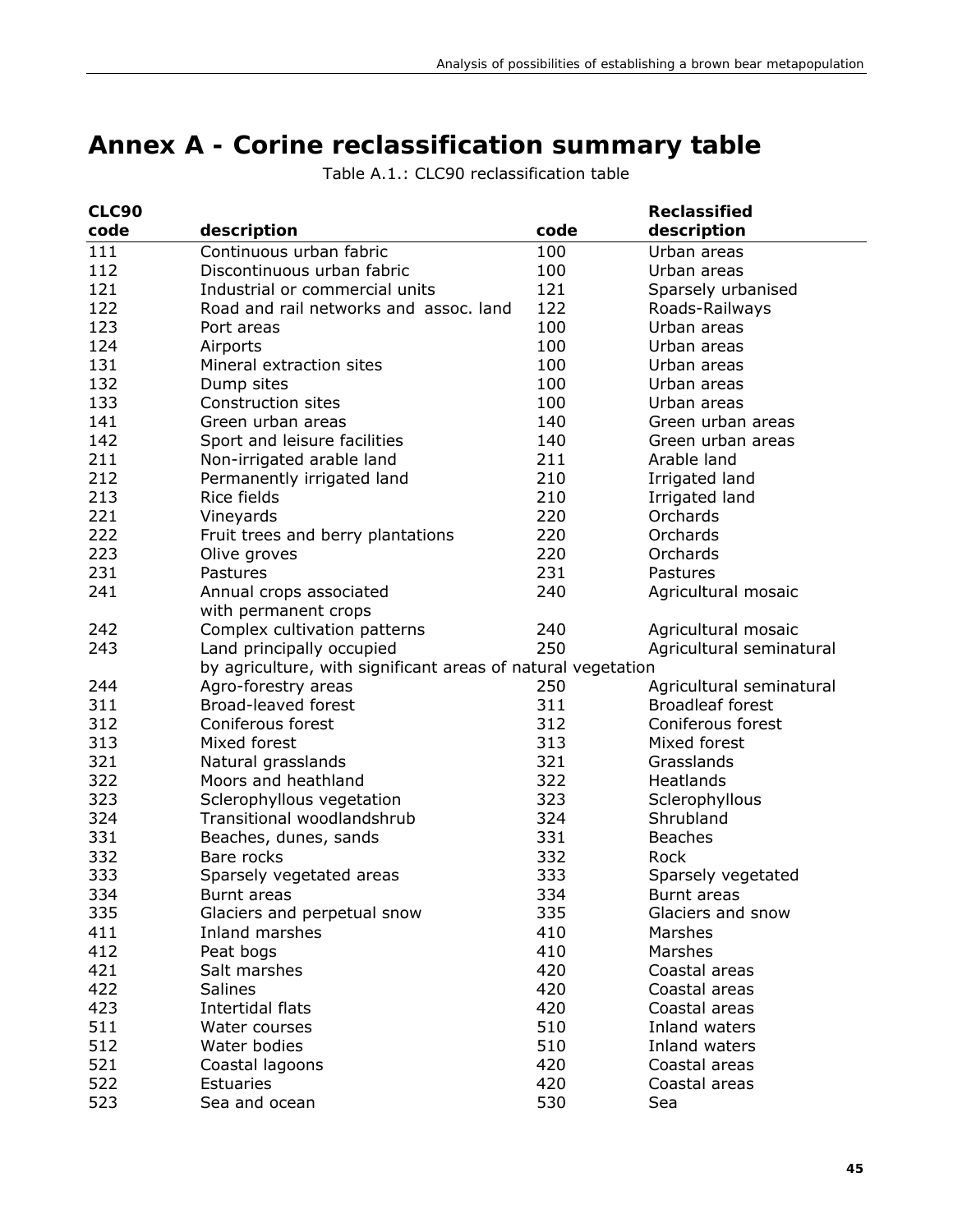# **Remarks and conclusions**

The outputs for action A.2, realized in the framework of LIFE Co-op project "Principles for the establishment of an Alpine brown bear population", confirm that the area considered by the present study offers significant possibilities for a territorial development of brown bear populations currently present in Slovenia, Austria and northern Italy.

Looking at the maps presented in the previous section of this document, it is evident how, although bear nucleus present at the moment are exiguous (with the exception of Dinaric – Slovenian population which is estimated at the moment in 450-550 individuals) and occupy a limited area, suitable areas for species potential presence are widely extended. Each one of the scenarios elaborated (see scenarios 1a, 1b, 2, 3 and 4) shows a notable deviance between presently occupied and available distributional area for the species. More in detail, wide territories suitable for the species emerge in the midst of the zones currently frequented by bears.

This enables to think that the populations studied have a great future development possibility both in territory and, consequently, in number. The four considered nuclei are likely to reach independently such a dimension that keeps them safe from the extinction in medium and long term period.

Therefore, the picture which comes out from the analysis performed clearly **shows as possible the future achievement of a brown bear metapopulation in Southern Europe**.

Considering that the first goal for action A.2 was to verify such a possibility, we can state that present LIFE Co-op project has obtained a notable result, supporting the idea that brown bear conservation in Southern Europe must be considered in a supranational context.

This situation is, on one side, potentially positive for the future of the species. On the other side, though, it necessarily leads to reflect on what kind of actions can be realized in order to favour the expansion of present brown bear populations.

Despite the individuation of such actions is not among the primary goals of the present report, the following hypotheses can be formulated, in a preliminary way, in order to start working for a future territorial expansion of the bears and thus for the achievement of the metapopulation:

- conservation of all suitable habitats;
- release of bears in north-eastern Italy with the aim of creating a "bridgehead" that can favour contacts among already present populations;
- realization of divulgation/sensitization activities for public opinion of the possible expansion areas.

In order to realize the above mentioned points, the necessity of a connection at governmental level among the three involved nations becomes evident. Through their competent Ministries, the Governments of Italy, Austria and Slovenia could in fact search for the most effective strategy for the conservation of the species.

In this context, the participants to the present project, as well as any other institution involved in bear conservation, will be able to act, on the basis of transboundary agreements, as "local executors" of the programmed activities.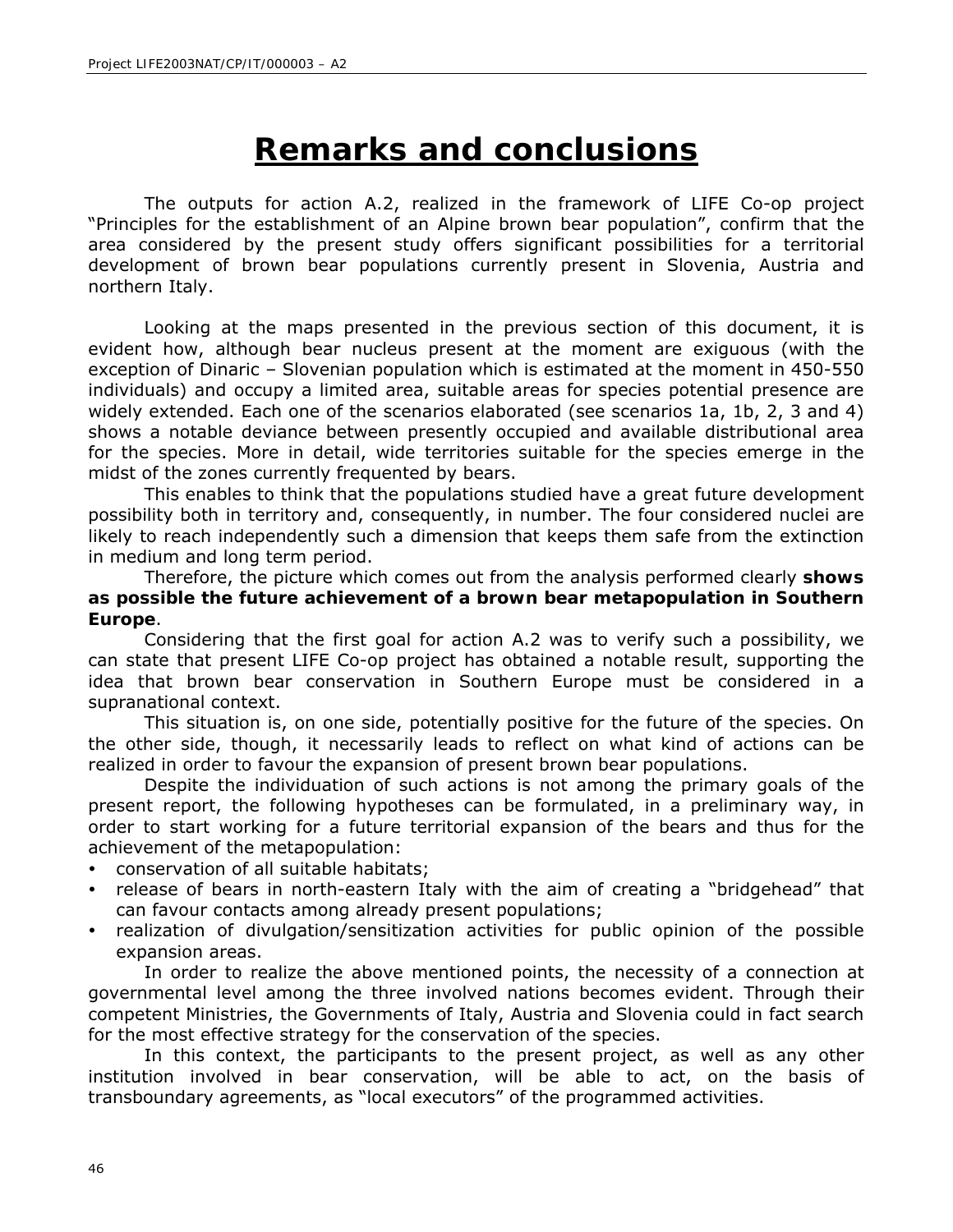**Considering more in detail the work presented in the previous section of this document** (edited by Insubria University), the "picture" that appears more close to reality for local bear experts is that outlined in scenarios 1a and 1b.

On the basis of the comments of the wildlife operators that, in the last decades, have been working for the species conservation in the area considered by the present project, scenario 1a is the most reliable for the western and southern part of the study area, while scenario 1b is the most reliable for northern and eastern part.

Other scenarios proposed (2, 3 and 4) do not seem to significantly diverge from those previously mentioned, except for the overall level of environmental suitability (probably related to the reliability threshold of the applied model, as better reported in the previous section of the present document). It seems that, in these latter scenarios, only some limited portions of the study area can be evaluated in a different way from what is foreseen by 1a and 1b predictions.

In this context, it has anyway to be considered the scepticism and critics arising from WWF Austria about the result of the applied model, which has been judged unsuitable for Austrian territory and incorrect for some areas.

Nevertheless, considering once again the objectives of the present project, it seems more useful to look at the overall study area than to concentrate on specific geographical places, analysing the correct evaluation of environmental suitability on a big scale rather than on a small scale.

Entering into the details of each single reality would, in fact, highlight many discrepancies from the environmental interpretations of the "bear expert eye", leaving also much room to subjectivity. A detailed analysis on a small scale would however also point out local situations in which the applied model has not given correct predictions, thing that appears unavoidable on such a wide territorial scale.

On the contrary, it is evident that interpreting the predictions, deriving from scenarios 1a and 1b, focusing on the main goals of the project can help answering the following questions: will bears belonging to the already existing populations have the possibility to interact with each other, in the next future, frequently enough to create a metapopulation? Which are the most probable bear "routes of expansion" (colonization) in case the populations continue their territorial spreading?

Having already positively answered to the first one of the two questions, it appeared useful, in order to give an hypothetical answer to the second, to consider a map which could be a synthesis of scenarios 1a and 1b.

Such an applied model evidences the presence of various areas, not suitable from an environmental point of view for the stable presence of the species, but that can be considered suitable for bear passage. These transition areas can be corridors connecting stable presence areas and allowing the establishment of a metapopulation. Through the corridors, in other words, bears could in the next future manage to move from one area to the other, allowing individuals (and genes) exchanges among nuclei otherwise isolated, and therefore supporting the achievement of the genetic variability typical for the species.

In this sense we must also remind the possibility of the species to move through long distances, which allows it to travel tens kilometres in a single day and thus to fully exploit transition areas. In detail, the following two-ways "routes of expansion" seem to be evident: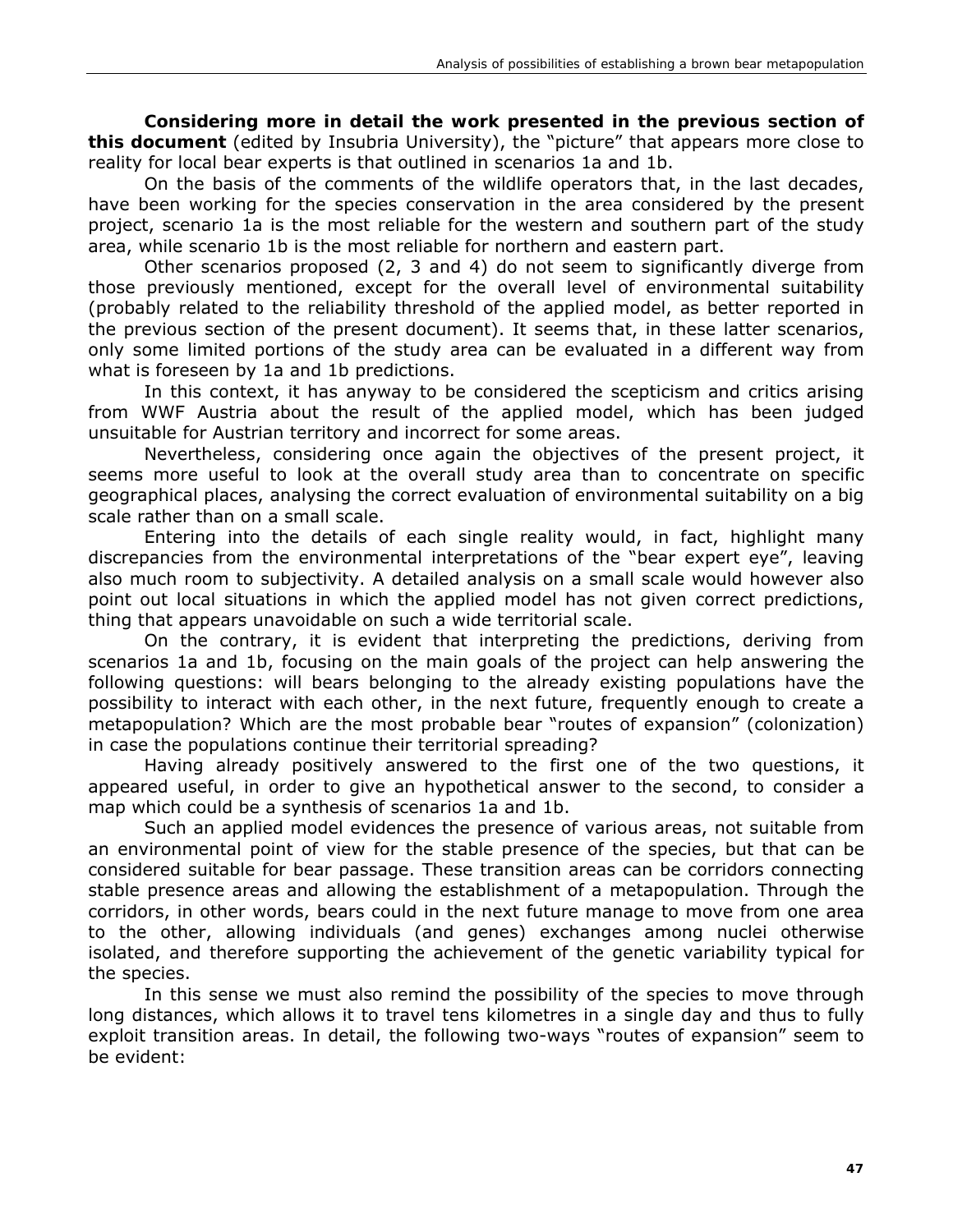| Corridor path  |                                       | Geografic interested area                                                                                                                                                                                                                                                                                  |  |  |
|----------------|---------------------------------------|------------------------------------------------------------------------------------------------------------------------------------------------------------------------------------------------------------------------------------------------------------------------------------------------------------|--|--|
| $\mathbf{1}$   | East "Slovenia-Austria"               | From Southern Slovenia forests (West core area part -<br>Kočevje Reserve) going northwards, passing east of Ljubliana<br>and south-west of Maribor. From here passing North-western<br>Slovenia-Austria boundary, entering in Austrian Steiermark<br>with a curvilinear path west and north of Graz.       |  |  |
| 2              | West "Slovenia-<br>Austria"           | From Southern Slovenia forests (western part of the<br>core area - Jelen-Sneznik Reserve) going<br>Slovenian<br>northwards to Triglav area, as far as ideally connecting with<br>the corridor number 3 of the present table.                                                                               |  |  |
| 3              | "Slovenia-Austria"<br>boundary        | Near and along Slovenia - Austria boundary: northern of<br>Ljubliana, southern of Klagenfurt, almost until the border<br>between Austrian Länder of Carinzia (Kärnten) and Tyrol.<br>This corridor can be intended in continuity with the ones<br>reported with number 1, 2, 4 and 5 in the present table. |  |  |
| $\overline{a}$ | East-West "Slovenia-<br>Italy"        | Wide potentially suitable area for bear movements, going<br>from Southern Slovenia (western part of the core area)<br>north-westwards. Beyond Slovenia-Italia boundary, passing<br>from Friuli and Veneto until Trentino.                                                                                  |  |  |
| 5              | East "Italy-Austria"                  | On the Italian-Austrian border line (boundary between Friuli-<br>Venezia-Giulia and Veneto regions) going northwards with a<br>curvilinear path open westwards, in the western part of<br>Austrian Land of Kärnten till Salzburg Land.                                                                     |  |  |
| 6              | Centre "Italy-Austria"                | From Cadore (BL) towards Bolzano province going up along<br>Isarco Valley. From Vipiteno, towards Brenner pass, in<br>Austria as far as Innsbruck (Tirol).                                                                                                                                                 |  |  |
| 7              | West "Italy-Austria"                  | In Tyrol, along Adige valley, western of Bolzano, along<br>Venosta Valley to Engadina at one side and to Western<br>Austria end at the other.                                                                                                                                                              |  |  |
| 8              | West-East in North part<br>of Austria | From west to east in the northern part of Austria.                                                                                                                                                                                                                                                         |  |  |

Corridors listed in the table below must not be intended as the only walkable areas for bears, but more simply as the ones where, according to the identified model, probabilities of their passages are higher. Also for this reason the graphic corridor representation do not report detailed indications and do not supply information about the same corridors width. It is thus evident their only descriptive value.

We must finally consider that the present study, in order to verify the possibilities of establishment of a metapopulation among currently present nuclei, limited the model application area to Central and Oriental Alps, i.e. to the territory enclosed in the triangle obtained joining existing bear populations. For this reason it is likely that even outside the study area there exists wide bear suitable territory and, as a consequence, that species future development along other portions of the Alps is possible.

Scarcity and dissimilarity of bibliographic data referring to brown bear population dynamics in Southern Europe has made impossible to produce reliable predictions concerning times of expansions and thus movements into the above mentioned corridors. It must, in fact, be considered that, without trustworthy sources, normal sinusoidal fluctuations that characterize animal population dynamics make even more aleatory the possible predictions on the timings of future colonization of the areas which are suitable